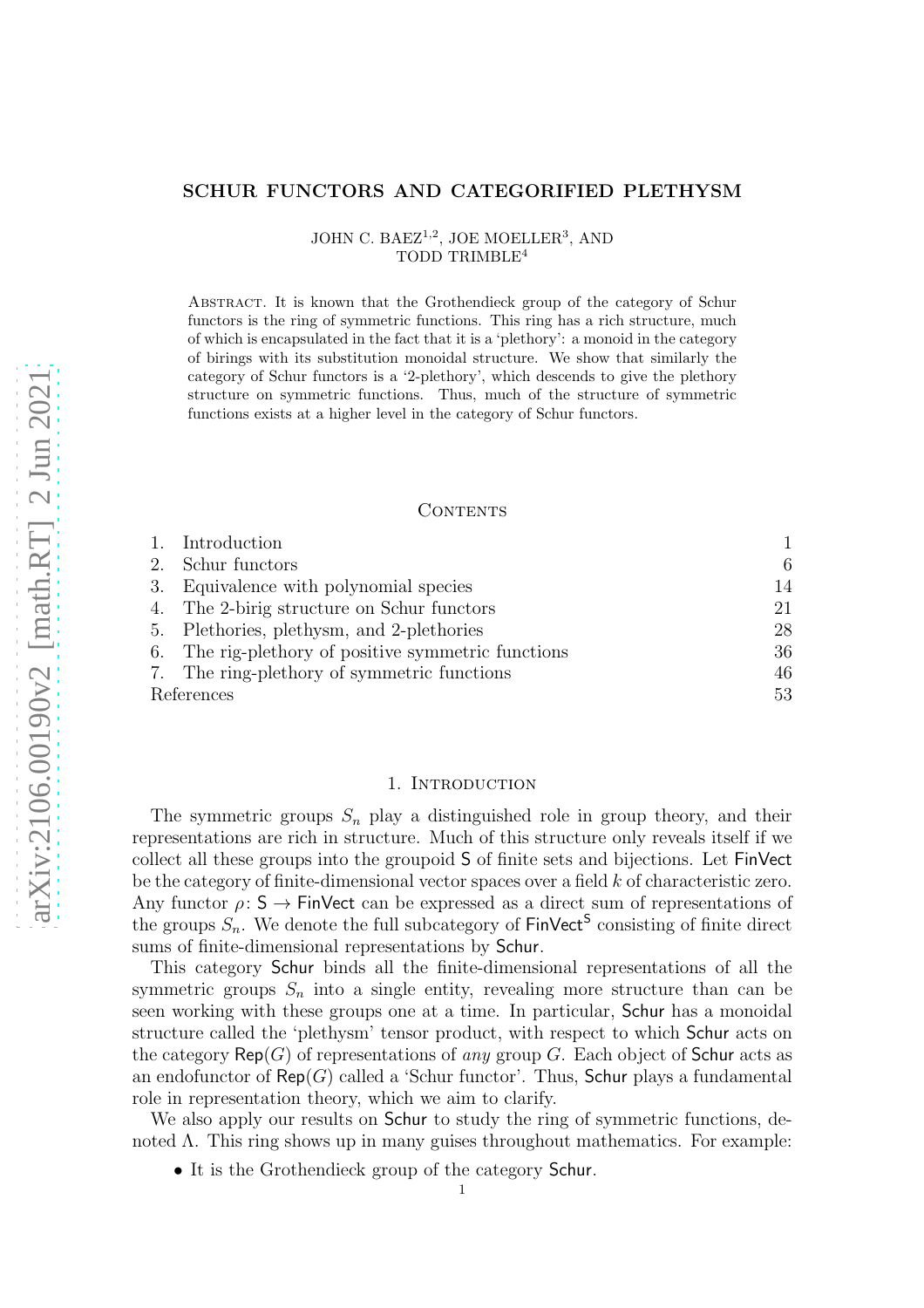- <span id="page-1-0"></span>• It is the subring of  $\mathbb{Z}[[x_1, x_2, \dots]]$  consisting of power series of bounded degree that are invariant under all permutations of the variables.
- It is the cohomology ring  $H^*(BU)$ , where  $BU$  is the classifying space of the infinite-dimensional unitary group.

As a mere ring,  $\Lambda$  is not very exciting: it is isomorphic to a polynomial ring in countably many generators. But  $\Lambda$  is richly endowed with a plethora of further structure [\[Mac95,](#page-52-1) [Egg19\]](#page-52-2). Hazewinkel [\[Haz09\]](#page-52-3) writes:

It seems unlikely that there is any object in mathematics richer and/or more beautiful than this one [....]

Following ideas of Tall and Wraith [\[TW70\]](#page-52-4), Borger and Wieland [\[BW05\]](#page-52-5) defined a concept of 'plethory' (which we call 'ring-plethory') that encapsulates much of this rich structure on  $\Lambda$ . Here we derive the ring-plethory structure on  $\Lambda$  from a '2-plethory' structure on Schur, of which  $\Lambda$  is the Grothendieck group. More than merely proving that  $\Lambda$  is a ring-plethory, this shows that much of its rich structure exists *at a higher level* in the category of Schur functors.

What is a ring-plethory? To understand this, it is good to start with the simplest example of all,  $\mathbb{Z}[x]$ , the ring of polynomials with integer coefficients in one variable. (Following the algebraic geometers, we always use 'ring' to mean 'commutative ring with unit'.) This ring  $\mathbb{Z}[x]$  is the free ring on one generator. But besides the usual ring operations,  $\mathbb{Z}[x]$  also has 'co-operations' that act like ring operations going backwards. These are all derived by exploiting the freeness property. Namely,  $\mathbb{Z}[x]$  is equipped with the unique ring homomorphisms that send x to the indicated elements:

• 'coaddition':

$$
\alpha \colon \mathbb{Z}[x] \to \mathbb{Z}[x] \otimes \mathbb{Z}[x]
$$

$$
x \mapsto x \otimes 1 + 1 \otimes x
$$

• 'co-zero', or the 'coadditive counit':

$$
o \colon \mathbb{Z}[x] \to \mathbb{Z}
$$

$$
x \mapsto 0
$$

• 'co-negation':

$$
\nu \colon \mathbb{Z}[x] \to \mathbb{Z}[x]
$$

$$
x \mapsto -x
$$

• 'comultiplication':

$$
\mu \colon \mathbb{Z}[x] \to \mathbb{Z}[x] \otimes \mathbb{Z}[x]
$$

$$
x \mapsto x \otimes x
$$

• and 'co-one', or the 'comultiplicative counit':

$$
\epsilon \colon \mathbb{Z}[x] \to \mathbb{Z}
$$

$$
x \mapsto 1.
$$

These obey all the usual ring axioms if we regard them as morphisms in the *opposite* of the category of rings. Thus we say  $\mathbb{Z}[x]$  is a **biring**: a ring object in Ring<sup>op</sup>.

Why is  $\mathbb{Z}[x]$  a biring? Any ring can be seen as the ring of functions on some kind of space, and  $\mathbb{Z}[x]$  is the ring of functions on the affine line,  $\mathbb{A}^1$ . Grothendieck made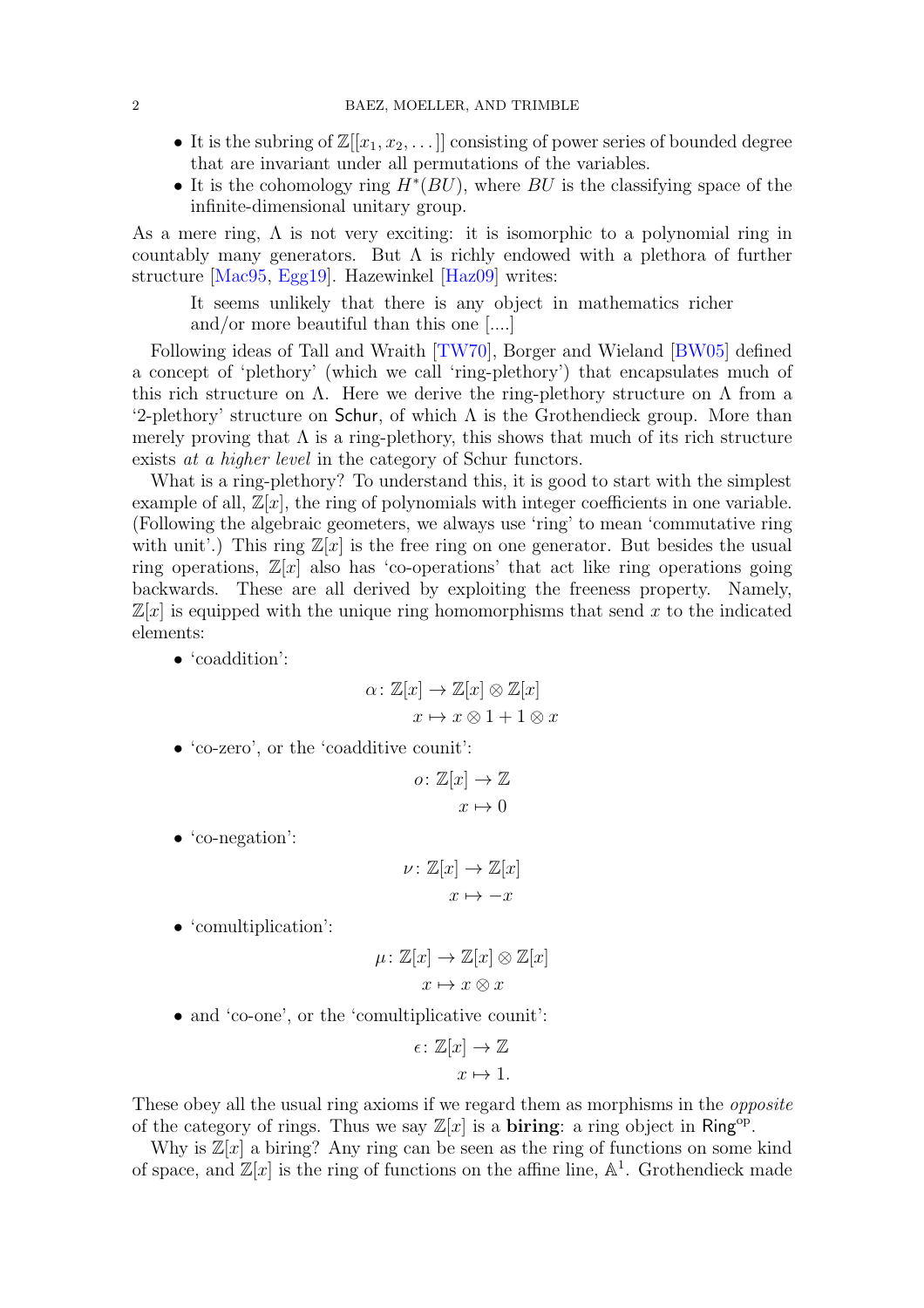<span id="page-2-0"></span>this into a tautology by *defining* the category of affine schemes to be Ring<sup>op</sup> and *defining*  $\mathbb{A}^1$  to be the ring  $\mathbb{Z}[x]$  seen as an object in Ring<sup>op</sup>. But the affine line itself can be made into a ring, much like the real or complex line. Thus  $\mathbb{A}^1$  becomes a ring object in the category of affine schemes. But this is precisely a biring! The formulas above express the ring operations on  $\mathbb{A}^1$  as co-operations on  $\mathbb{Z}[x]$ .

A biring can equivalently be seen as a ring  $B$  such that the representable functor

$$
Ring(B, -): Ring \to Set
$$

is equipped with a lift to a functor  $\Phi_B$  taking values in the category of rings, as follows [\[TW70\]](#page-52-4):



Given a biring B, the co-operations on B give  $\mathsf{Ring}(B, R)$  a ring structure for any ring R in a way that depends functorially on R. For example, since  $\mathbb{Z}[x]$  is the free ring on one generator,  $\mathsf{Ring}(\mathbb{Z}[x], -)$  assigns to any ring its underlying set. Thus Ring( $\mathbb{Z}[x]$ , -) lifts to the identity functor on Ring. This gives  $\mathbb{Z}[x]$  a natural biring structure, and one can check that this is the one described above.

This second viewpoint is fruitful because endofunctors on Ring can be composed. Though not all endofunctors on Ring are representable, those that are representable are closed under composition. Thus for any birings B and B' there is a biring  $B' \odot B$ such that

$$
\Phi_B \circ \Phi_{B'} \cong \Phi_{B' \odot B}.
$$

This puts a monoidal structure ⊙ on the category Biring, called the composition tensor product. A ring-plethory is then a monoid object in (Biring,  $\odot$ ). Since the category Biring is defined as the *opposite* of the category of ring objects in Ring<sup>op</sup>, B is a ring-plethory when  $\Phi_B$  is a comonad.

For example, since Ring( $\mathbb{Z}[x]$ , -) lifts to the identity functor on Ring,  $\mathbb{Z}[x]$  with the resulting biring structure is actually the unit object for the plethysm tensor product. The unit object in a monoidal category is always a monoid object in a canonical way, so  $\mathbb{Z}[x]$  becomes a ring-plethory. Concretely, this ring-plethory structure on  $\mathbb{Z}[x]$  simply captures the fact that one can *compose* polynomials in one variable.

A more interesting ring-plethory is  $\Lambda$ , the ring of symmetric functions. This structure is often described in terms of fairly elaborate algebraic constructions. It seems not to be generally appreciated that there is a conceptual explanation for all this structure. It is the purpose of this paper to provide that explanation.

We achieve this by categorifying the story so far, developing a theory of 2 plethories, and showing that Schur is a 2-plethory. Using this fact we show that Λ, the Grothendieck group of Schur, is a ring-plethory.

Before doing this, we must categorify the concepts of ring and biring. Or rather, since it is problematic to categorify subtraction directly, we start by omitting additive inverses and work not with rings but with 'rigs', which again we assume to be commutative. A birig is then a rig object in the opposite of the category of rigs. For example, the free rig on one generator is  $N[x]$ , and this becomes a birig with co-operations defined just as for  $\mathbb{Z}[x]$  above—except for co-negation.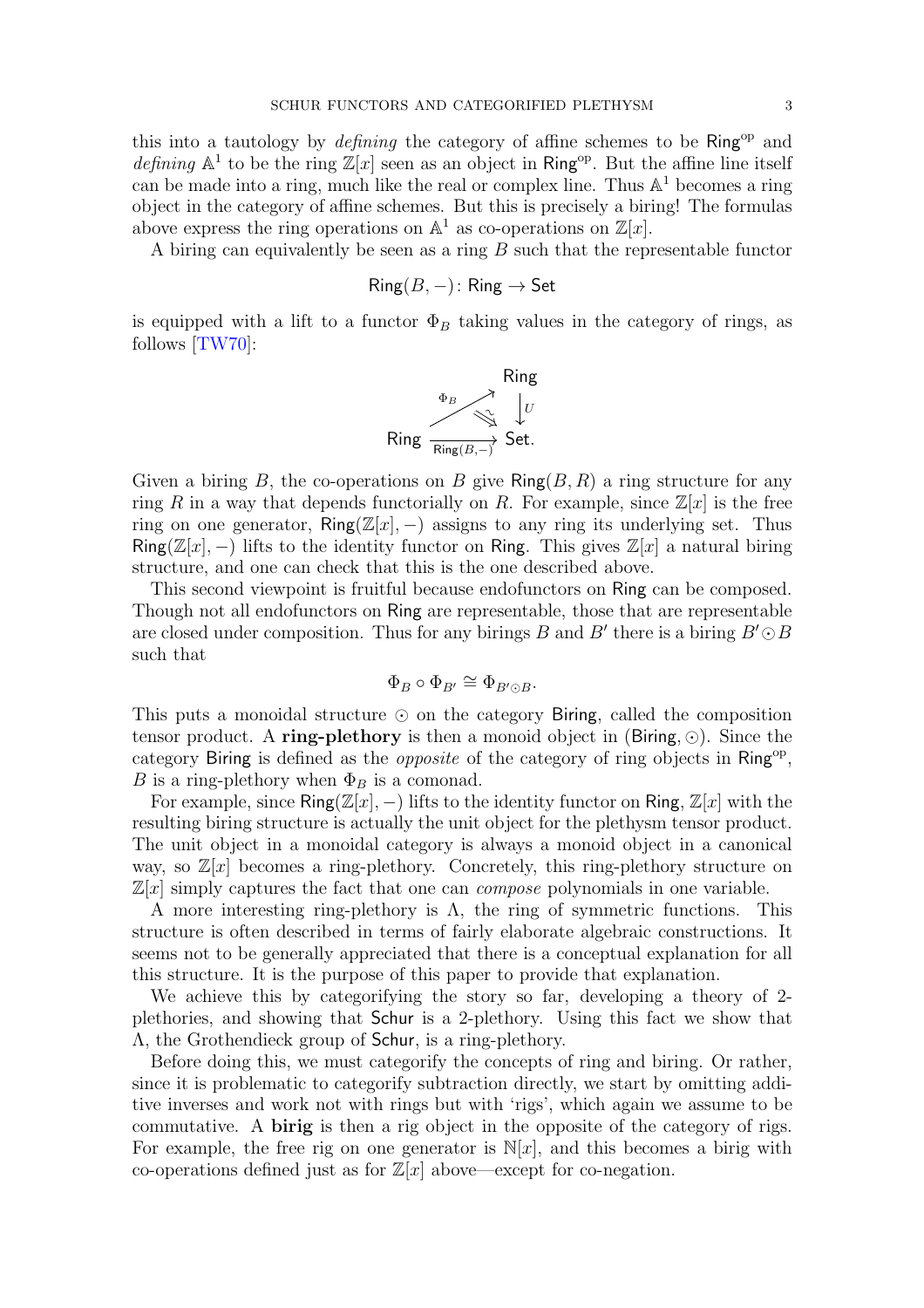<span id="page-3-1"></span>The concept of plethory also generalizes straightforwardly from rings to rigs. In fact it generalizes to algebras of any monad  $M$  on Set. Such a generalized plethory has been called a 'Tall–Wraith monoid' [\[TW70,](#page-52-4) [SW11\]](#page-52-6), but we prefer to call it an  $M$ -plethory' in order to refer to various specific monads M. If M is the monad whose algebras are rings, then  $M$ -plethories are ring-plethories, but when  $M$  is the monad for rigs, we call an M-plethory a 'rig-plethory'. For example, just as  $\mathbb{Z}[x]$ becomes a ring-plethory,  $N[x]$  becomes a rig-plethory. This captures the fact that we can compose polynomials in  $\mathbb{N}[x]$ .

There are various ways to categorify the concept of rig. Since our goal is to study Schur functors and some related classical topics in representation theory, we shall fix a field  $k$  of characteristic zero and define a '2-rig' to be a symmetric monoidal Cauchy complete linear category. In more detail:

<span id="page-3-0"></span>Definition 1.1. A linear category is an essentially small category enriched over Vect, the category of vector spaces over  $k$ . A linear functor is a Vect-enriched functor between linear categories. A linear category is Cauchy complete when it has biproducts and all idempotents split. A symmetric monoidal linear category is a linear category with a symmetric monoidal structure for which the tensor product is bilinear on hom-spaces. A 2-rig is a symmetric monoidal linear category that is also Cauchy complete.

In language perhaps more familiar to algebraists, a linear category is Cauchy complete when it has finite direct sums and any idempotent endomorphism has a cokernel. In this definition of 2-rig we do not need to impose a rule saying that the tensor product preserves biproducts and splittings of idempotents in each argument, since this is automatic: these are 'absolute' colimits for linear categories, meaning they are preserved by any linear functor. This absoluteness is one of the virtues of demanding only Cauchy completeness rather a larger class of colimits.

With this definition, **Schur** turns out to be the free 2-rig on one generator. Many other important categories are also 2-rigs:

- the category FinVect of finite-dimensional vector spaces over  $k$ ,
- the category of representations of any group on finite-dimensional vector spaces,
- the category of finite-dimensional  $G$ -graded vector spaces for any group  $G$ ,
- the category of bounded chain complexes of finite-dimensional vector spaces,
- the category of finite-dimensional super vector spaces,
- for  $k = \mathbb{R}$  or  $\mathbb{C}$ , the category of finite-dimensional vector bundles over any topological space, or smooth vector bundles over any smooth manifold,
- the category of algebraic vector bundles over any algebraic variety over  $k$ ,
- the category of coherent sheaves of finite-dimensional vector spaces over any algebraic variety (or scheme or algebraic stack) over k.

Some of these categories are abelian, but categories of vector bundles are typically not. They are still Cauchy complete, and this is another reason we develop our theory at this level of generality.

There is a 2-category of 2-rigs, denoted 2-Rig, and we define a 2-birig to be a 2-rig B such that the 2-functor 2- $\text{Rig}(B, -)$ : 2- $\text{Rig} \rightarrow \text{Cat}$  is equipped with a lift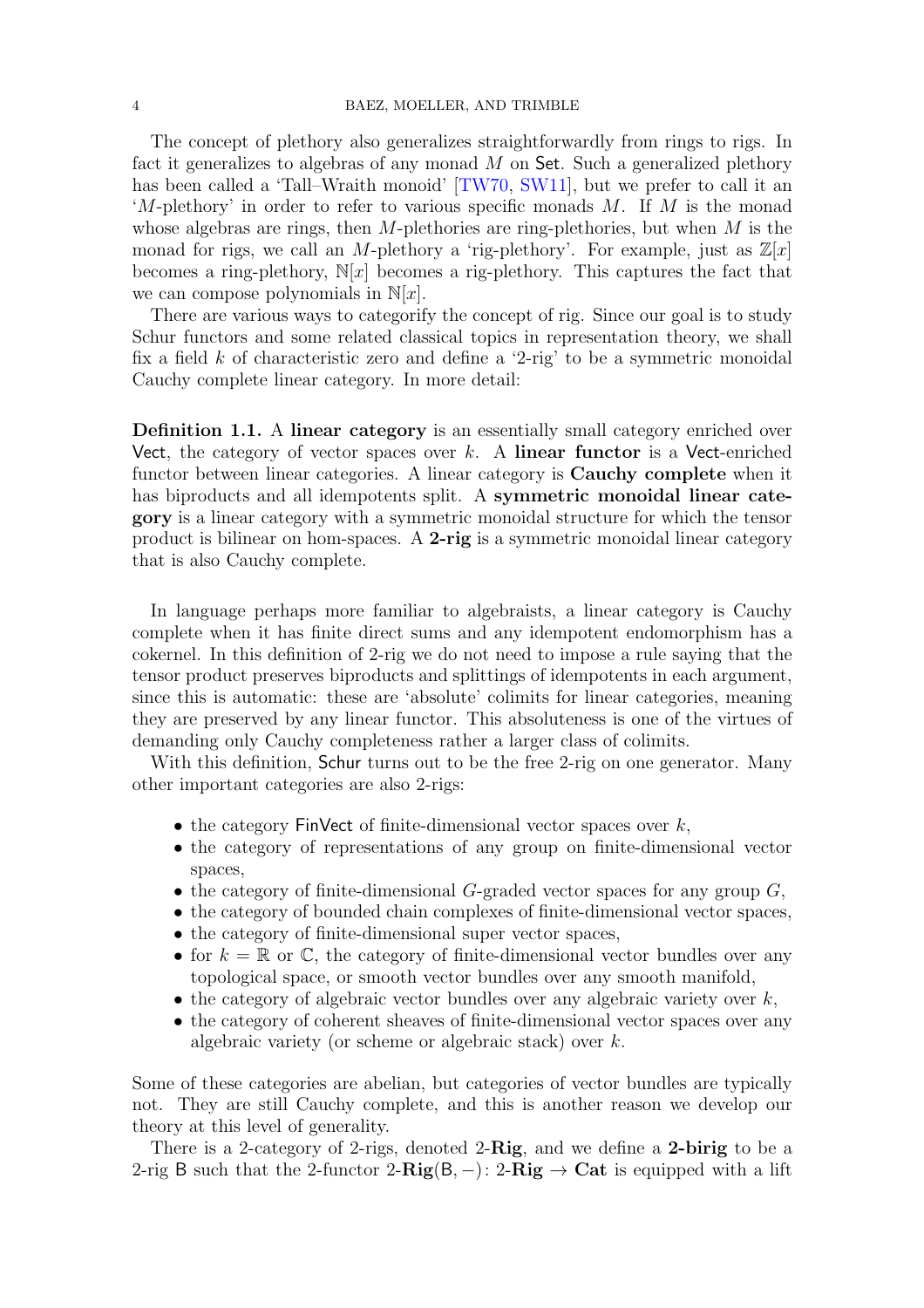<span id="page-4-0"></span>to a 2-functor  $\Phi_B$  taking values in 2-rigs:



There is a 2-category of 2-birigs. Analogously with birings, for any 2-birigs B and B' there is a 2-birig  $B \odot B'$  corresponding to endofunctor composition. This equips the 2-category 2-Birig with a monoidal structure. We define a 2-plethory to be a pseudomonoid—roughly, a monoid object up to coherent isomorphism in  $(2-\textbf{Birig}, \odot)$ . The multiplication in this pseudomonoid is called the 'plethysm' tensor product.

Just as  $\mathbb{N}[x]$  is the free rig on one generator, we prove that **Schur** is the free 2-rig on one generator. It follows that  $2-Rig(Schur, -)$  lifts to the identity functor on  $2-Rig$ :



This makes Schur into a 2-birig, and since  $1 \circ 1 = 1$ , Schur becomes a 2-plethory. This captures the fact that we can compose Schur functors.

Taking the Grothendieck group of Schur, we obtain the known ring-plethory structure on  $\Lambda$ , the ring of symmetric functions. The birig structure is fairly straightforward. The rig-plethory structure takes considerably more work. Most subtle of all is the biring structure, and in particular the co-negation: this involves  $\mathbb{Z}_2$ -graded chain complexes of Schur functors, and is connected to the 'rule of signs' in Joyal's theory of species [\[Joy81\]](#page-52-7).

Outline of the paper. Section [2](#page-5-0) begins with an overview of the classical theory of Schur functors in representation theory, as well as their relation to finite-dimensional linear species, which we call 'polynomial species'. The rest of this section builds up to our abstract definition of Schur functors as endomorphisms of the forgetful 2 functor  $U: 2\text{-}\mathbf{Rig} \to \text{Cat}.$ 

Our first main result, Theorem [3.1,](#page-13-1) is that the category Schur of abstract Schur functors is equivalent to the category Poly of polynomial species. Section [3](#page-13-0) is dedicated to proving this. En route, we prove in Theorems [3.2](#page-14-0) and [3.3](#page-14-1) that Poly is the underlying category of the free 2-rig on one generator, which we call  $\overline{kS}$ , and that this 2-rig represents the 2-functor  $U: 2\text{-}Rig \to \text{Cat}$ .

In Section [4,](#page-20-0) we define 2-birigs, a categorification of the notion of biring. In Theorem [4.4](#page-26-0) we show that Schur has a 2-birig structure coming from its equivalence with the free 2-rig on one generator.

In Section [5,](#page-27-0) we begin by exposing an alternative perspective on birigs. Birigs and birings are examples of the more general notion of  $M$ -bialgebras': that is, bialgebras of a monad  $M$  on Set. Moreover, the category of  $M$ -bialgebras admits a substitution (non-symmetric) monoidal structure. This allows us to define 'Mplethories' as monoids with respect to this monoidal structure [\[SW11\]](#page-52-6). Then we use this perspective to categorify the notion of rig-plethory, obtaining the concept of 2-plethory. In Theorem [5.15](#page-35-1) we give Schur the structure of a 2-plethory.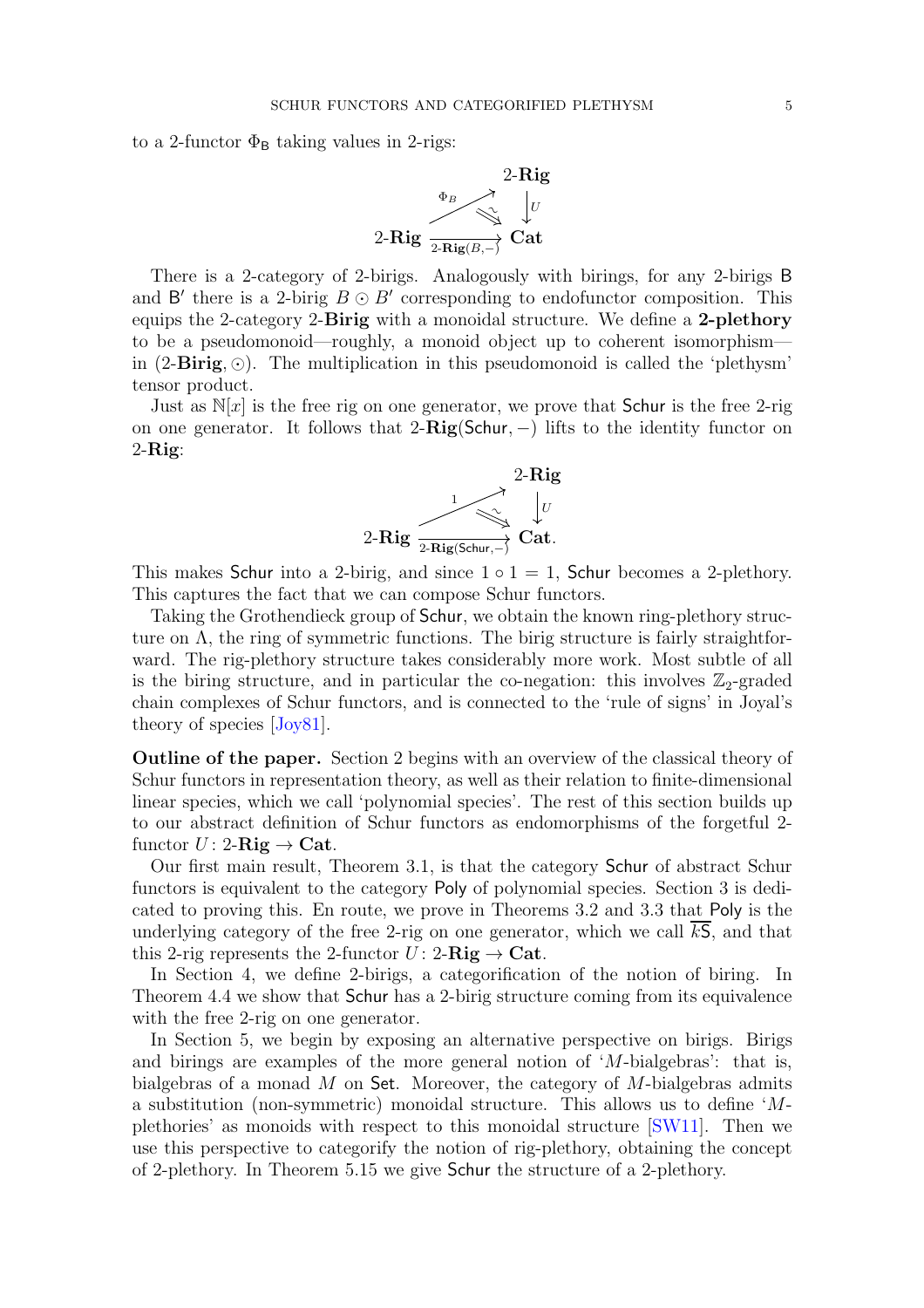In Section [6](#page-35-0) we begin the decategorification process by studying the rig of isomorphism classes of objects in Schur. We denote this rig by  $\Lambda_{+}$ , and call its elements 'positive symmetric functions', since it is a sub-rig of the famous ring of symmetric functions,  $\Lambda$ . In Theorem [6.7](#page-41-0) we equip  $\Lambda_{+}$  with a birig structure using the 2-birig structure on Schur, and in Theorem [6.12](#page-45-1) we equip  $\Lambda_{+}$  with a rig-plethory structure using the 2-plethory structure on Schur.

In Section [7](#page-45-0) we study the group completion of  $\Lambda_{+}$ , which is  $\Lambda$ . This is evidently a ring, but making it into a biring is less straightforward: to define co-negation in this biring and prove its properties we need the homology of  $\mathbb{Z}_2$ -graded chain complexes of Schur functors. We make  $\Lambda$  into a biring in Theorem [7.12,](#page-50-0) and make it into a ring-plethory in Theorem [7.13.](#page-51-0)

Notation. We use a sans serif font for 1-categories, e.g. Cat, and a bold serif font for 2-categories, e.g. Cat. On occasion we need to think of a 1-category as a locally discrete 2-category, in which case we do not change the font, and hope it is clear by context. Other times, we need to modify a 2-category to give a 1-category. In these cases, we do not change the font, but merely decorate the name of the 2-category to indicate what was done, e.g.  $Cat_h$ .

## 2. SCHUR FUNCTORS

<span id="page-5-0"></span>We begin this section with a brief overview of the classical theory of Schur functors as they relate to the representation theory of the symmetric groups.

2.1. Classical treatment: symmetric group representations and polynomial species. Classically, a Schur functor is a specific sort of functor

## $F:$  FinVect  $\rightarrow$  FinVect

where FinVect stands for the category of finite-dimensional vector spaces over some field k of characteristic zero. Namely, it is a functor where  $F(V)$  is obtained by taking a tensor power of V, say  $V^{\otimes n}$ , and then picking out the subspace that transforms according to a particular irreducible representation of the symmetric group  $S_n$ , which acts on  $V^{\otimes n}$  by permuting the tensor factors.

Irreducible representations of  $S_n$  correspond to n-box Young diagrams, so Schur functors are usually described with the help of these. An  $n$ -box Young diagram is simply a notation for a way to write  $n$  as a sum of natural numbers listed in decreasing order. For example, this 17-box Young diagram:



describes the partition of 17 as  $5+4+4+2+1+1$ . However, it also can be used to construct an irreducible complex representation of the symmetric group  $S_{17}$ , and thus a Schur functor.

The relation between Young diagrams and Schur functors can be described using the group algebra of the symmetric group,  $k[S_n]$ . Given an *n*-box Young diagram  $\lambda$ , we can think of the operation 'symmetrize with respect to permutations of the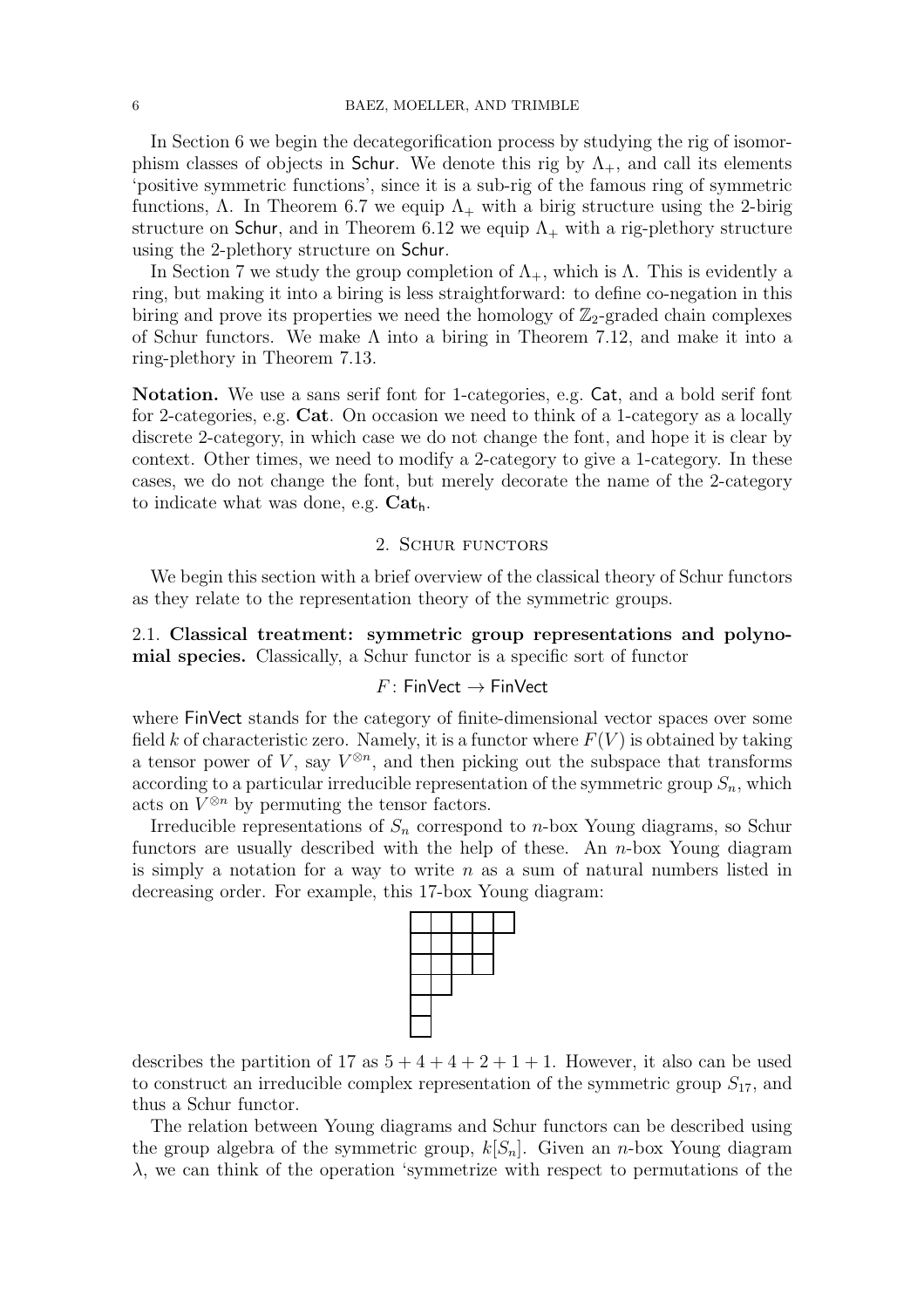<span id="page-6-0"></span>boxes in each row' as an element  $p_{\lambda}^{S} \in k[S_n]$ . Similarly, we can think of the operation 'antisymmetrize with respect to permutations of the boxes in each column' as an element  $p_{\lambda}^A \in k[S_n]$ . By construction, each of these elements is idempotent. They do not commute, but their product  $p_{\lambda}^A p_{\lambda}^S$ , times a suitable nonzero constant, gives an idempotent  $p_{\lambda}$ .

The element  $p_{\lambda} \in k[S_n]$  is called the **Young symmetrizer** corresponding to the n-box Young diagram  $\lambda$ . Since the group algebra  $k[S_n]$  acts on  $V^{\otimes n}$  by permuting the factors, the Young symmetrizer gives a projection

$$
p_{\lambda} \colon V^{\otimes n} \to V^{\otimes n}
$$

whose range is a subspace called  $S_{\lambda}(V)$ . Since  $p_{\lambda}$  commutes with everything in  $k[S_n]$ , this subspace is invariant under the action of  $S_n$ , and—as already mentioned—it is a direct sum of copies of a specific irreducible representation of  $S_n$ . But the point is this: there is a functor

$$
S_{\lambda} \colon \mathsf{FinVect} \to \mathsf{FinVect}
$$

which sends a space V to corresponding subspace  $S_{\lambda}(V)$ . Any finite direct sum of functors of the form  $S_{\lambda}$  is traditionally called a 'Schur functor'. For example:

- For each  $n \geq 0$ , the *n*th tensor power  $V \mapsto V^{\otimes n}$  is a Schur functor.
- If F and G are Schur functors, the functor  $V \mapsto F(V) \oplus G(V)$  is a Schur functor.
- If F and G are Schur functors, the functor  $V \mapsto F(V) \otimes G(V)$  is also a Schur functor.
- If F and G are Schur functors, the composite  $V \mapsto F(G(V))$  is a Schur functor. This way of constructing Schur functors is known as **plethysm**.

There is a category Schur with Schur functors as objects. We shall give a conceptual explanation of this category, its structure, and its relation to symmetric functions. In particular, we shall show that the ring-plethory structure on symmetric functions arises from a '2-plethory' structure on Schur.

Joyal introduced combinatorial species and linear species in [\[Joy81\]](#page-52-7). We begin by describing a category Poly of 'polynomial species' which is equivalent to Schur, as we shall show. For this it is convenient to work with a skeleton of the groupoid of finite sets, namely the **symmetric groupoid S** where objects are natural numbers, all morphisms are automorphisms, and the automorphisms of the object  $n$  form the group  $S_n$ .

Definition 2.1. A polynomial species is a functor  $F: S \rightarrow$  FinVect such that  $F(n) \cong 0$  for all sufficiently large n. Let Poly be the category where objects are polynomial species and morphisms are natural transformations.

Note that Poly is a subcategory of the category of representations of S, by which we simply mean functors  $F: S \rightarrow$  Vect. Every irreducible representation of S is finite-dimensional: it is really just an irreducible representation of some group  $S_n$ . Every representation of S is a direct sum of irreducibles. The category Schur may be identified with the full subcategory consisting of *finite* direct sums of irreducibles.

2.2. Abstract Schur functors. We have described Schur functors as special endofunctors on FinVect. In fact, Schur functors make sense much more broadly. We now show that they can be applied to any 2-rig (as defined in Definition [1.1\)](#page-3-0). A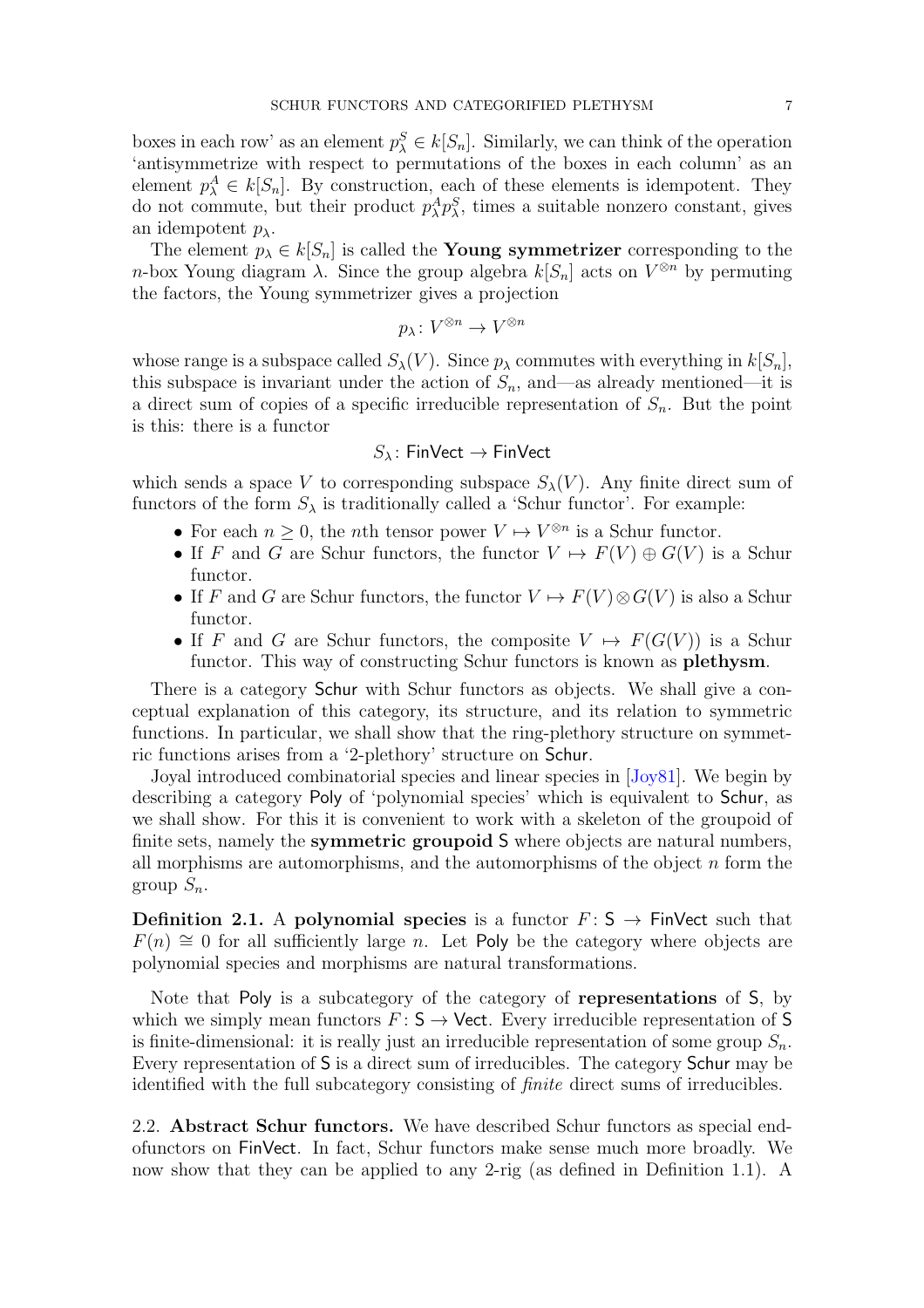somewhat novel feature of our treatment is that we *do not require the theory of Young diagrams* to define and study Schur functors.

Our strategy is as follows. We fix a 2-rig R. Though the group algebra  $k[S_n]$  begins life as a monoid in the symmetric monoidal category FinVect, we shall explain how to interpret it as living in R by a 'change of base' functor going from FinVect to R. This lets us use the Young symmetrizers  $p_{\lambda}$  to construct idempotents on  $V^{\otimes k}$ for any object  $V \in \mathbb{R}$ . Splitting these idempotents, we obtain the Schur functors  $S_{\lambda} \colon \mathsf{R} \to \mathsf{R}$ .

<span id="page-7-0"></span>2.2.1. *Change of base.* In Definition [2.5](#page-11-0) we describe a 2-category of 2-rigs. To achieve the desired change of base, notice that FinVect is initial among 2-rigs.

Proposition 2.2. *For any 2-rig* R *there is exactly one symmetric monoidal linear functor*  $i$ : FinVect  $\rightarrow$  R, up to symmetric monoidal linear isomorphism.

*Proof.* Let Mat be the linear category whose objects are integers  $m \geq 0$  and whose morphisms  $m \to n$  are  $m \times n$  matrices with entries in k. Since R is Cauchy complete and in particular has finite biproducts, there is an evident linear functor

### $Mat \rightarrow R$

which takes m to  $I^m$ , the direct sum of m copies of the tensor unit I. It is the unique linear functor taking 1 to  $I$ , up to unique linear isomorphism. In the case  $R = FinVect$ , the linear functor

$$
\mathsf{Mat} \to \mathsf{FinVect}
$$

taking 1 to k is a linear equivalence (exhibiting Mat as a skeleton of  $FinVect$ ). Because of this equivalence, we could equally well say that there is a linear functor

$$
i\colon \mathsf{FinVect} \to \mathsf{R}
$$

which, up to unique linear isomorphism, is the unique linear functor taking  $k$  to  $I$ . Notice that a symmetric monoidal functor of this form must take the tensor unit  $k$ to I (up to coherent isomorphism, as always), and in fact i is symmetric monoidal, because there is a canonical isomorphism

$$
I^m \otimes I^n \cong I^{mn},
$$

using the fact that ⊗ preserves direct sums in each argument, and the fact that there is a canonical isomorphism  $I \otimes I \cong I$ .

2.2.2. *The action of Young symmetrizers.* Next we explain how given an object X in a 2-rig R, any Young symmetrizer in  $k[S_n]$  acts as an idempotent on  $X^{\otimes n}$ . For this we only need to know a little bit about the group algebra  $k[S_n]$ , which we recall here. By Maschke's theorem, for any finite group  $G$ , the group algebra  $k[G]$  decomposes as a direct sum of matrix algebras

$$
\bigoplus_\lambda \mathsf{hom}(V_\lambda, V_\lambda)
$$

where  $\lambda$  ranges over isomorphism classes of irreducible representations of G. The identity elements of these matrix algebras  $\text{hom}(V_\lambda, V_\lambda)$  thus correspond to certain special elements  $p_{\lambda} \in k[G]$ . Clearly these elements are idempotent:

$$
p_{\lambda}^2 = p_{\lambda}.
$$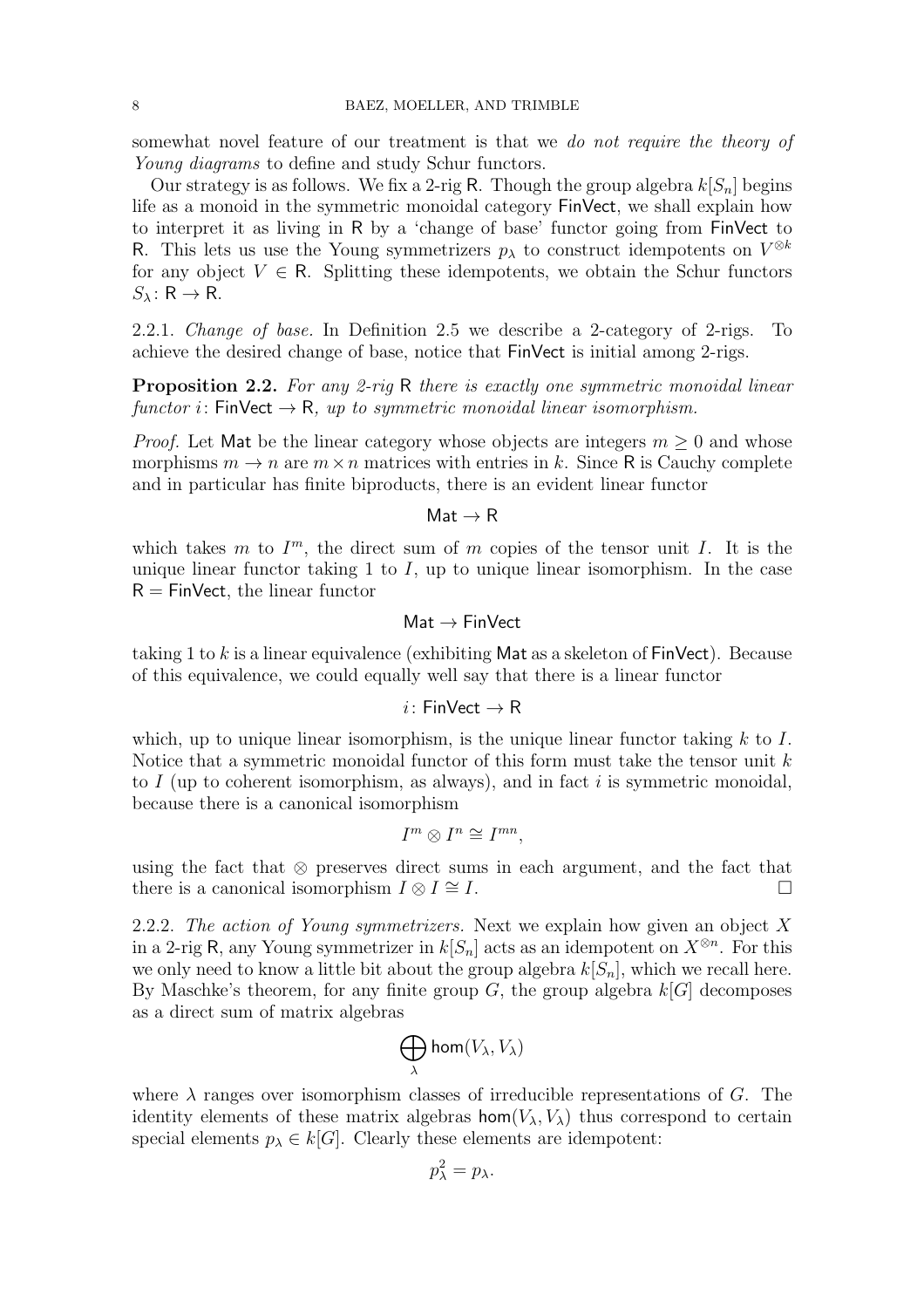We are particularly interested in the case  $G = S_n$ . In this case, the idempotents  $p_{\lambda}$ are the Young symmetrizers we have already discussed. However, we will not need the formula for these idempotents.

The key step is to apply base change to  $k[S_n]$ . Here we exploit the fact that

$$
k[S_n] = \bigoplus_{\sigma \in S_n} k
$$

is a monoid in the monoidal category FinVect. Since the functor i: FinVect  $\rightarrow$  R given in Proposition [2.2](#page-7-0) is monoidal, it follows that i carries  $k[S_n]$  to a monoid in R, which we again call  $k[S_n]$  by abuse of notation. As an object of R, we have

<span id="page-8-0"></span>
$$
k[S_n] \cong \bigoplus_{\sigma \in S_n} I. \tag{1}
$$

There is a general concept of what it means for a monoid in a monoidal category to act on an object in that category. In particular, if X is an object of  $C$ , the monoid  $k[S_n]$  acts on the tensor power  $X^{\otimes n}$ . To see this, note that for each  $\sigma \in S_n$ , there is a corresponding symmetry isomorphism

$$
\sigma\colon X^{\otimes n}\to X^{\otimes n}
$$

Putting these together via copairing, and with the help of Eq. [\(1\)](#page-8-0) we obtain a morphism

$$
k[S_n] \otimes X^{\otimes n} \to X^{\otimes n}
$$

which is the desired action.

Finally, we would like to describe how each Young symmetrizer  $p_{\lambda} \in k[S_n]$  acts on  $X^{\otimes n}$ . Any element  $x \in k[S_n]$  gives a linear map from k to  $k[S_n]$ , namely the unique map sending 1 to x. Applying the functor i to this, we obtain a morphism which by abuse of language we call

$$
x\colon I\to k[S_n]
$$

This then yields an endomorphism

$$
\widetilde{x} \colon X^{\otimes n} \to X^{\otimes n}
$$

given as the following composite.

$$
X^{\otimes n} \xrightarrow{\cong} I \otimes X^{\otimes n} \xrightarrow{x \otimes 1} k[S_n] \otimes X^{\otimes n} \longrightarrow X^{\otimes n}
$$

It is easy to check that for any  $x, y \in k[S_n]$ ,

$$
\widetilde{xy}=\widetilde{x}\widetilde{y}.
$$

Thus, for any Young symmetrizer  $p_{\lambda}$ , the morphism

$$
\widetilde{p_{\lambda}}\colon X^{\otimes n}\to X^{\otimes n}
$$

is idempotent, because  $p_{\lambda}$  is. By construction, the morphisms

$$
\widetilde{p_{\lambda}}\colon X^{\otimes n}\to X^{\otimes n}
$$

are the components of a natural transformation from the functor  $X \mapsto X^{\otimes n}$  to itself.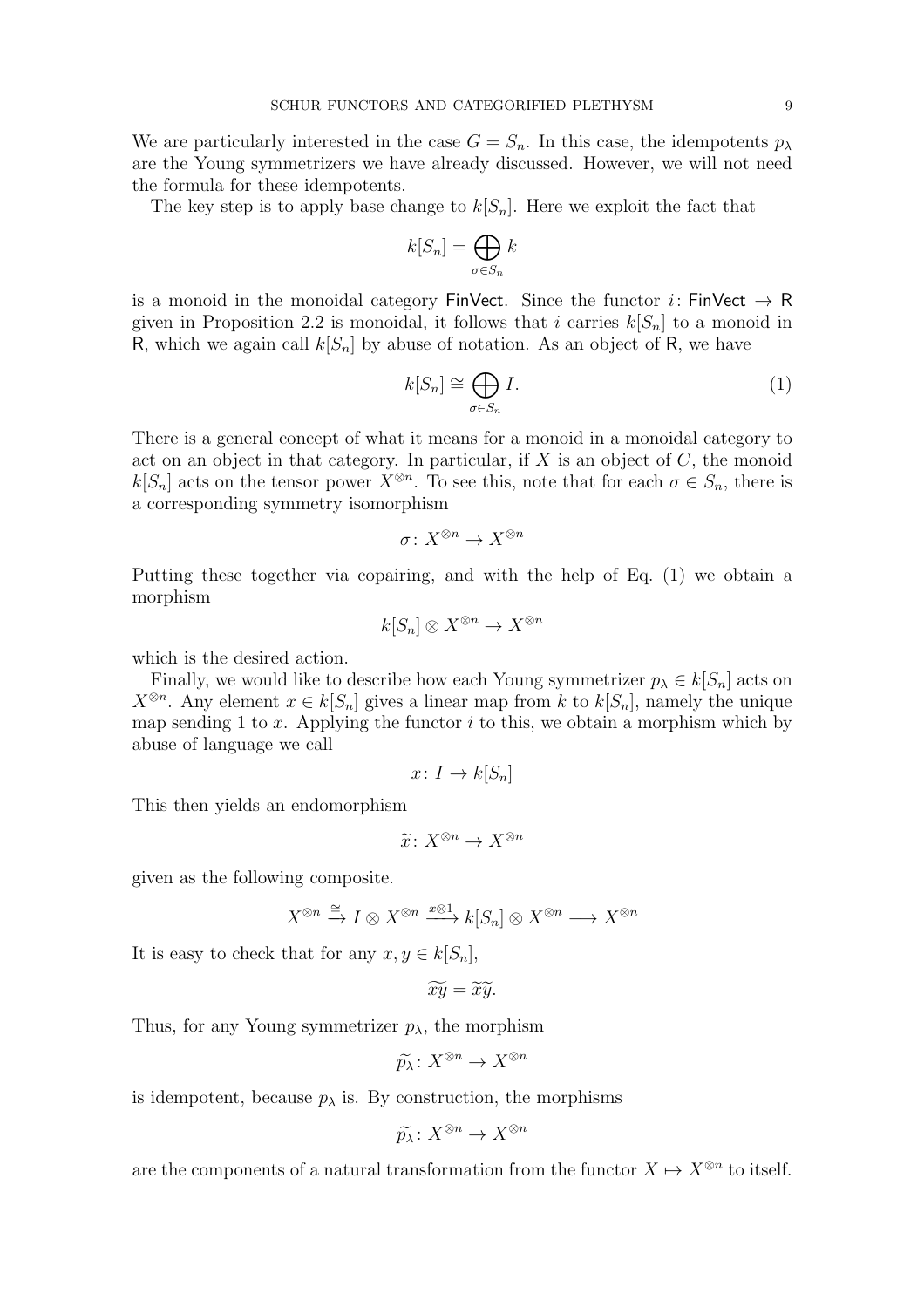2.2.3. *Constructing Schur functors.* We can now define the Schur functor associated to a Young diagram, or more generally to a polynomial species.

**Definition 2.3.** For any Young diagram  $\lambda$  and any 2-rig R, the Schur functor  $F_{\lambda} : \mathsf{R} \to \mathsf{R}$  is defined as follows. Given an object X of R, let  $F_{\lambda}(X)$  be the cokernel of  $1 - \widetilde{p}_{\lambda} : X^{\otimes n} \to X^{\otimes n}$ , or in other words, the coequalizer of the following pair.

$$
X^{\otimes n} \xrightarrow{\widetilde{p_{\lambda}}} X^{\otimes n}
$$

Given a morphism  $f: X \to Y$  in C, let  $F_{\lambda}(f)$  be the unique map  $F_{\lambda}(X) \to F_{\lambda}(Y)$ such that

$$
X^{\otimes n} \longrightarrow F_{\lambda}(X)
$$
  

$$
f^{\otimes n} \downarrow \qquad \qquad \downarrow \exists! F_{\lambda}(f)
$$
  

$$
Y^{\otimes n} \longrightarrow F_{\lambda}(Y)
$$

commutes, where the horizontal arrows are the cokernel maps. More generally, for a polynomial species  $\rho: S \to FinVect$ , define the **Schur functor** 

$$
F_{\rho} \colon \mathsf{R} \to \mathsf{R}
$$

as follows. We can write  $\rho$  as a finite direct sum of irreducible representations of symmetric groups  $S_n$  for various n:

$$
\rho=\bigoplus_i V_{\lambda_i}
$$

and then define

$$
F_{\rho}(-) = \bigoplus_{i} F_{\lambda_i}(-).
$$

A useful alternative way of setting up the definition of  $F_{\rho}$  begins by putting together the left action

$$
l: k[S_n] \otimes X^{\otimes n} \to X^{\otimes n}
$$

(with  $k[S_n]$  acting *covariantly* on  $X^{\otimes n}$ ) with the right action

$$
r\colon k[S_n]\otimes k[S_n]\to k[S_n]
$$

of  $k[S_n]$  acting on itself as right module, by multiplication in the group algebra (with the right action being *contravariant*). We have a coequalizer diagram

$$
k[S_n] \otimes k[S_n] \otimes X^{\otimes n} \underset{1 \otimes l}{\overset{r \otimes 1}{\to}} k[S_n] \otimes X^{\otimes n} \to X^{\otimes n}
$$

even independent of the fact that 2-rigs do not admit general coequalizers: if a map  $f: k[S_n] \otimes X^{\otimes n} \to Y$  coequalizes the two parallel maps, then f factors through the purported coequalizer via the map  $X^{\otimes n} \to Y$  obtained as the composite

$$
X^{\otimes n} \cong I \otimes X^{\otimes n} \xrightarrow{e \times 1} k[S_n] \otimes X^{\otimes n} \xrightarrow{f} Y
$$

where  $e: I \to k[S_n]$  names the identity element of the group algebra. We may express this coequalizer as

$$
k[S_n]\otimes_{S_n}X^{\otimes n}\cong X^{\otimes n}
$$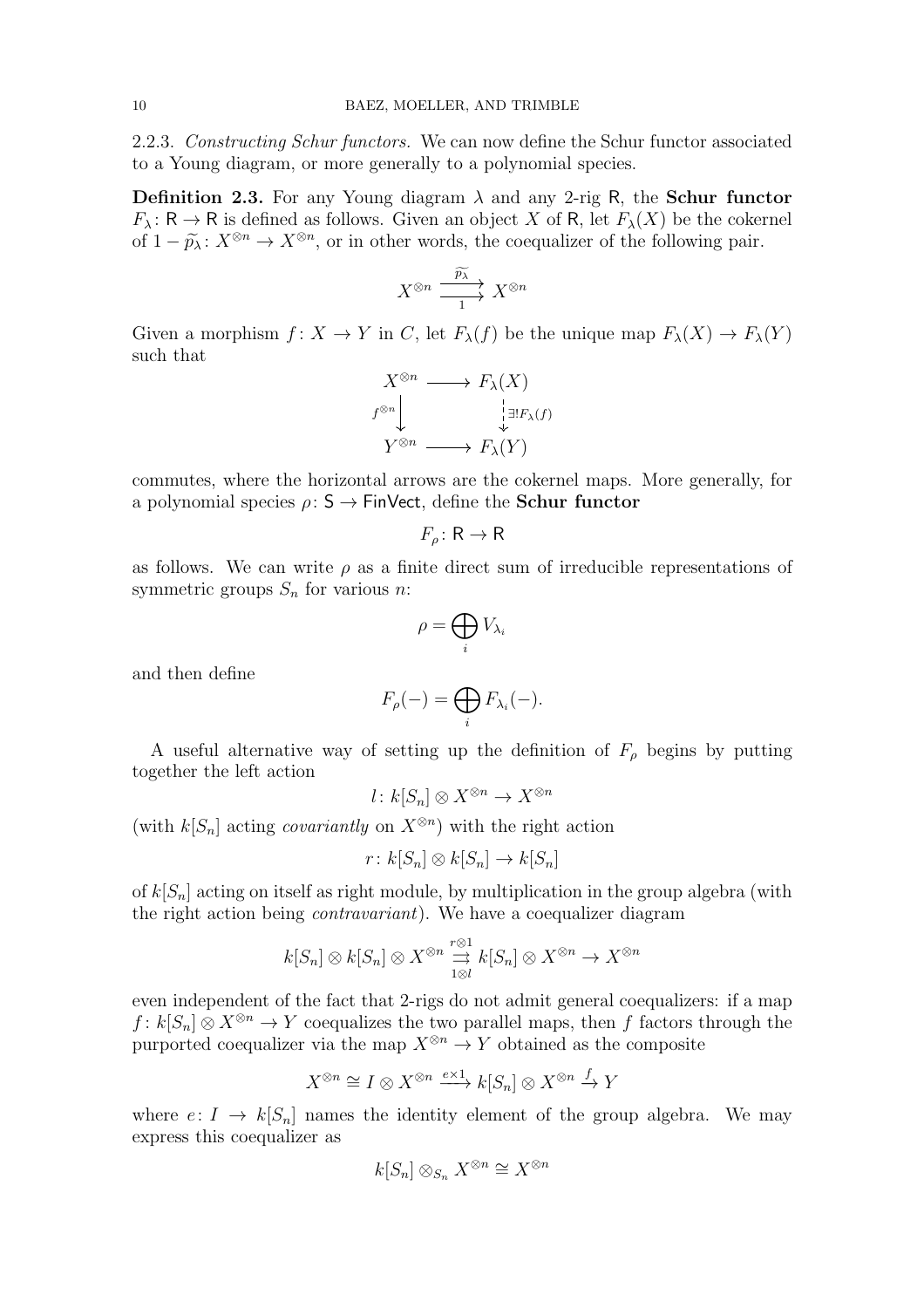Then if  $p_{\lambda}$  is a Young symmetrizer, the coequalizer

$$
X^{\otimes n} \xrightarrow{\widetilde{p_{\lambda}}} X^{\otimes n} \longrightarrow F_{\lambda}(X)
$$

may thus be identified with a coequalizer

$$
k[S_n] \otimes_{S_n} X^{\otimes n} \xrightarrow[\quad]{p_\lambda \otimes_{S_n} 1} k[S_n] \otimes_{S_n} X^{\otimes n} \longrightarrow V_\lambda \otimes_{S_n} X^{\otimes n}
$$

induced by a idempotent-splitting coequalizer of right modules

$$
k[S_n] \xrightarrow{p_\lambda} k[S_n] \longrightarrow V_\lambda.
$$

2.2.4. *Schur functors are natural.* Suppose that we have a symmetric monoidal linear functor  $G: \mathsf{R} \to \mathsf{R}'$  between 2-rigs. We can think of G as a 'change of base category'. We now show that Schur functors are 'natural' with respect to change of base.

<span id="page-10-0"></span>Proposition 2.4. *A Schur functor commutes with any symmetric monoidal linear functor, i.e. for a polynomial species* ρ *and a symmetric monoidal linear functor*  $G: R \to R'$ , then  $G \circ F_{\lambda,R} \cong F_{\lambda,R'} \circ G$ .

*Proof.* By definition G preserves tensor products, and G will automatically preserve both direct sums by linearity as well as splittings of idempotents (as all functors do). Therefore, for any Young diagram  $\lambda$ , with corresponding irreducible right module  $V_{\lambda}$ , we have natural isomorphisms

$$
F_{\lambda,\mathsf{R}'}(GX) = V_{\lambda,\mathsf{R}'} \otimes_{S_n} (GX)^{\otimes n}
$$
  
\n
$$
\cong V_{\lambda,\mathsf{R}'} \otimes_{S_n} G(X^{\otimes n})
$$
  
\n
$$
\cong G(V_{\lambda,\mathsf{R}}) \otimes_{S_n} G(X^{\otimes n})
$$
  
\n
$$
\cong G(V_{\lambda,\mathsf{R}} \otimes_{S_n} X^{\otimes n})
$$
  
\n
$$
= G(F_{\lambda,\mathsf{R}}(X))
$$

where the first isomorphism uses the symmetric monoidal structure of  $G$ , the second uses the fact that  $V_{\lambda,\mathbf{R}'} \cong G(V_{\lambda,\mathbf{R}})$  because there is only one symmetric monoidal linear functor FinVect  $\rightarrow$  D up to isomorphism, and the third uses the symmetric monoidal structure again and preservation of idempotent splittings.

More generally, if  $\rho$  is any polynomial species, then by writing  $\rho$  as a direct sum of irreducible representations  $V_{\lambda}$  and using the fact that G preserves direct sums, we have

$$
F_{\rho,\mathsf{R}} \circ G \cong G \circ F_{\rho,\mathsf{R}'}.
$$

2.2.5. *Definition of abstract Schur functors.* As we have seen, Schur functors are defined on any 2-rig R. So, we can define a Schur functor

$$
F_{\rho,\mathsf{R}}\colon \mathsf{R} \to \mathsf{R}
$$

for any polynomial species  $\rho$ . Moreover, in Proposition [2.4](#page-10-0) we show that if  $G: \mathsf{R} \to \mathsf{R}'$ is a symmetric monoidal linear functor between 2-rigs, the Schur functors on R and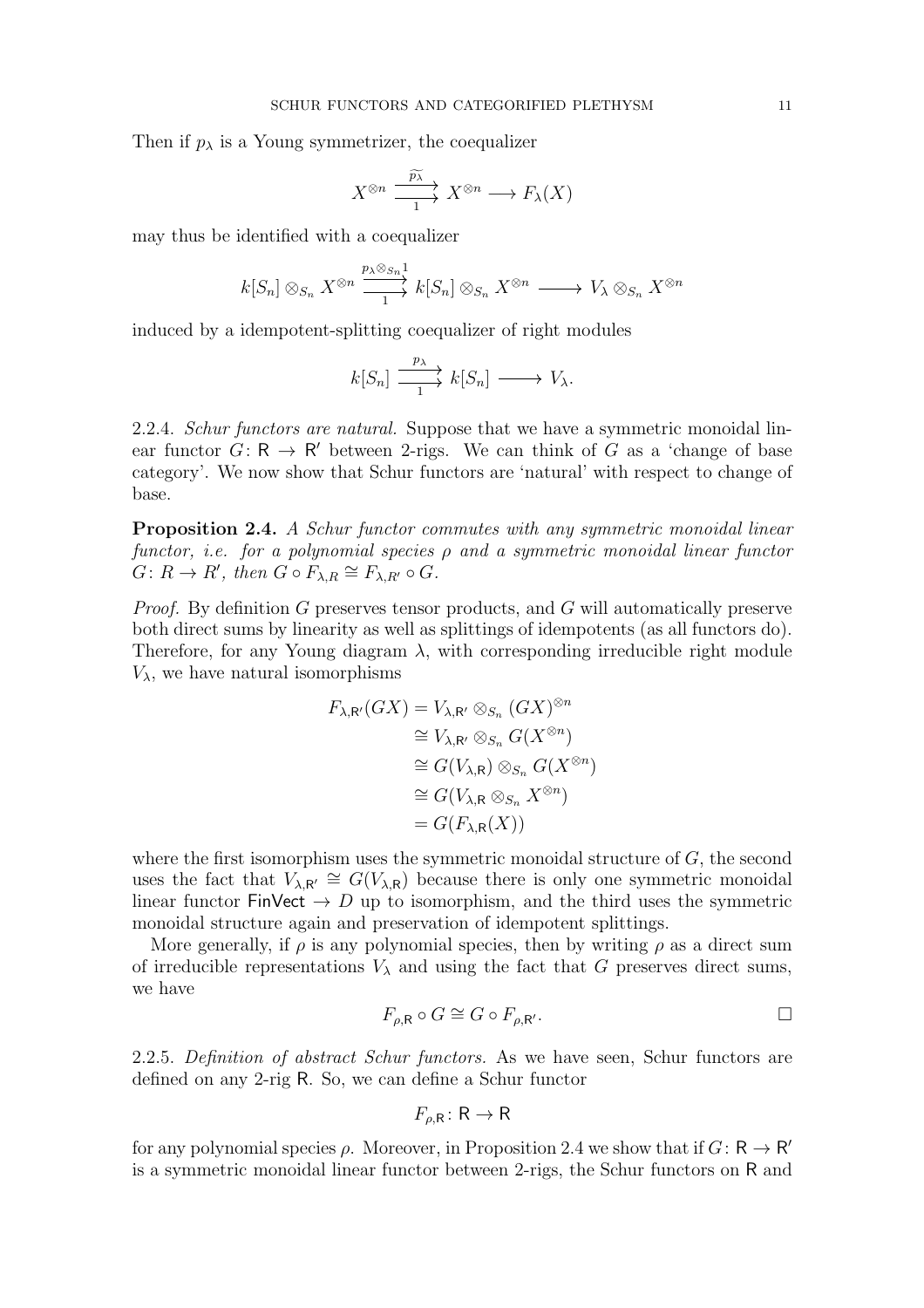R ′ are 'naturally' compatible, in the sense that the diagram

$$
R \xrightarrow{G} R'
$$
  
\n
$$
F_{\rho,R} \downarrow \qquad F_{\rho,R'}
$$
  
\n
$$
R \xrightarrow{G} R'
$$

commutes up to a canonical isomorphism  $\phi_G: F_{\rho, \mathsf{R}} \circ G \xrightarrow{\sim} G \circ F_{\rho, \mathsf{R'}}$ . Moreover these  $\phi_G$  fit together sensibly when we compose symmetric monoidal linear functors, in a manner we shall explain.

In this abstract framework, it may be wondered what significant role is played by the representations R of the symmetric group. The natural isomorphisms  $\phi_G$ which relate the Schur functors across change of base  $G: \mathsf{R} \to \mathsf{R}'$  are pleasant to observe, but surely this is just some piddling abstract nonsense in the larger story of Schur functors, which are, after all, deeply studied and incredibly rich classical constructions? Let us put the question another way. We have seen the Schur functors  $F_{\rho,R} \colon \mathsf{R} \to \mathsf{R}$  are constructed in a uniform (or 'polymorphic') way across all 2-rigs, and this construction is natural with respect to maps between 2-rigs  $G: R \to R'$ . Or rather: not natural in a strict sense, but *pseudonatural* in the sense that naturality squares commute up to isomorphism  $\phi_G$ . Now pseudonaturality is a very general phenomenon in 2-category theory. So the question is: among all such pseudonatural transformations  $S: \mathsf{R} \to \mathsf{R}$ , what is special about the Schur functors? What extra properties pick out exactly the Schur functors from the class of all pseudonatural transformations?

The perhaps surprising answer is: no extra properties! That is, the Schur functors are *precisely* those functors that are defined on all 2-rigs and that are pseudonatural with respect to maps between 2-rigs.

Let us now make this precise. Schur functors are defined on certain symmetric monoidal linear categories, but they respect neither the symmetric monoidal structure nor the linear structure. So, we have to forget some of the structure of the objects on which Schur functors are defined. This focuses our attention on the 'forgetful' 2-functor

$$
U\colon 2\text{-}\mathbf{Rig} \to \mathbf{Cat}
$$

<span id="page-11-0"></span>where:

Definition 2.5. Let 2-Rig denote the 2-category with

- symmetric monoidal Cauchy complete linear categories as objects,
- symmetric monoidal linear functors as morphisms,
- symmetric monoidal linear natural transformations as 2-morphisms.

We now claim that Schur functors correspond to pseudonatural transformations from U to itself, and morphisms between Schur functors correspond to modifications between these pseudonatural transformations. For the reader unaccustomed to these 2-categorical concepts, we recall:

**Definition 2.6.** Given two 2-functors  $V, W : \mathbf{C} \to \mathbf{D}$  between 2-categories, a **pseudo**natural transformation  $\phi: V \Rightarrow W$  is a rule that assigns to each object x of C a morphism  $\phi_x: V(x) \to W(x)$  of **D**, and to each morphism  $f: x \to y$  of **C** an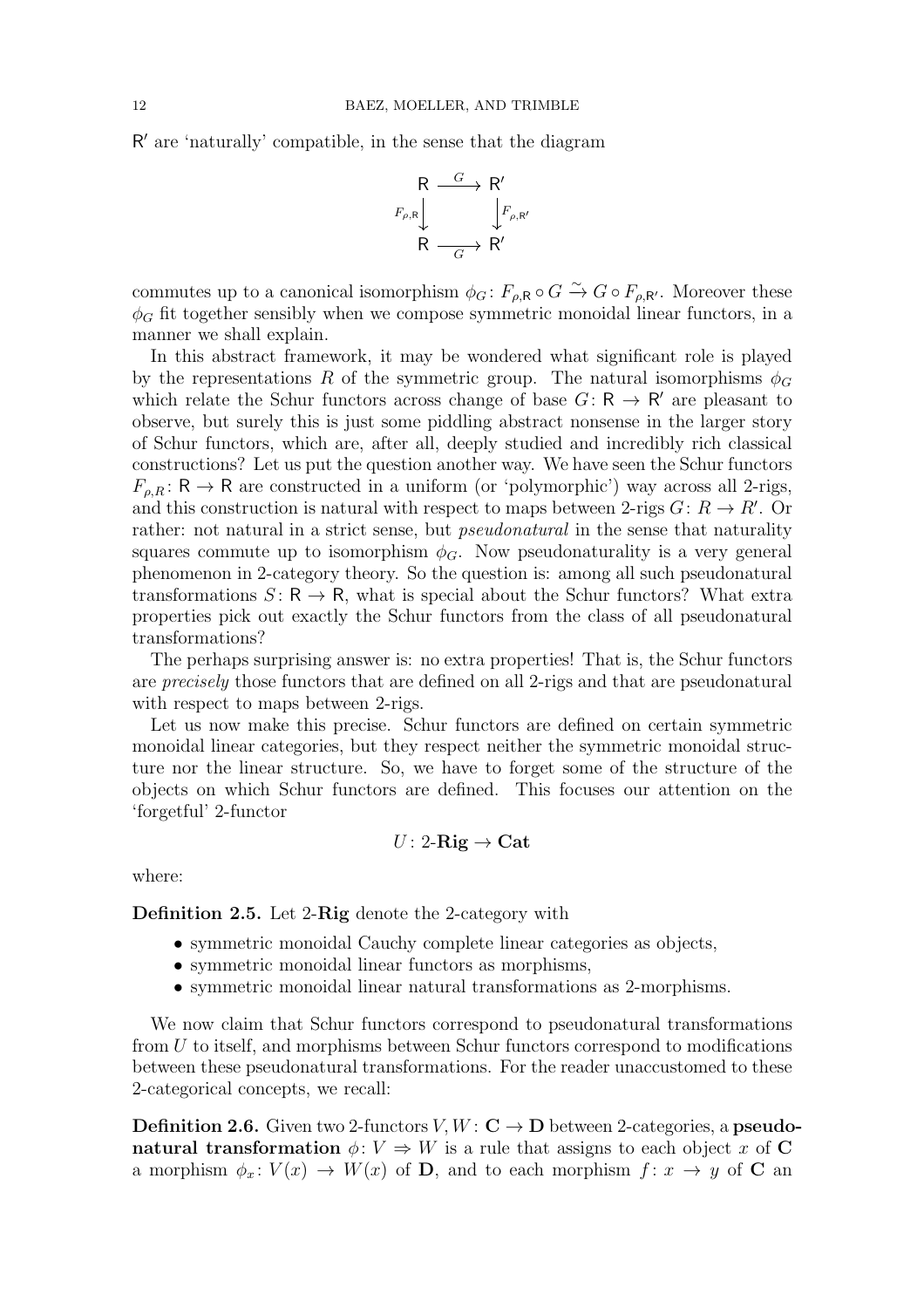invertible 2-morphism  $\phi_f$  of **D**:

$$
V(x) \xrightarrow{\qquad V(f)} V(y)
$$
  
\n
$$
\phi_x \downarrow \qquad \phi_f \downarrow \phi_x
$$
  
\n
$$
W(x) \xrightarrow{\qquad \phi_f} W(y)
$$

 $\sim$   $\sim$   $\sim$ 

such that the following pasting diagram equalities hold:

$$
V(x) \xrightarrow{\quad V(f)} V(y) \xrightarrow{\quad V(g)} V(z) \qquad V(x) \xrightarrow{\quad V(gf)} V(z)
$$
  
\n
$$
\phi_x \downarrow \qquad \phi_y \downarrow \qquad \phi_y \downarrow \phi_z = \phi_x \downarrow \qquad \phi_y \downarrow \phi_z
$$
  
\n
$$
W(x) \xrightarrow{\quad W(f)} W(y) \xrightarrow{\quad W(g)} W(z) \qquad W(x) \xrightarrow{\quad W(gf)} W(z)
$$

and

$$
V(x) \xrightarrow{V(1_x)} V(x)
$$
  
\n
$$
\phi_x \downarrow \qquad \phi_{1x} \downarrow \phi_x = 1_{\phi_x}
$$
  
\n
$$
W(x) \xrightarrow{V(1_x)} W(x)
$$

**Definition 2.7.** With notation as above, let  $\phi, \psi \colon V \Rightarrow W$  be two pseudonatural transformations. A **modification**  $m: \phi \Rightarrow \psi$  is a rule which associates to each object x of C a 2-morphism  $m(x)$ :  $\phi(x) \Rightarrow \psi(x)$  of D such that the following compatibility condition holds:

$$
V(x) \xrightarrow{V(f)} V(y) \qquad V(x) \xrightarrow{V(f)} V(y)
$$
  

$$
\phi_x \left( \psi_y \left( \frac{m_x}{\Rightarrow} \psi_y \right) = \phi_x \left( \frac{m_x}{\Rightarrow} \psi_x \right) \psi_x \left( \frac{m_y}{\Rightarrow} \psi_y \right) \psi_y
$$
  

$$
W(x) \xrightarrow{W(f)} W(y) \qquad W(x) \xrightarrow{W(f)} W(y)
$$

Given two 2-functors  $V, W : \mathbf{C} \to \mathbf{D}$  between 2-categories, let  $[V, W]$  be the category with pseudonatural transformations  $\phi: V \Rightarrow W$  as objects and modifications between these as morphisms.

We now propose our conceptual definition of the category of Schur functors:

**Definition 2.8.** A Schur functor is a pseudonatural transformation  $S: U \Rightarrow U$ , where  $U: 2\text{-}Rig \to \text{Cat}$  is the forgetful 2-functor. A morphism of Schur functors is a modification between such pseudonatural transformations. Let  $Schur = [U, U]$ be the category with Schur functors as objects and modifications between these as morphisms.

What this proposed definition makes manifestly obvious is that *Schur functors are closed under composition*. This will provide a satisfying conceptual explanation of 'plethysm'.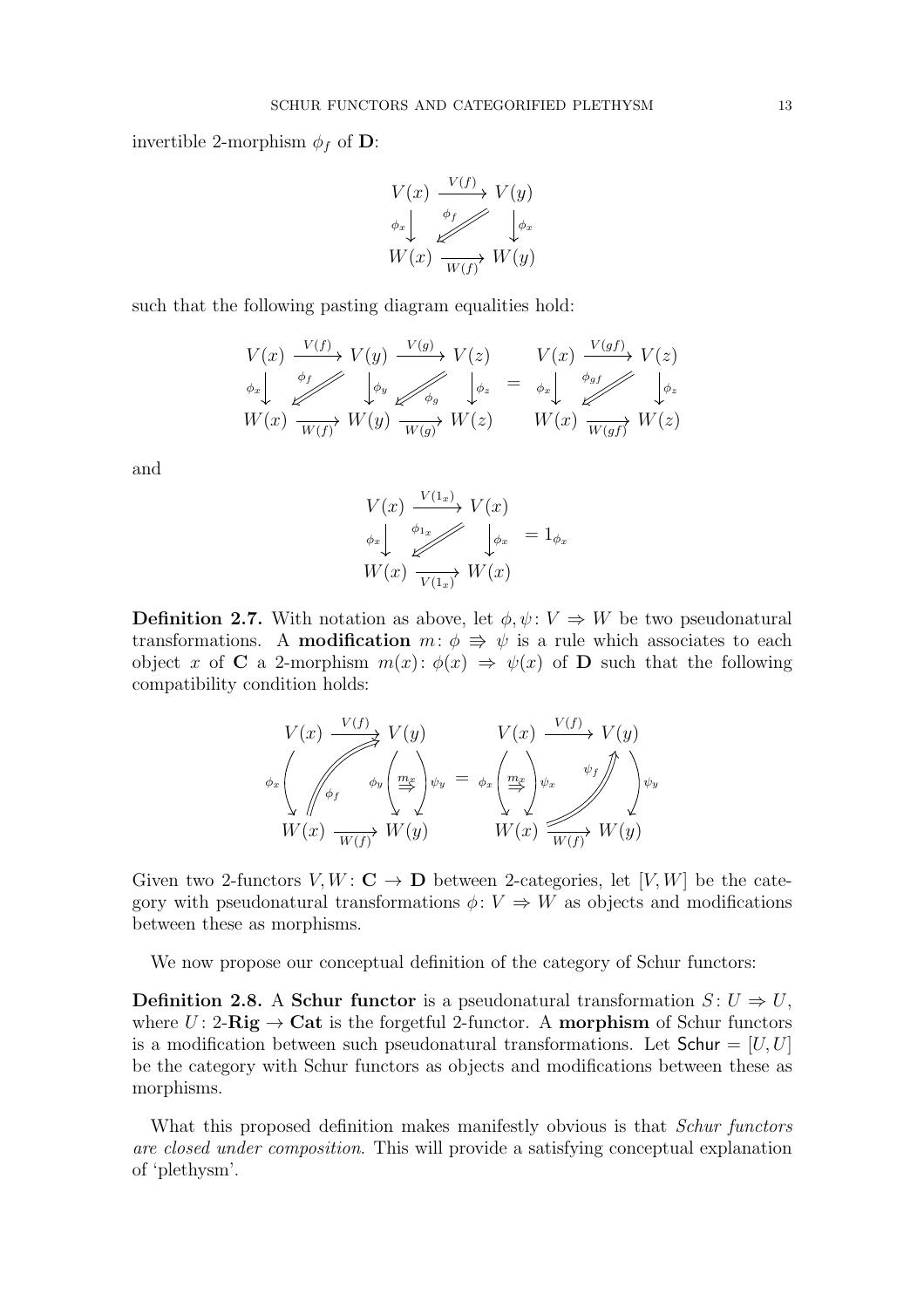#### 3. Equivalence with polynomial species

<span id="page-13-0"></span>Our first main result, Theorem [3.1,](#page-13-1) will be that Schur is equivalent to Poly. But before launching into the proof, it is worth pondering an easier problem where we replace categories by sets and 2-rigs by rings. So, let Ring be the category of rings (commutative, as always). There is a forgetful functor

$$
U\colon\mathsf{Ring}\to\mathsf{Set}.
$$

What are the natural transformations from this functor to itself? Any polynomial  $P \in \mathbb{Z}[x]$  defines such a natural transformation, since for any ring R there is a function  $P_R: U(R) \to U(R)$  given by

$$
P_R \colon x \mapsto P(x)
$$

and this is clearly natural in R. But in fact, the set of natural transformations from this functor turns out to be *precisely*  $\mathbb{Z}[x]$ . And the reason is that  $\mathbb{Z}[x]$  is the free ring on one generator!

To see this, note that the forgetful functor

 $U:$  Ring  $\rightarrow$  Set

has a left adjoint, the 'free ring' functor

 $F:$  Set  $\rightarrow$  Ring.

The free ring on a 1-element set is

$$
F(1) \cong \mathbb{Z}[x]
$$

and homomorphisms from  $F(1)$  to any commutative ring R are in one-to-one correspondence with elements of the underlying set of  $R$ , since

$$
U(R) \cong \mathsf{Set}(1, U(R)) \cong \mathsf{Ring}(F(1), R).
$$

So, we say  $F(1)$  represents the functor U. This makes it easy to show that the set of natural transformations from U to itself, denoted  $[U, U]$ , is isomorphic to the underlying set of  $\mathbb{Z}[x]$ , namely  $U(F(1))$ :

$$
U(F(1)) \cong \mathsf{Ring}(F(1), F(1)) \cong [\mathsf{Ring}(F(1), -), \mathsf{Ring}(F(1), -)] \cong [U, U].
$$

In the first step here we use the representability  $U \cong \mathsf{Ring}(F(1), -)$ , in the second we use the Yoneda lemma, and in the third we use the representability again.

We shall carry out a categorified version of this argument to prove that Schur is equivalent to Poly. The key will be showing that just as  $\mathbb{Z}[x]$  is the free ring on one generator, Poly is the free 2-rig on one generator.

We now build a bridge from abstract Schur functors as pseudonatural transformations to polynomial species. For this, we reserve the right to regard a polynomial species  $\rho$  as a functor  $S^{\text{op}} \to \text{Vect}$  (taking advantage of the evident isomorphism  $\mathsf{S} \cong \mathsf{S}^{\mathrm{op}}$  by inverting group elements), given by a sequence of right  $S_n$ -modules  $\rho(n)$ .

<span id="page-13-1"></span>**Theorem 3.1.** *There is an equivalence of categories*  $Poly \rightarrow$  Schur *which sends any polynomial species*  $\rho: S \to \text{FinVect}$  *to the Schur functor*  $F_{\rho}$  *defined by the formula* 

$$
F_{\rho,\mathsf{R}}(x) = \bigoplus_{n} \rho(n) \otimes_{k[S_n]} x^{\otimes n}
$$

*for any 2-rig* R *and any object*  $x \in \mathbb{R}$ *.*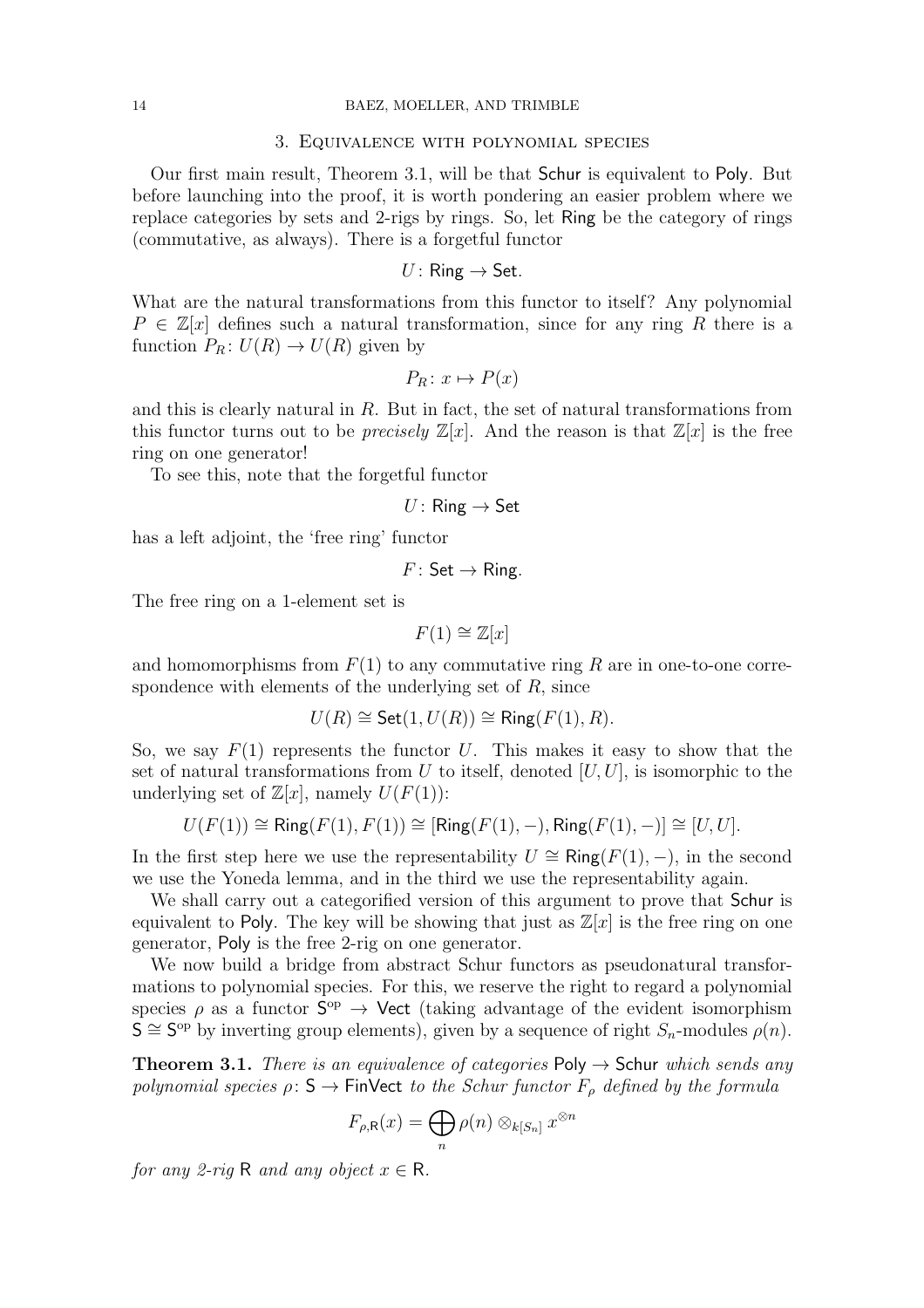<span id="page-14-2"></span>In what follows we use  $k\mathsf{S}$  to denote the 'k-linearization' of the symmetric groupoid: that is, the linear category formed by replacing the homsets in S by the free k-vector spaces on those homsets. This means that for each object n of  $kS$ , we may speak of the representable functor  $kS(-, n): kS^{op} \to \mathsf{Vect}$ . We use  $\overline{kS}$  to denote the Cauchy completion of kS as a linear category. As we shall see,  $\overline{kS}$  is the free 2-rig on one generator. To be careful, we use  $U(\overline{kS})$  to denote its underlying category. We construct the equivalence in Theorem [3.1](#page-13-1) in several steps:

Poly 
$$
\simeq U(\overline{kS})
$$
  
\n $\simeq 2-\text{Rig}(\overline{kS}, \overline{kS})$   
\n $\simeq [2-\text{Rig}(\overline{kS}, -), 2-\text{Rig}(\overline{kS}, -)]$   
\n $\simeq [U, U] = \text{Schur}$   
\nTheorem 3.3  
\nTheorem 3.3.

The equivalences here are equivalences of categories, but since  $\overline{kS}$  is a 2-rig they give a way to make Poly and Schur into 2-rigs as well. We describe the resulting 2-rig structure on Poly in Proposition [3.9,](#page-20-1) and on Schur in Proposition [3.10.](#page-20-2)

In general, the Cauchy completion (or 'Karoubi envelope')  $\overline{C}$  of a linear category C consists of the full subcategory of linear functors  $C^{op} \to \mathsf{Vect}$  that are retracts of finite direct sums of representables  $C(-, c)$ : C<sup>op</sup>  $\rightarrow$  Vect [\[BD86\]](#page-52-8). In the case  $C = kS$ we can identify this Cauchy completion with Poly as follows:

<span id="page-14-0"></span>**Theorem 3.2.** *The functor* Poly  $\rightarrow U(\overline{kS})$  *which sends a polynomial species*  $\rho: S \rightarrow$ FinVect *to its unique extension to a linear functor*  $kS \rightarrow$  FinVect *is an equivalence.* 

*Proof.* Since S is a groupoid we can identify a polynomial species  $\rho: S \to FinVect$ with a functor  $S^{op} \to FinVect$ , and this in turn extends uniquely to a linear functor  $k\mathsf{S}^{\mathrm{op}} \to \mathsf{Fin}\mathsf{Vect}$ . Every polynomial species  $\rho$  is a finite coproduct  $\bigoplus_{j=0}^n \rho(j)$  where  $\rho(j)$ : S  $\rightarrow$  FinVect vanishes on all objects  $i \neq j$ . By Maschke's theorem, each representation of  $S_j$  is the retract of a finite sum of copies of the group algebra  $k[S_j]$ , which corresponds to the representable  $k\mathsf{S}(-,j)$ . Thus, the polynomial species correspond precisely to the linear functors  $kS^{op} \to \text{FinVect}$  that are in the Cauchy completion  $k$ S.

<span id="page-14-1"></span>Next we prove that  $\overline{kS}$  is the free 2-rig on one generator and use this to show that it represents the forgetful 2-functor from 2-rigs to categories.

Theorem 3.3. *The forgetful 2-functor*

$$
U\colon\mathrm{2}\text{-}\mathbf{Rig}\to\mathbf{Cat}
$$

*has a left 2-adjoint*  $F: \mathbf{Cat} \to 2$ -Rig, and U *is represented by*  $F(1) = \overline{kS}$ . In other *words:*

$$
2\text{-}\mathbf{Rig}(\overline{kS},-) \simeq U(-)
$$

*This equivalence sends any morphism of 2-rigs*  $\phi$ :  $\overline{kS} \rightarrow R$  *to the object*  $\phi(1)$  *in*  $U(R)$ .

As a first step toward this, we write  $U$  as a composite of three functors, each of which have left 2-adjoints:

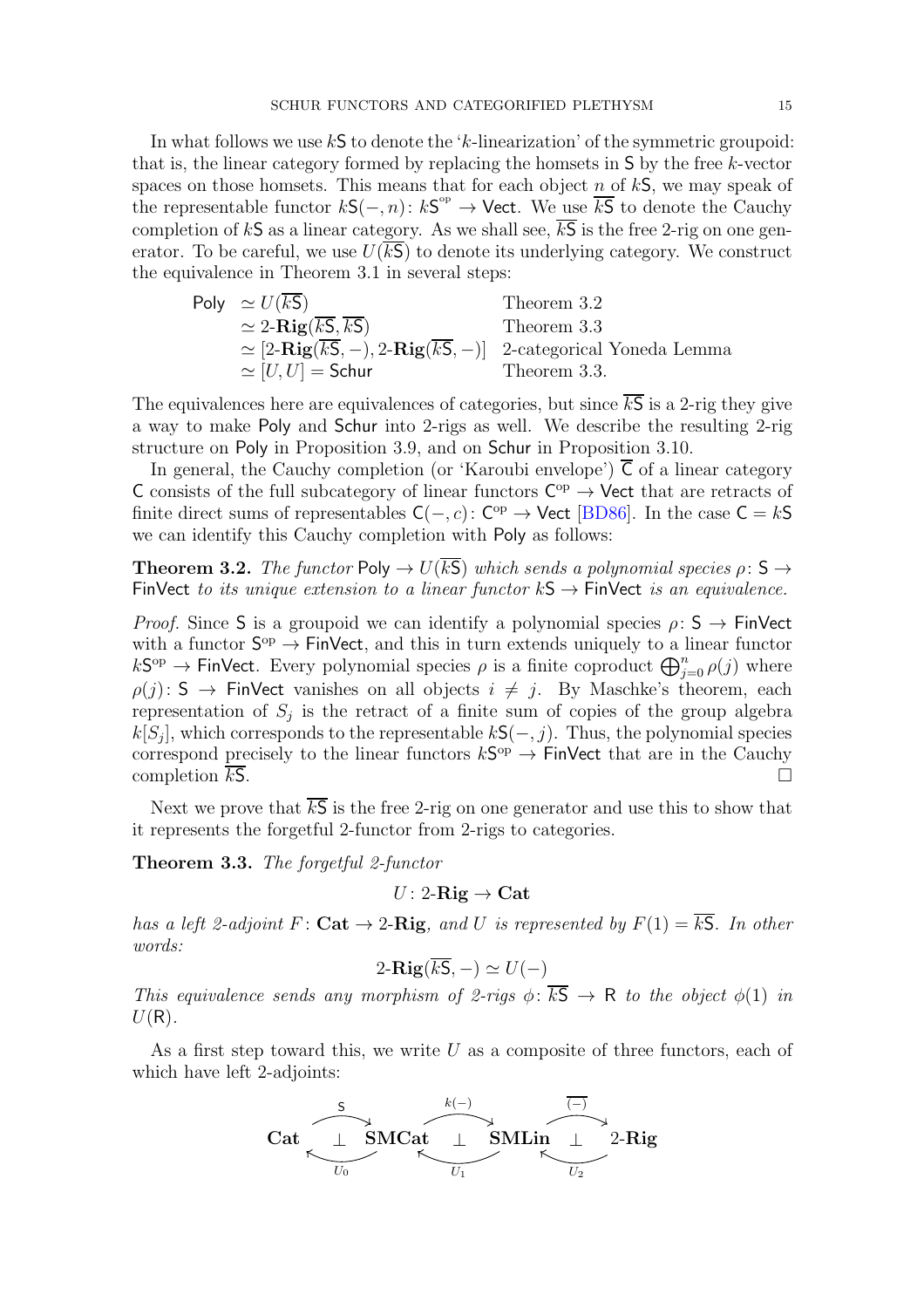The 2-rig  $\overline{kS}$  is obtained by applying the composite of these left adjoints to the terminal category 1, so we say  $\overline{kS}$  is the free 2-rig on one generator. We construct these 2-adjunctions in the lemmas below. We shall need a number of 2-categories:

## <span id="page-15-0"></span>Definition 3.4. Let SMCat be the 2-category of

- symmetric monoidal categories,
- (strong) symmetric monoidal functors, and
- monoidal natural transformations.

Let Lin be the 2-category of

- linear categories,
- linear functors, and
- linear natural transformations.

Let SMLin be the 2-category of

- symmetric monoidal linear categories,
- symmetric monoidal linear functors, and
- symmetric monoidal linear natural transformations.

Let CauchLin be the 2-category of

- Cauchy complete linear categories,
- linear functors, and
- linear natural transformations.

Lemma 3.5. *The forgetful 2-functor*

## $U_0$ : SMCat  $\rightarrow$  Cat

*has a left 2-adjoint*

## $S: Cat \rightarrow SMCat$

*such that* S(1) *is equivalent as a symmetric monoidal category to* S*. In particular, the functor*  $x: 1 \rightarrow U_0C$  *which picks out an object* x *in a symmetric monoidal category* C corresponds to the symmetric monoidal functor  $x' : S \to C$  with  $n \mapsto x^{\otimes n}$ .

<span id="page-15-1"></span>*Proof.* See [\[BKP89\]](#page-52-9), and also [\[FGHW08,](#page-52-10) Sec. 4.1].

Lemma 3.6. *The forgetful 2-functor*

 $U_1$ : SMLin  $\rightarrow$  SMCat

*has a left 2-adjoint*

## $k(-)$ : SMCat  $\rightarrow$  SMLin.

*In particular, the symmetric monoidal functor*  $x' \colon S \to U_1 \mathbb{C}$  *such that*  $x'(n)$  *is the object* x ⊗n *in a symmetric monoidal linear category* C *corresponds to the symmetric monoidal linear functor*  $x''$ :  $kS \to C$  *such that*  $n \mapsto x^{\otimes n}$ *.* 

*Proof.* The underlying 2-functor  $\text{Lin} \rightarrow \text{Cat}$  has a left 2-adjoint  $k(-)$ :  $\text{Cat} \rightarrow \text{Lin}$ [\[Bor94,](#page-52-11) Prop. 6.4.7]. Given any category  $C, kC$  is the linear category with the same objects whose hom-spaces are the free vector spaces on the homsets of C. The 2 functor  $k(-)$  is also given by 'change of base' along the strong symmetric monoidal functor sending any set to the free vector space on that set. It therefore sends symmetric pseudomonoids [\[DS97\]](#page-52-12) in Cat to symmetric pseudomonoids in Lin. In other words, it sends symmetric monoidal categories to symmetric monoidal linear

<span id="page-15-2"></span>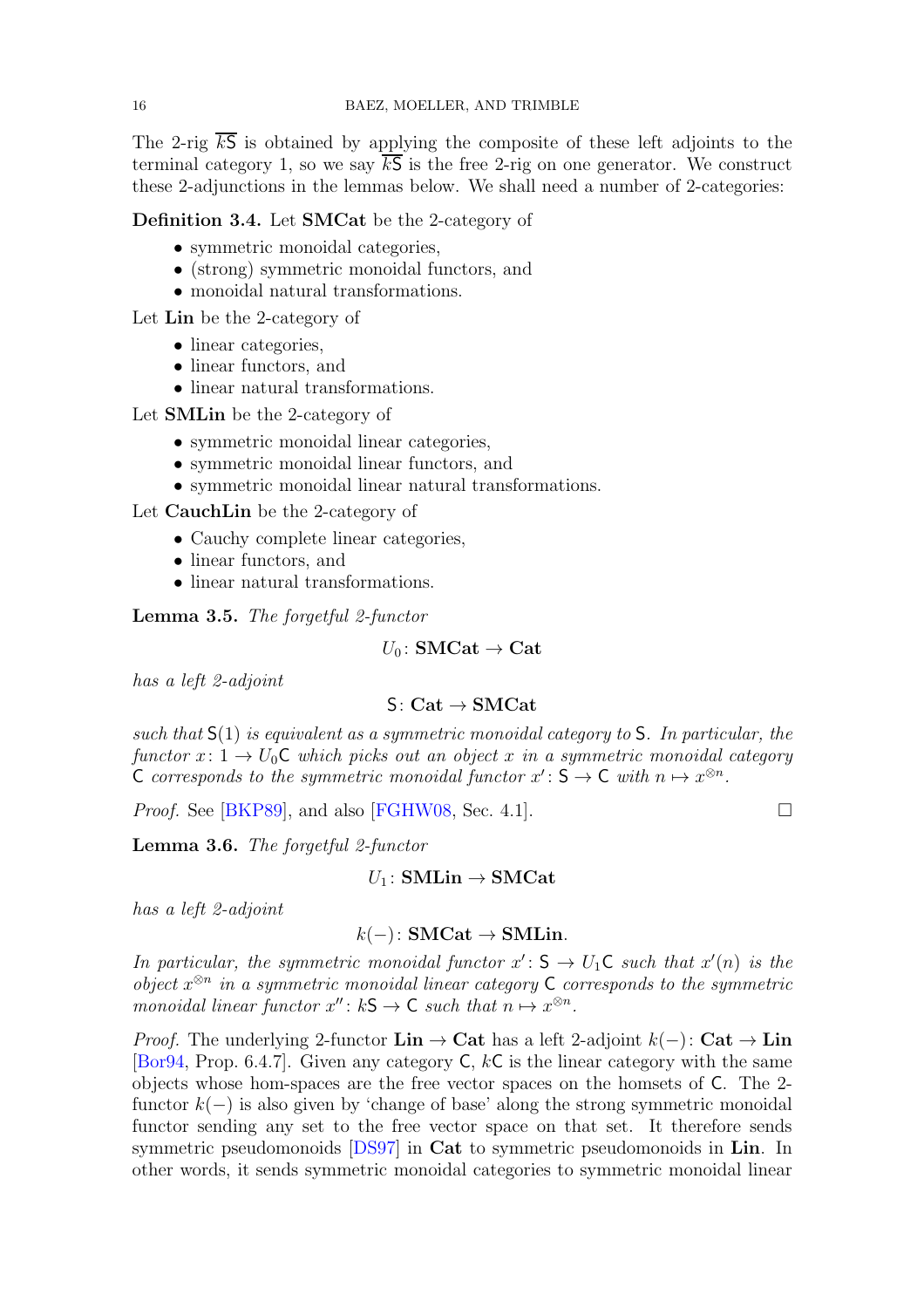categories. Therefore, the 2-adjunction  $k(-) \dashv U_0$  between **Cat** and **Lin** lifts to one between SMCat and SMLin:

$$
\begin{array}{ccc}\n & & k(-) \\
\hline\n\end{array}
$$
\nSMLin

<span id="page-16-0"></span>Lemma 3.7. *The forgetful 2-functor*

$$
U_2\colon 2\mathrm{Rig}\to\mathbf{SMLin}
$$

*has a left 2-adjoint*

$$
\overline{(-)}\colon \mathbf{SMLin}\to 2\mathsf{Rig}
$$

*making* 2Rig *into a reflective sub-2-category of* SMLin*. In particular, for a 2-rig* C, a symmetric monoidal linear functor  $x''$ :  $kS \rightarrow U_2C$  that picks out an object x *in the underlying symmetric monoidal linear category of* C *corresponds to a unique symmetric monoidal linear functor*  $\overline{x}$ :  $\overline{kS} \to C$  *such that*  $\rho \mapsto \bigoplus_n \rho(n) \otimes_{k[S_n]} x^{\otimes n}$ .

*Proof.* Linear Cauchy completion gives a 2-reflector  $(-)$ : Lin  $\rightarrow$  CauchLin which is left 2-adjoint to the 2-embedding i: CauchLin  $\rightarrow$  Lin, and again the 2-adjunction  $(-)$   $\rightarrow$  i lifts to the level of symmetric monoidal structure to give a 2-adjunction



For this, we introduce a tensor product ⊠ appropriate to Cauchy complete linear categories  $C, D$ : it is simply the (linear) Cauchy completion of the tensor product of their underlying linear categories:

$$
C \boxtimes D = \overline{UC \otimes UD}.
$$

Objects of  $C \boxtimes D$  are thus retracts of finite coproducts of tensor products  $\bigoplus_i c_i \otimes d_i$ where such sums are formally defined as coproducts of linear functors  $C(-, c_i) \otimes$  $D(-, d_i): (UC \otimes UD)^{\text{op}} \to \text{Vect}$ . It is worth remarking that 'bilinearity relations', e.g.

$$
(c \oplus c') \otimes d \cong (c \otimes d) \oplus (c' \otimes d),
$$

do not need to be imposed, but are automatically built into the definition of  $C \boxtimes D$ , due to the absoluteness of coproducts as Vect-enriched colimits.

A useful fact is that for linear categories A, B, there is a canonical enriched functor  $\overline{A} \boxtimes \overline{B} \simeq \overline{A \otimes B}$ . This amounts to asserting a canonical equivalence

$$
\overline{U\overline{A}\otimes U\overline{B}}\simeq \overline{A\otimes B}.
$$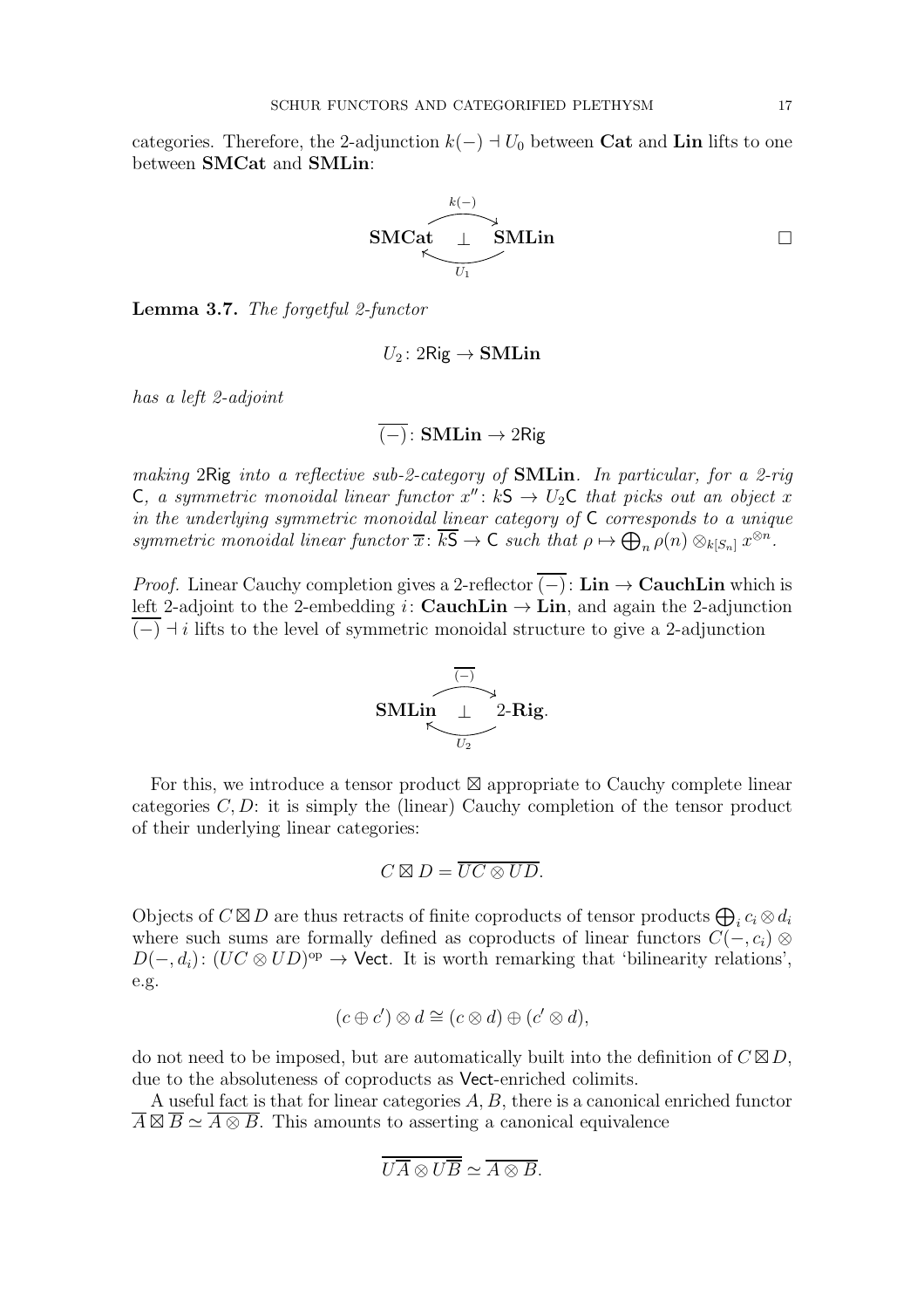<span id="page-17-0"></span>To prove this, it suffices to show that  $\overline{UA} \otimes \overline{UB}$  and  $A \otimes B$  have equivalent enriched presheaf categories. But

$$
[(U\overline{A} \otimes U\overline{B})^{\mathrm{op}}, \text{Vect}] \simeq [U\overline{A}^{\mathrm{op}} \otimes U\overline{B}^{\mathrm{op}}, \text{Vect}]
$$

$$
\simeq [U\overline{A}^{\mathrm{op}}, [U\overline{B}^{\mathrm{op}}, \text{Vect}]]
$$

$$
\simeq [U\overline{A}^{\mathrm{op}}, [B^{\mathrm{op}}, \text{Vect}]]
$$

$$
\simeq [A^{\mathrm{op}}, [B^{\mathrm{op}}, \text{Vect}]]
$$

$$
\simeq [(A \otimes B)^{\mathrm{op}}, \text{Vect}]
$$

because the enriched presheaf category of any enriched category is equivalent to that of its Cauchy completion [\[Kel05,](#page-52-13) [Str83\]](#page-52-14). Thus, Cauchy completion becomes a strong monoidal 2-functor (−): (Lin, ⊗)  $\rightarrow$  (CauchLin, ⊠). Even better, this 2functor is symmetric monoidal, so it sends symmetric pseudomonoids to symmetric pseudomonoids. In other words, it sends symmetric monoidal linear categories to symmetric monoidal Cauchy complete linear categories.

To check that the formula given for the extension  $\overline{x}$ :  $\overline{kS} \to C$  of  $x''$ :  $kS \to C$  to the Cauchy completion is correct, we check that it matches  $x''$  when we apply it to representables. On a representable, we have

$$
k\mathsf{S}(m,-) \mapsto \bigoplus_{n} k\mathsf{S}(m,n) \otimes_{k[S_n]} x^{\otimes n}
$$

$$
\cong k[S_m] \otimes_{k[S_m]} x^{\otimes m}
$$

$$
\cong x^{\otimes m}
$$

$$
= x''(m).
$$

*Proof of Theorem [3.3.](#page-14-1)* The underlying 2-functor  $U: 2\text{-}Rig \rightarrow \text{Cat}$  is the composite

2-Rig  $\stackrel{U_2}{\longrightarrow}$  SMLin  $\stackrel{U_1}{\longrightarrow}$  SMCat  $\stackrel{U_0}{\longrightarrow}$  Cat

and thus by the above lemmas we have pseudonatural equivalences

$$
2\text{-}\mathbf{Rig}(\overline{kS}, -) \cong \text{SMLin}(kS, U_2-)
$$

$$
\cong \text{SMCat}(S, U_1U_2-)
$$

$$
\cong U_0U_1U_2
$$

$$
\cong U
$$

so that  $\overline{kS}$  is the representing object for U.

*Proof of Theorem [3.1.](#page-13-1)* First we describe a chain of equivalences

Poly 
$$
\simeq U(\overline{kS}) \simeq 2-\text{Rig}(\overline{kS}, \overline{kS}) \simeq [2-\text{Rig}(\overline{kS}-), 2-\text{Rig}(\overline{kS}, -)] \simeq [U, U] = \text{Schur}
$$

and then we explicitly describe the Schur functor corresponding to a polynomial species. Let  $\rho \in \text{Poly}$  and let R be any 2-rig.

- We have Poly  $\simeq U(\overline{kS})$  by Theorem [3.2.](#page-14-0) Denote the counterpart of  $\rho$  under this equivalence by  $\widetilde{\rho} \in U(\overline{kS})$ .
- We have  $U(\overline{kS}) \simeq 2$ -Rig( $\overline{kS}, \overline{kS}$ ) by Theorem [3.3.](#page-14-1) Thus the functor  $\tilde{\rho}: 1 \rightarrow$  $U(\overline{kS})$  admits a unique extension to a morphism of 2-rigs  $\overline{\rho}$ :  $\overline{kS} \rightarrow \overline{kS}$ .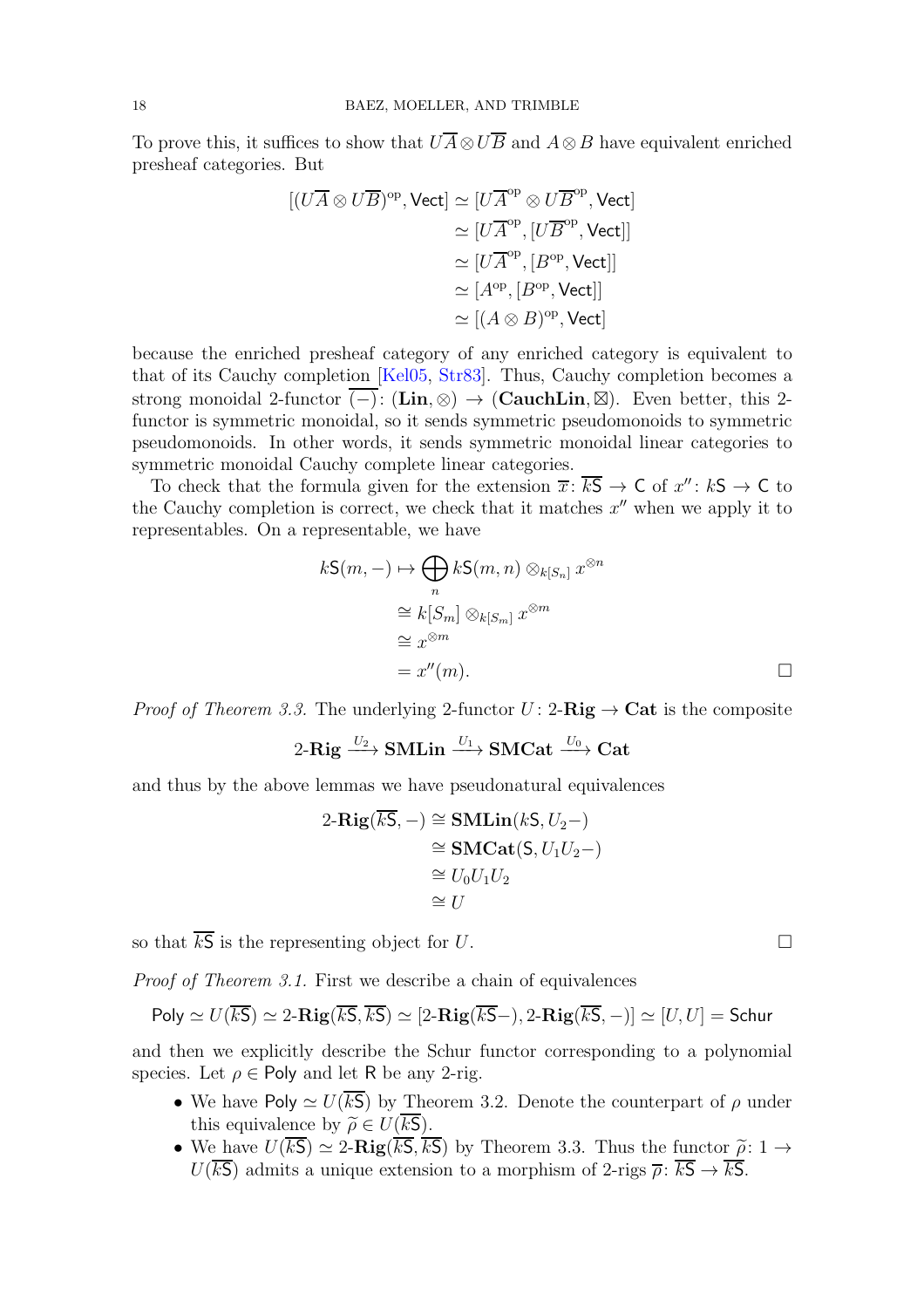<span id="page-18-1"></span>• We have  $2-Rig(\overline{kS}, \overline{kS}) \simeq [2-Rig(\overline{kS}, -), 2-Rig(\overline{kS}, -)]$  by the 2-categorical Yoneda lemma [\[JY21,](#page-52-15) Ch. 8]. Thus  $\bar{\rho}$  gives a pseudonatural transformation

$$
\overline{\rho}^* \colon 2\text{-}\mathbf{Rig}(\overline{kS}, -) \Rightarrow 2\text{-}\mathbf{Rig}(\overline{kS}, -),
$$

the R component of which,  $\bar{\rho}_{R}^{*}$ , maps any morphism of 2-rigs  $\phi$ :  $\overline{kS} \to R$  to the composite  $\phi \circ \overline{\rho}$ .

• Theorem [3.3](#page-14-1) gives an equivalence 2- $\mathbf{Rig}(\overline{kS}, R) \simeq U(R)$  mapping  $\phi: \overline{kS} \to R$ to  $\phi(1)$ . The inverse of this sends  $x \in \mathsf{R}$  to  $\overline{x}$ :  $\overline{kS} \to \mathsf{R}$ . Conjugating by this equivalence gives an equivalence

$$
[2-\mathbf{Rig}(\overline{kS},-),2-\mathbf{Rig}(\overline{kS},-)] \simeq [U,U].
$$

and this maps  $\overline{\rho}^*$  to  $F_{\rho} \in [U, U]$ .

We now calculate  $F_{\rho}$  explicitly by seeing how  $F_{\rho,R}$  acts on an object  $x \in \mathsf{R}$ . Passing x through the equivalence  $R \simeq 2-\text{Rig}(kS, R)$ , we obtain

$$
\overline{x} \colon \overline{kS} \to R.
$$

Acting on  $\bar{x}$  with  $\bar{\rho}^*$ , we obtain

$$
\overline{kS} \xrightarrow{\overline{\rho}} \overline{kS} \xrightarrow{\overline{x}} R
$$

Turning this back into an object of  $U(\mathsf{R})$  by evaluating at the generator  $\eta: 1 \to \overline{kS}$ , we obtain

$$
1 \xrightarrow{\eta} \overline{kS} \xrightarrow{\overline{\rho}} \overline{kS} \xrightarrow{\overline{x}} R,
$$

which is really just

$$
1 \xrightarrow{\rho} \overline{kS} \xrightarrow{\overline{x}} R.
$$

By the formula for  $\bar{x}$  in Lemma [3.7](#page-16-0) we obtain

$$
\overline{x}(\rho) = \bigoplus_n \rho(n) \otimes_{k[S_n]} x^{\otimes n}
$$

and by our calculation this is  $F_{R,\rho}(x)$ .

A corollary is that by transport of structure across equivalences, the monoidal product on any of the categories

$$
2-\mathbf{Rig}(\overline{kS},\overline{kS}) \simeq [2-\mathbf{Rig}(\overline{kS},-),2-\mathbf{Rig}(\overline{kS},-)] \simeq [U,U],
$$

given in each case by endofunctor composition, induces a monoidal product on Poly or  $U(\overline{kS})$ , called **plethysm** or **substitution product**, and denoted

•: 
$$
U(\overline{kS}) \times U(\overline{kS}) \longrightarrow U(\overline{kS})
$$
.

<span id="page-18-0"></span>We return to this theme in Section 5, where we discuss the general notions of plethories and 2-plethories. For now, we state the calculation:

Corollary 3.8. For polynomial species  $\rho, \tau \colon S^{\circ p} \to \mathsf{Vect}$ , the substitution product is *given by the formula*

$$
\rho \bullet \tau = \bigoplus_n \rho(n) \otimes_{k[S_n]} \tau^{\otimes n}
$$

and this defines a monoidal product whose monoidal unit is  $S(-, 1)$ :  $S^{\circ p} \rightarrow$  Vect.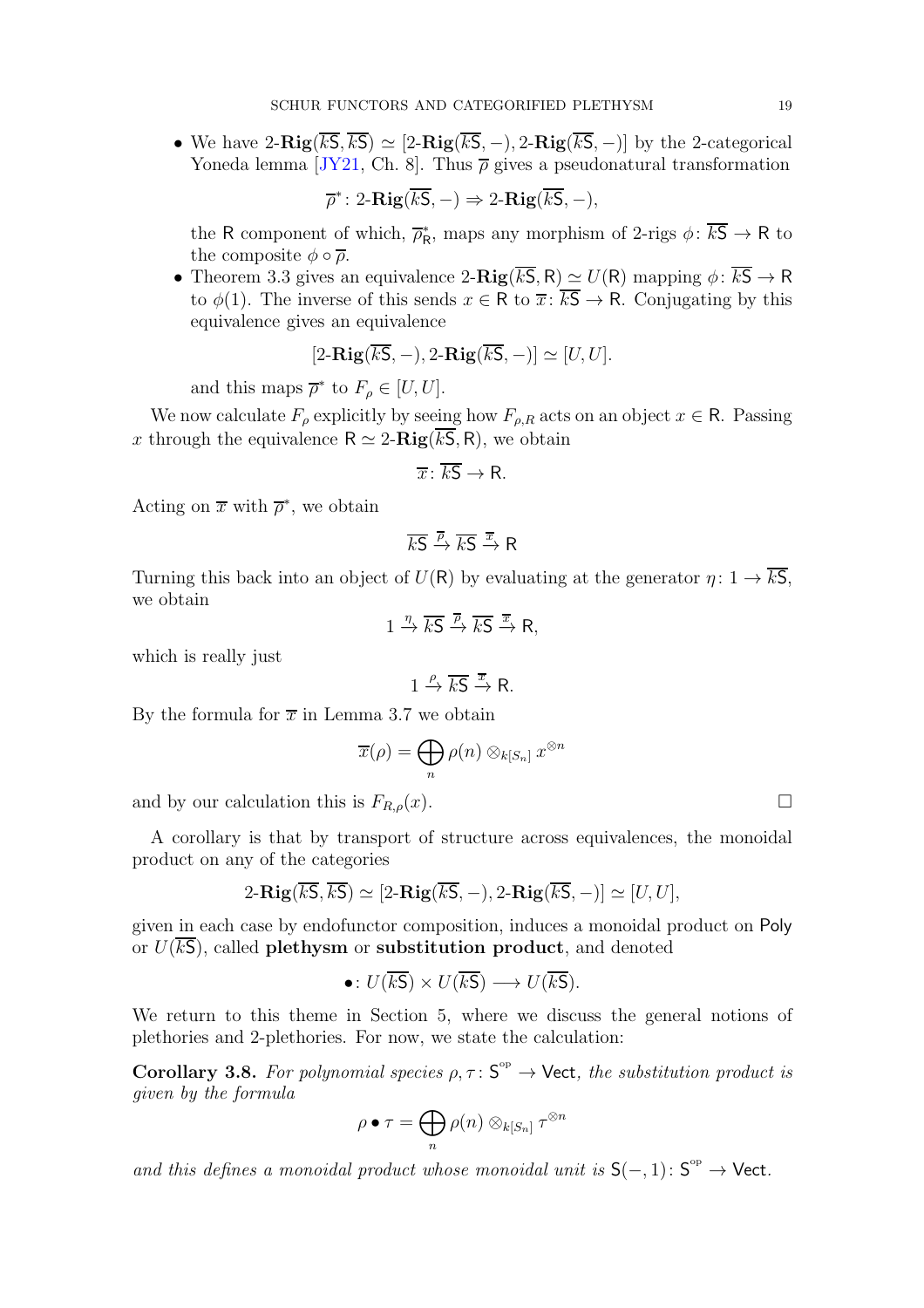*Proof.* In the proof of Theorem [3.1](#page-13-1) where we calculate  $F_{\rho}$ , put  $R = \overline{kS}$ , and put  $x = \tau$ . The composite

$$
\overline{kS} \xrightarrow{\overline{\rho}} \overline{kS} \xrightarrow{\overline{\tau}} \overline{kS},
$$

which is the monoidal product  $\overline{\tau} \circ \overline{\rho}$  in 2- $\text{Rig}(\overline{kS}, \overline{kS})$ , is sent by the functor

$$
2\text{-}\mathbf{Rig}(\overline{k\mathsf{S}},\overline{k\mathsf{S}}) \to U(\overline{k\mathsf{S}})
$$

to the composite

$$
\left(1 \xrightarrow{\eta} \overline{k} \overline{S} \xrightarrow{\overline{\rho}} \overline{k} \overline{S} \xrightarrow{\overline{\tau}} \overline{k} \overline{S}\right) = \left(1 \xrightarrow{\rho} \overline{k} \overline{S} \xrightarrow{\overline{\tau}} \overline{k} \overline{S}\right)
$$

which names the object

$$
\overline{\tau}(\rho) = \bigoplus_n \rho(n) \otimes_{k[S_n]} \tau^{\otimes n},
$$

again by Lemma [3.7.](#page-16-0) This completes the proof.  $\Box$ 

The transport-of-structure method gives at once both the fact that plethysm on  $U(\overline{kS})$  defines a monoidal product, and that we have monoidal equivalences

$$
\big(U(\overline{kS}),\bullet\big)\simeq\big(2\text{-}\mathbf{Rig}(\overline{kS},\overline{kS}),\circ\big)\simeq([U,U],\circ)\,.
$$

We now use Theorems [3.1](#page-13-1) and [3.2](#page-14-0) to transport structure in the other direction, transferring the 2-rig structure on  $\overline{kS}$  to Schur and Poly. Their structure as linear categories is evident, so the real question is: what do the tensor products on these categories look like? We first answer this question for Poly, and then for Schur.

The category of polynomial species inherits a monoidal structure from S via Day convolution. In fact it has two, but here we consider the one arising from the *additive* monoidal structure on S, which is given on the level of objects by adding natural numbers, and on the morphism level by group homomorphisms

$$
S_i \times S_j \to S_{i+j}
$$

that juxtapose permutations. These can be linearized to give algebra maps

$$
k[S_i] \otimes k[S_j] \to k[S_{i+j}]
$$

which give the monoidal category structure of  $kS$ . This monoidal structure uniquely extends via Day convolution to the Cauchy completion  $\overline{kS}$ , which is intermediate between  $kS$  and the category of Vect-valued presheaves on  $kS$ . The general formula for the Day convolution product applied to presheaves  $\rho, \psi \colon S^{\text{op}} \to \text{Vect}$  is

$$
(\rho * \psi)(n) = \bigoplus_{i+j=n} (\rho(i) \otimes \psi(j)) \otimes_{k[S_i \times S_j]} k[S_n]
$$

By restriction and the isomorphism  $S \cong S^{op}$  coming from the fact that S is a groupoid, this formula gives a tensor product on polynomial species. This tensor product is a kind of categorification of the usual definition of product of ordinary polynomials, where given

$$
F(x) = \sum_{0 \le i \le M} \frac{f_i x^i}{i!} \qquad G(x) = \sum_{0 \le j \le N} \frac{g_j x^j}{j!}
$$

the nth Taylor coefficient of the product  $F(x)G(x)$  is

$$
\sum_{i+j=n} \frac{n!}{i!j!} f_i g_j.
$$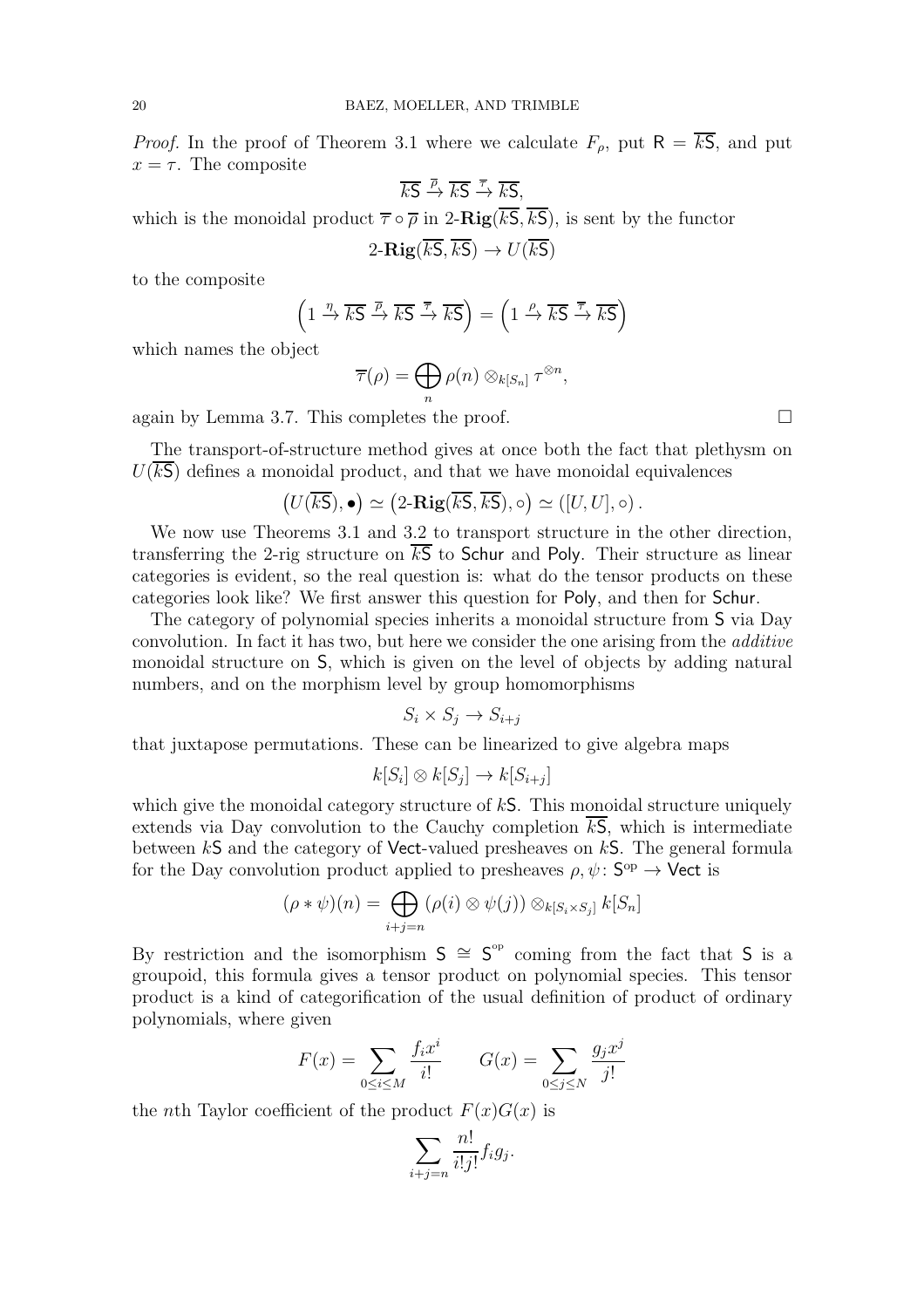<span id="page-20-1"></span>In summary:

**Proposition 3.9.** *The 2-rig*  $\overline{kS}$  *is equivalent to* Poly *made into a 2-rig whose tensor product is given by Day convolution with respect the additive monoidal structure on* S*.*

<span id="page-20-2"></span>Next we turn to the corresponding 2-rig structure on Schur.

**Proposition 3.10.** *The 2-rig*  $\overline{kS}$  *is equivalent to* Schur *made into a 2-rig with the pointwise tensor product: given*  $F, G \in$  Schur *their tensor product*  $F \otimes G$  *has* 

$$
(F \otimes G)_{\mathsf{R}}(x) = F_{\mathsf{R}}(x) \otimes G_{\mathsf{R}}(x)
$$

*for any 2-rig* R *and any object*  $x \in \mathbb{R}$ . This formula also holds for morphisms in R.

*Proof.* We prove this using Theorem [3.1.](#page-13-1) Given  $F, G \in$  Schur, up to isomorphism we may assume

$$
F_{\mathsf{R}}(x) = \bigoplus_{n} \rho(n) \otimes_{k[S_n]} x^{\otimes n}
$$

and

$$
G_{\mathsf{R}}(x) = \bigoplus_{n} \psi(n) \otimes_{k[S_n]} x^{\otimes n}
$$

for some polynomial species  $\rho, \psi$ . Then the tensor product of F and G corresponding to the Day tensor product of  $\rho$  and  $\psi$  is

$$
(F \otimes G)_{\mathsf{R}}(x) = \bigoplus_{n} (\rho * \psi)(n) \otimes_{k[S_n]} x^{\otimes n}
$$
  
\n
$$
\cong \bigoplus_{n} \bigoplus_{i+j=n} (\rho(i) \otimes \psi(j)) \otimes_{k[S_i \times S_j]} k[S_n] \otimes_{k[S_n]} x^{\otimes n}
$$
  
\n
$$
\cong \bigoplus_{n} \bigoplus_{i+j=n} (\rho(i) \otimes \psi(j)) \otimes_{k[S_i \times S_j]} x^{\otimes n}
$$
  
\n
$$
\cong (\bigoplus_{i} \rho(i) \otimes_{k[S_i]} x^{\otimes i}) \otimes (\bigoplus_{j} \psi(j) \otimes_{k[S_j]} x^{\otimes j})
$$
  
\n
$$
\cong F_{\mathsf{R}}(x) \otimes G_{\mathsf{R}}(x).
$$

The same argument applies to morphisms in R.  $\Box$ 

Using these propositions we can equip **Schur** or Poly with the structure of a 2-rig, making either one into the free 2-rig on one generator. However, in what follows we usually adhere to this discipline: we use  $kS$  to stand for the free 2-rig on one generator, and Schur  $\simeq U(\overline{kS})$  for the underlying category.

### 4. The 2-birig structure on Schur functors

<span id="page-20-0"></span>Now we turn to the 2-birig structure of Schur. It is again helpful to start with a warmup exercise one step down the *n*-categorical ladder. In Section [1](#page-0-0) we described the 'co-operations' on the biring  $\mathbb{Z}[x]$ . But we did not explain in detail how these co-operations arise. Let us do this now—but in the closely related case of the birig  $\mathbb{N}[x]$ .

First, recall that a rig (also called 'semirings') is a set  $R$  with a commutative monoid structure  $(R, +, 0)$  and a commutative monoid structure  $(R, \cdot, 1)$  such that  $\cdot$ distributes over + and  $0 \cdot r = 0$  for all  $r \in R$ . Commutative monoids admit a tensor product analogous to that of abelian groups, which we denote by ⊗.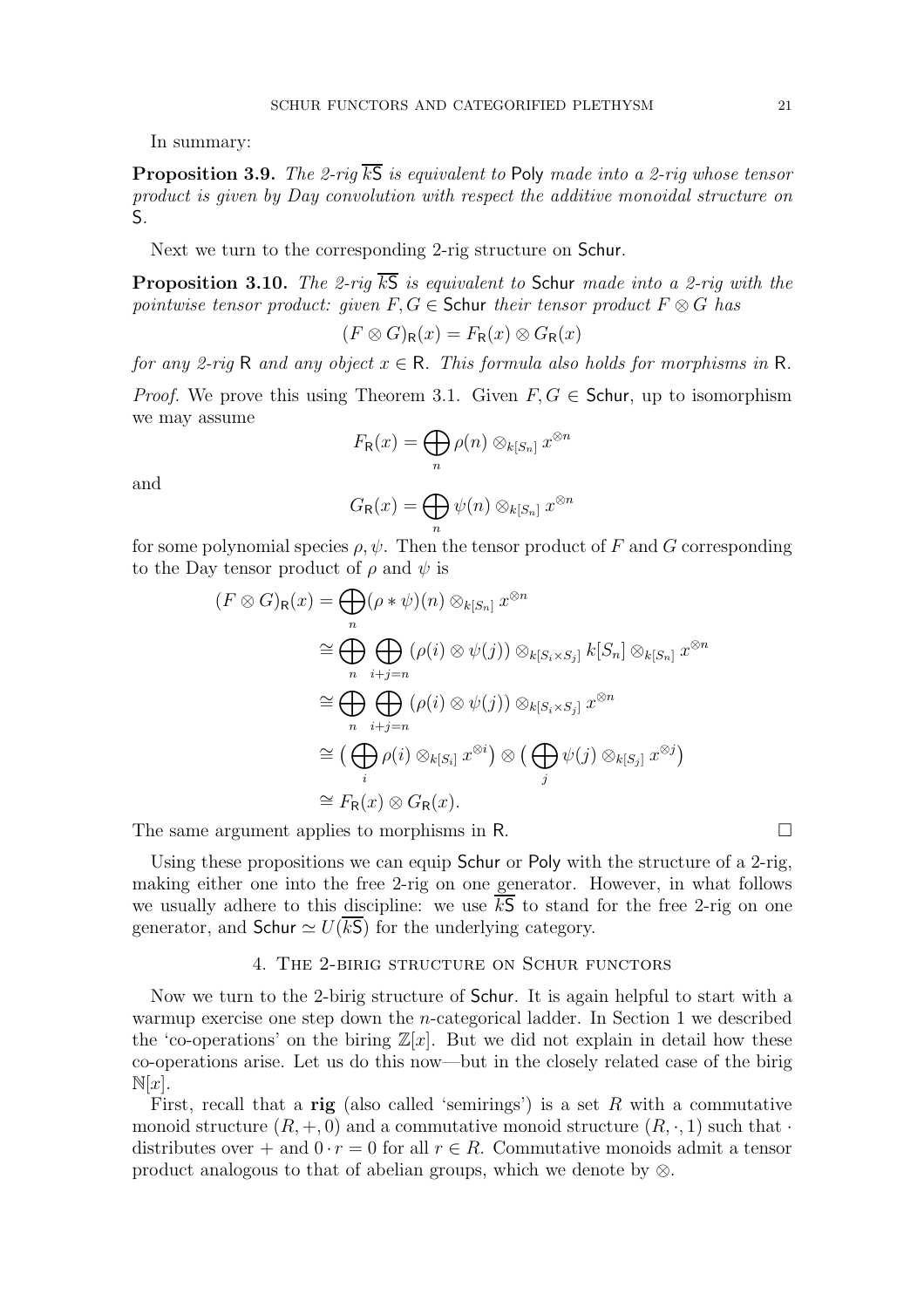This leads to a more highbrow definition of a rig: it is a commutative monoid in (CommMon, ⊗) The category of commutative monoid objects in a symmetric monoidal category  $(C, \otimes)$  is always cocartesian, with the tensor product  $\otimes$  serving to give the coproduct of commutative monoid objects. Thus  $(Rig, \otimes)$  is a cocartesian monoidal category. In other words,  $(Rig^{op}, \otimes)$  is cartesian monoidal.

Now, a **birig** is a rig B such that the functor  $\text{Rig}(B, -)$  is equipped with a lift  $\Phi_B$  as follows:



where  $U$  picks out the underlying set of a rig. However, we can equivalently say that a birig is a rig object in the cartesian monoidal category ( $\mathsf{Rig}^{\mathrm{op}}, \otimes$ ). Let us explain why.

Concretely, a rig object in  $(Rig^{\rm op}, \otimes)$  is just a rig B equipped with these rig homomorphisms:

- coaddition:  $\alpha: B \to B \otimes B$
- co-zero:  $o: B \to \mathbb{N}$
- comultiplication:  $\mu: B \to B \otimes B$
- co-one:  $\epsilon: B \to \mathbb{N}$

obeying dualized versions of the ring axioms. Note that N appears here because it is the initial rig, hence terminal in Rig<sup>op</sup>.

How do we get a rig object in Rig<sup>op</sup> from a rig B for which Rig $(B, -)$  is equipped with a lift to a functor  $\Phi_B: \mathsf{Rig} \to \mathsf{Rig}$ ? We can illustrate this by constructing the coaddition  $\alpha: B \to B \otimes B$ . This comes from *addition*, as follows.

Since addition is defined for every rig and is preserved by rig homomorphisms, it defines a natural transformation from  $U \times U$  to  $U$ :

$$
\begin{array}{rcl}\n+_{R}: & U(R) \times U(R) & \to & U(R) \\
(r, s) & \mapsto & r + s.\n\end{array}
$$

By the triangle above this gives a natural transformation

$$
Rig(B, -) \times Rig(B, -) \Rightarrow Rig(B, -),
$$

but the functor at left is naturally isomorphic to  $\text{Rig}(B \otimes B, -)$ , since  $B \otimes B$  is the coproduct in Rig of two copies of  $B$ . We thus obtain a natural transformation

$$
Ring(B \otimes B, -) \Rightarrow Ring(B, -).
$$

By Yoneda, this comes from a rig homomorphism

$$
\alpha\colon B\to B\otimes B
$$

and we define this to be coaddition for the birig  $B$ . We can similarly construct all the other co-operations that a birig has, and check that they obey dualized versions of the rig laws.

How can we use these ideas to actually compute the birig co-operations for  $N[x]$ , the rig of polynomials with natural number coefficients in one variable? Since  $\mathbb{N}[x]$ is the free rig on one generator, homomorphisms from it to any other rig correspond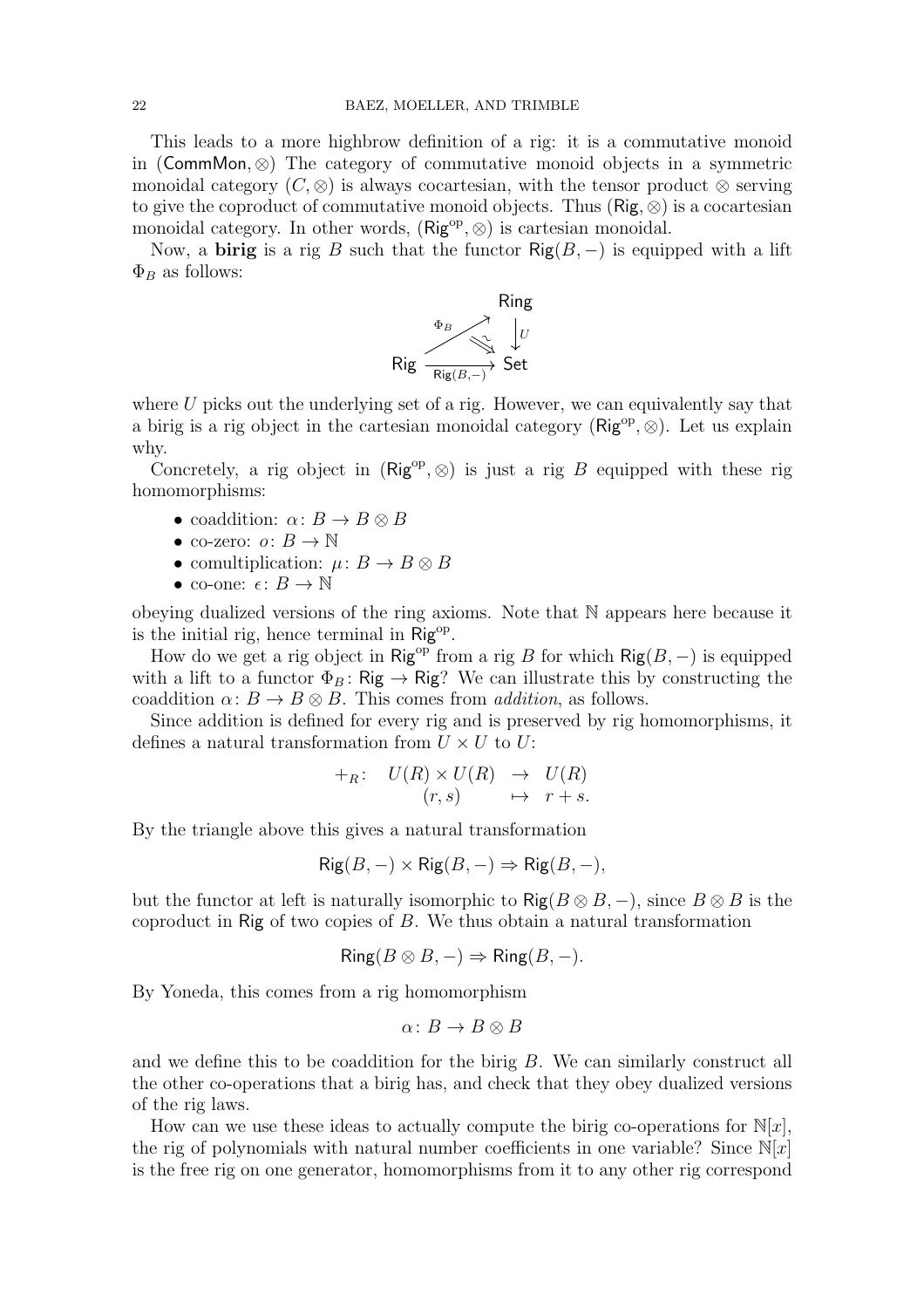to elements of that rig, and it becomes a birig with the identity functor as lift:



Coaddition  $\alpha: \mathbb{N}[x] \to \mathbb{N}[x] \otimes \mathbb{N}[x]$  is the homomorphism such that precomposing with  $\alpha$  gives a function  $\alpha^*$  that makes this square commute for any rig R:

$$
\begin{array}{ccc}\n\mathsf{Rig}(\mathbb{N}[x] \otimes \mathbb{N}[x], R) & \xrightarrow{\alpha^*} & \mathsf{Rig}(\mathbb{N}[x], R) \\
\downarrow & & \downarrow \\
U(R) \times U(R) & \xrightarrow{~~+} & U(R).\n\end{array}
$$

where  $+$  comes from addition on R. Let us show that

$$
\alpha(x) = x \otimes 1 + 1 \otimes x.
$$

To prepare for later calculations let us identify  $\mathbb{N}[x] \otimes \mathbb{N}[x]$  with  $\mathbb{N}[x, y]$  and write

$$
\alpha(x) = x + y.
$$

Just as homomorphisms from  $\mathbb{N}[x]$  to R correspond to elements of  $U(R)$ , homomorphisms  $f: \mathbb{N}[x, y] \to R$  correspond to pairs  $(r, s) \in U(R) \times U(R)$  as follows:

$$
f(x) = r, \qquad f(y) = s
$$

Since

$$
(\alpha^* f)(x) = f(x + y) = r + s.
$$

we see  $\alpha^*$  indeed corresponds to addition in R as desired. The same sort of calculation lets us determine all the co-operations on  $\mathbb{N}[x]$ :

- coaddition:  $\alpha(x) = x + y \in \mathbb{N}[x, y]$
- co-zero:  $o(x) = 0 \in \mathbb{N}$
- comultiplication:  $\mu(x) = xy \in \mathbb{N}[x, y]$
- co-one:  $\epsilon(x) = 1 \in \mathbb{N}$ .

With our warmup exercise complete, we can now copy this reasoning to show that Schur is a 2-birig and compute some of its co-operations. First:

**Definition 4.1.** A 2-birig is a 2-rig B for which the functor  $2-Rig(B, −)$  is equipped with a lift to a functor  $\Phi_{\mathsf{B}}$ : 2-**Rig**  $\rightarrow$  2-**Rig**:



To describe the 2-birig structure on Schur, recall that we have made Schur into a 2-rig equivalent to  $\overline{kS}$ . So, we start by putting a 2-birig structure on  $\overline{kS}$ . By Theorem [3.3](#page-14-1) we know that  $k\overline{s}$  represents the 2-functor U. This makes  $k\overline{s}$  into a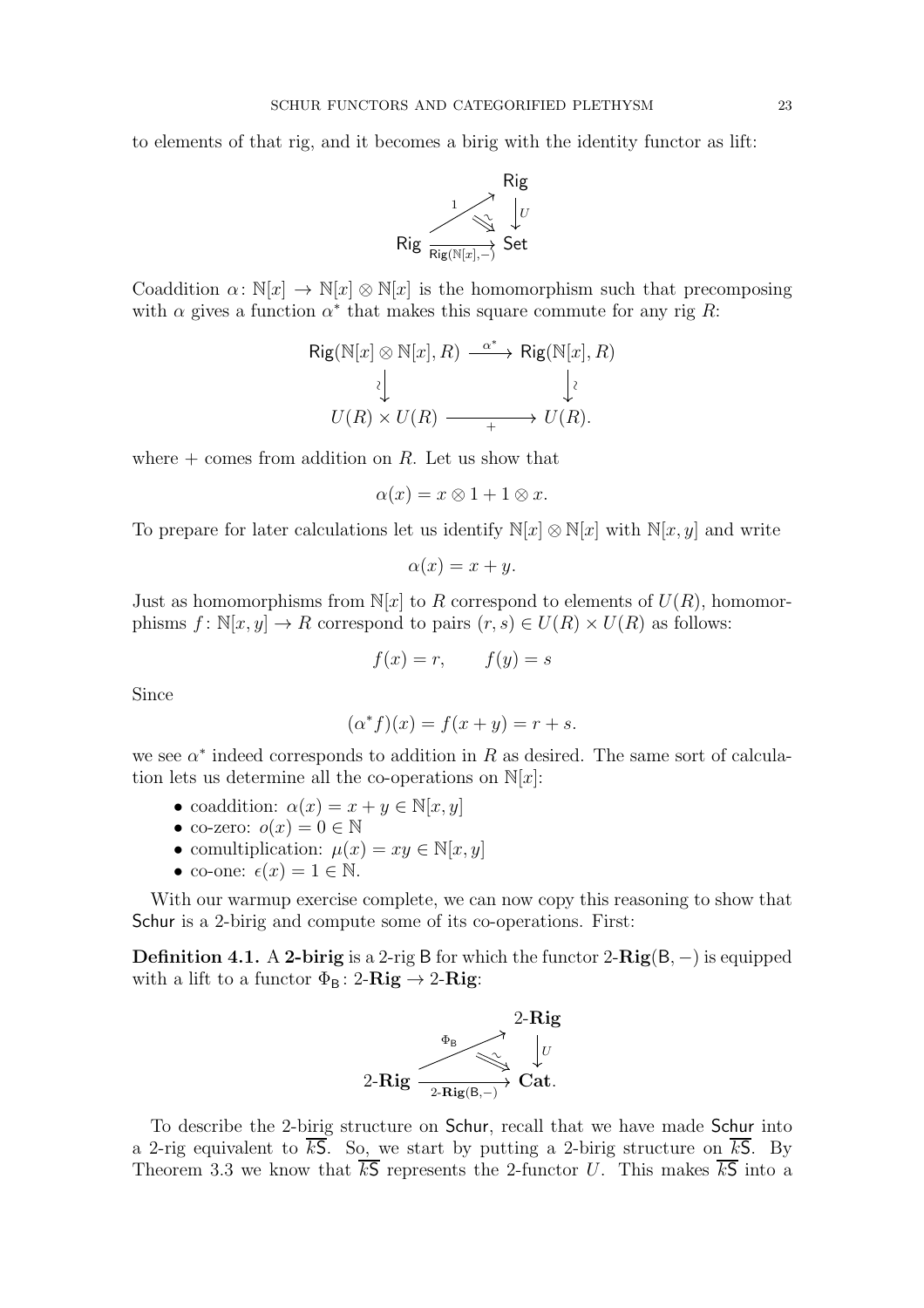<span id="page-23-0"></span>2-birig with the identity lift:



From this we can compute co-operations on  $\overline{kS}$ , just as we did in our warmup exercise. For this we need to show that just as  $\text{Rig}^{\text{op}}$  is a cartesian category, 2- $\text{Rig}^{\text{op}}$ is a cartesian 2-category.

We saw that  $(Rig^{op}, \otimes)$  is cartesian monoidal by noting that the category of commutative monoids in any symmetric monoidal category is cocartesian monoidal, and rigs are commutative monoid objects in (CommMon, ⊗). We now categorify this argument replacing CommMon with CauchLin (see Definition [3.4\)](#page-15-0). In the proof of Lemma [3.7](#page-16-0) we saw that  $(CauchLin, \boxtimes)$  is a symmetric monoidal 2-category. The unit object for this symmetric monoidal 2-category is FinVect.

A 2-rig R is a symmetric monoidal linear category that is also Cauchy complete. Thus, it comes with a tensor product or multiplication

#### $m: \mathsf{R} \boxtimes \mathsf{R} \to \mathsf{R}$

which is a morphism in **CauchLin**. It also comes with a unit object  $I \in \mathsf{R}$ , which determines a morphism

## $I:$  FinVect  $\rightarrow$  R

in **CauchLin**, unique up to natural isomorphism, such that  $i(k) = I$ . It also comes with an associator, left and right unitors, and symmetry that are 2-morphisms in CauchLin, obeying the usual equations in the definition of symmetric monoidal category. We may summarize all this by saying that a 2-rig is a symmetric pseudomonoid in the symmetric monoidal 2-category (CauchLin,  $\boxtimes$ ).

Given 2-rigs R and R' there is a natural way to make  $R \boxtimes R'$  into a 2-rig. The multiplication in  $R \boxtimes R'$  is the composite

$$
(R \boxtimes R') \boxtimes (R \boxtimes R') \xrightarrow{1 \boxtimes S_{R',R} \boxtimes 1} (R \boxtimes R) \boxtimes (R' \boxtimes R') \xrightarrow{m \boxtimes m'} R \boxtimes R'
$$

where m is the multiplication for R,  $m'$  is the multiplication for R',  $S_{R,R'}$  is the symmetry in  $(CauchLin, \mathbb{Z})$ , and we have suppressed associators. The unit for  $R \boxtimes R'$  is

FinVect  $\stackrel{\sim}{\to}$  FinVect ⊠ FinVect  $\stackrel{I\boxtimes I'}{\longrightarrow}$  R  $\boxtimes$  R'

where  $I$  is the unit for  $R$  and  $I'$  is the unit for  $R'$ . The rest of the 2-rig structure is equally straightforward. The interesting fact is that this tensor product of 2-rigs is their coproduct:

Lemma 4.2. *The symmetric monoidal 2-category* 2-Rig *is cocartesian, with the*  $\textit{coproduct of } \mathsf{R}, \mathsf{R}' \in 2\text{-}\mathbf{Rig}^{\text{op}} \textit{ being } \mathsf{R} \boxtimes \mathsf{R}'.$ 

*Proof.* This follows from a general result proved by Schäppi [\[Sch14,](#page-52-16) Thm. 5.2]: given symmetric pseudomonoids M and M' in a symmetric monoidal bicategory  $(C, \otimes)$ , there is a natural way to make  $M \otimes M'$  into a symmetric pseudomonoid, of which the tensor product of 2-rigs is an example. Furthermore there is a 2-category of symmetric pseudomonoids in  $(C, \otimes)$ , and this is cocartesian in the 2-categorical sense, with  $M \otimes M'$  being the 2-categorical coproduct of M and M'. .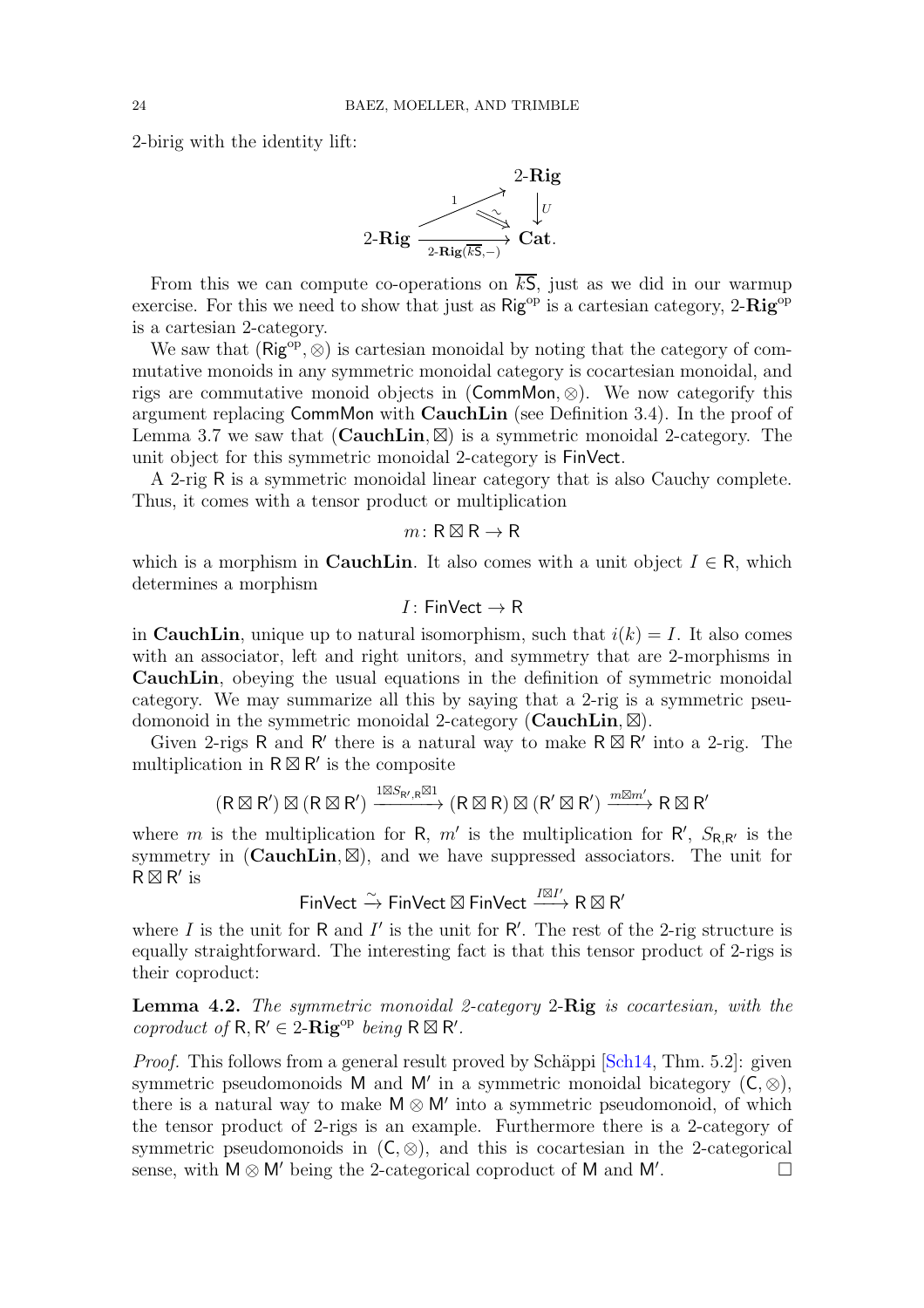<span id="page-24-0"></span>We now compute the coaddition

$$
\alpha\colon \overline{kS}\to \overline{kS}\boxtimes \overline{kS}.
$$

For this it is helpful to note that, just as the ring  $\mathbb{Z}[x]\otimes \mathbb{Z}[x]$  is isomorphic to  $\mathbb{Z}[x, y]$ ,  $\overline{kS} \boxtimes \overline{kS}$  is equivalent to  $\overline{kS(2)}$ . Indeed:

Lemma 4.3. *The following are equivalent Cauchy complete linear categories:*

- $\bullet$   $(\overline{kS})^{\boxtimes n}$
- $kS(n)$
- *the linear category of n*-variable polynomial species: functors  $S^n \rightarrow$ FinVect *such that*  $F(x) \cong \{0\}$  *except for finitely many isomorphism classes of objects* x*, and natural transformations between these.*

*The underlying category of any of these is equivalent to the category of n***-variable** Schur functors,  $[U^n, U]$ .

*Proof.* First we show that  $(\overline{kS})^{\boxtimes n} \simeq \overline{kS(n)}$ . Since S is a left adjoint,  $S(n)$  is the n-fold coproduct of  $S(1) \simeq S$  in **SMCat**. Since **SMCat** has biproducts in the 2-categorical sense [\[FS19,](#page-52-17) Thm. 2.3], this *n*-fold coproduct is equivalent to  $S<sup>n</sup>$ . We thus have these equivalences in CauchLin:

$$
\overline{k\mathsf{S}(n)} \simeq \overline{k(\mathsf{S}^n)} \simeq \overline{(k\mathsf{S})^{\boxtimes n}} \simeq (\overline{k\mathsf{S}})^{\boxtimes n}.
$$

Here the second uses the fact that  $k(-)$ : **SMCat** sends products of categories to tensor products of linear categories (cf. the proof of Lemma [3.6\)](#page-15-1). The third uses the fact that  $\overline{(-)}$  preserves the tensor product of linear categories (cf. the proof of Lemma [3.7\)](#page-16-0).

The equivalence of  $\overline{kS(n)}$  to the linear category of *n*-variable polynomial species can be shown using the same style of argument as in the proof of Theorem [3.2.](#page-14-0)

Finally, note that

$$
[U^n, U] \simeq [2-\mathbf{Rig}(\overline{kS}, -)^n, 2-\mathbf{Rig}(\overline{kS}, -)] \simeq 2-\mathbf{Rig}(\overline{kS}, \overline{kS}^{\boxtimes n}) \simeq U(\overline{kS}^{\boxtimes n}).
$$

Here the first equivalence comes from Theorem [3.3,](#page-14-1) the second comes from the 2 categorical Yoneda lemma and the fact that  $(\overline{kS})^{\boxtimes n}$  is the *n*-fold coproduct of  $\overline{kS}$ , and the third is Theorem [3.2.](#page-14-0)

We can trace through the equivalences to make explicit the equivalence

$$
\phi\colon U(\overline{kS}^{\boxtimes n})\simeq [U^n,U].
$$

An object of  $U(\overline{kS}^{\boxtimes n})$  is, by definition, an object of the linear Cauchy completion of  $(kS)^{\otimes n} \simeq k(S^n) \simeq k(S(n))$ . It is given by a collection F of finite-dimensional representations of  $n$ -fold products of symmetric groups, i.e. functors

$$
F(m_1,\ldots,m_n)\colon S_{m_1}\times\cdots\times S_{m_n}\to\mathsf{Vect}
$$

that are zero-dimensional except for finitely many tuples  $(m_1, \ldots, m_n)$  of natural numbers.

For R a 2-rig, given a tuple of objects  $x = (x_1, \ldots, x_n) \in U^n(R)$ , there is a corresponding symmetric monoidal functor  $S^n \to R$  that is uniquely induced by the tuple x. It takes the object  $\mathbf{m} = (m_1, \ldots, m_n) \in \mathbb{S}^n$  to  $x^{\mathbf{m}} = x^{\otimes m_1} \otimes \cdots \otimes x^{\otimes m_n}$ . The symmetric group  $S_{m_1} \times \ldots \times S_{m_n}$  acts on this object by permuting tensor factors,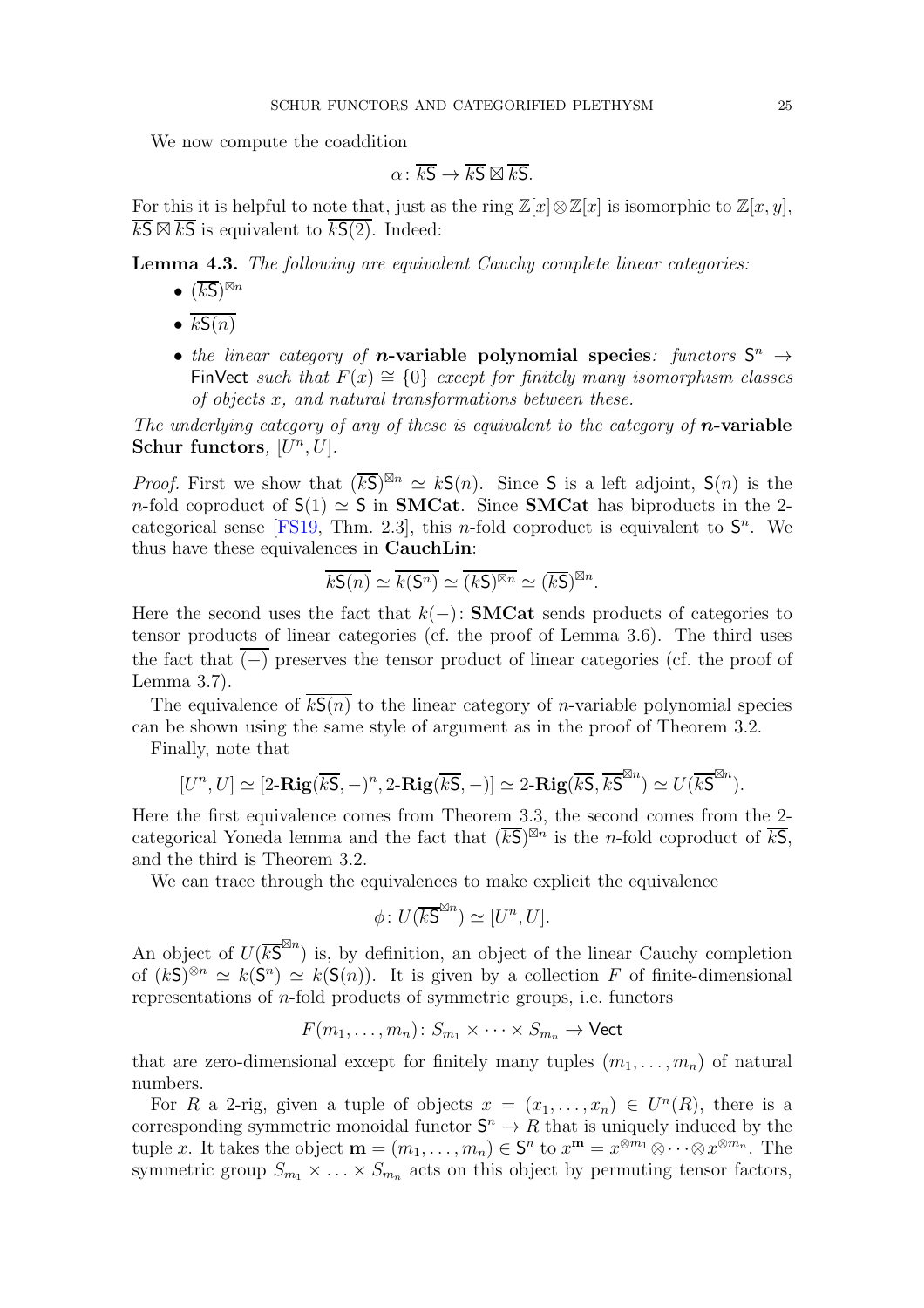and symmetric algebras  $kS_{m_1} \otimes \ldots \otimes kS_{m_n}$  act linearly on such objects. In other words, from the tuple  $x$  we derive a symmetric monoidal linear functor

$$
(k\mathsf{S})^{\otimes n}\to\mathsf{Vect}
$$

uniquely up to isomorphism. Finally, passing up to the Cauchy completions, we obtain a single object of  $R$  defined by the formula

$$
\phi(F)(x_1,\ldots,x_n)=\bigoplus_{\mathbf{m}=(\mathbf{m}_1,\ldots,\mathbf{m}_n)}F(m_1,\ldots,m_n)\otimes_{k(S_{m_1})\otimes\cdots\otimes k(s_{m_n})}(x^{\otimes m_1}\otimes\ldots\otimes x^{\otimes m_n}),
$$

which, adapting a familiar multi-index notation  $\mathbf{m} = (m_1, \ldots, m_n)$ , might be be more neatly written as

$$
\phi(F)(x) = \int^{\mathbf{m} \in \mathbf{S}^n} F(\mathbf{m}) \cdot x^{\otimes \mathbf{m}} = \bigoplus_{\mathbf{m}} F(\mathbf{m}) \otimes_{S_{\mathbf{m}}} x^{\otimes \mathbf{m}}.
$$

It follows that the functor  $U \times U$  is represented by  $\overline{kS} \boxtimes \overline{kS} \simeq \overline{kS(2)}$ . Coaddition can then be defined to be the morphism of 2-rigs

$$
\alpha \colon \overline{kS} \to \overline{kS(2)}
$$

such that precomposition with this gives a functor  $\alpha^*$  for which this square commutes up to a natural isomorphism:

$$
2-\text{Rig}(\overline{kS(2)}, R) \xrightarrow{\alpha^*} 2-\text{Rig}(\overline{kS}, R)
$$
  
\n
$$
\downarrow \qquad \qquad \downarrow \qquad \qquad \downarrow
$$
  
\n
$$
U(R) \times U(R) \xrightarrow{\alpha^*} U(R).
$$

We can follow the proof of the Yoneda lemma to determine what  $\alpha$  must be. Put  $R = kS(2)$ , and let x denote the object generating  $\overline{kS}$ , and x, y the generators of  $kS(2)$ . Chasing the identity object

$$
1\in 2\text{-}\mathbf{Rig}(\overline{k\mathsf{S}(2)},\overline{k\mathsf{S}(2)})
$$

around the square, the left vertical functor takes 1 to the pair  $(x, y)$ ; applying the bottom horizontal map, we arrive at  $x \oplus y$ . On the other hand,  $\alpha^*(1) = 1 \circ \alpha = \alpha$ , and this maps down to the value  $\alpha(x)$ , which as we just saw must match  $x \oplus y$ . Hence

$$
\alpha \colon \overline{kS} \to \overline{kS(2)}
$$

must be the 2-rig map, unique up to isomorphism, such that  $\alpha(x) = x \oplus y$  in kS(2).

We can determine other co-operations on  $\overline{kS}$  in the same way. Beyond those present in a birig, a 2-birig has other types of co-operations: for example, corresponding to the operation of splitting idempotents, a 2-birig has a 'co-splitting', which we do not describe here. We only describe the four 'classical' co-operations:

- coaddition:  $\alpha(x) = x \oplus y \in \overline{kS(2)}$
- cozero:  $o(x) = 0 \in$  FinVect
- comultiplication:  $\mu(x) = x \otimes y \in k\mathsf{S}(2)$
- co-one:  $\epsilon(x) = 1 \in$  FinVect.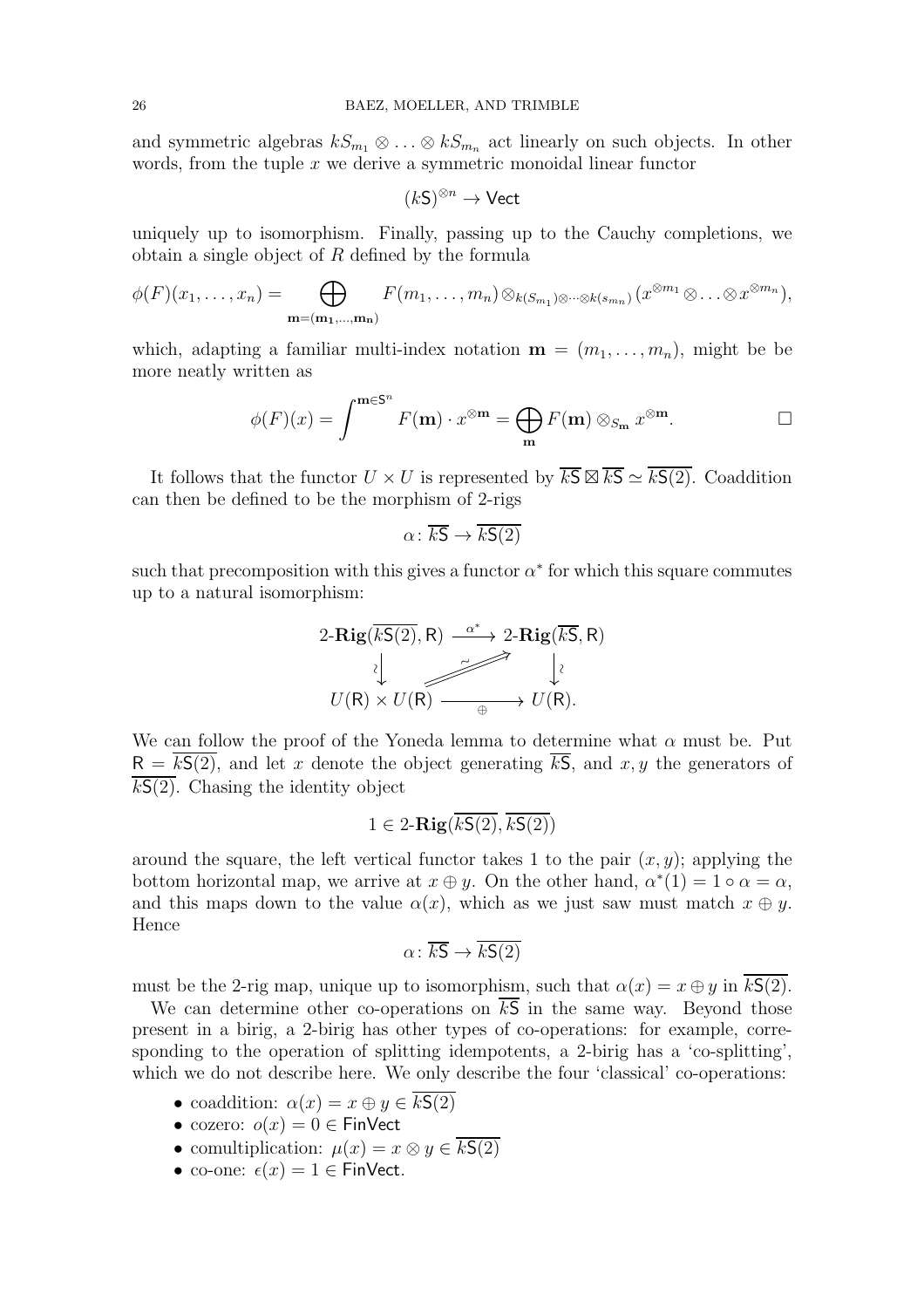Next we interpret the 2-birig structure of  $\overline{kS}$  directly in terms of Schur. Recall that having an object  $F \in$  Schur is the same as having an endofunctor  $F_R: U(R) \to U(R)$ on the underlying category of every 2-rig R, depending pseudonaturally on R. This is a technical statement, but we may think of it as saying that a Schur functor  $F: U \to U$  is a unary functorial operation that is definable in the language of 2-rigs. Similarly, a 2-variable Schur object is the same as an endofunctor  $F_R: U(R) \times U(R) \rightarrow$  $U(R)$  that depends pseudonaturally on R, or a binary functorial operation definable in the language of 2-rigs. Our next result gives straightforward interpretations of operations and co-operations on  $\overline{kS}$  in terms of their effect on Schur objects.

<span id="page-26-0"></span>**Theorem 4.4.** *Under the equivalence*  $U(\overline{kS}) \simeq [U, U]$ *, the 2-rig operations on*  $U(\overline{kS})$ *correspond to 2-rig operations on* [U, U] *as follows:*

• *addition:* Coproduct  $\bigoplus$ :  $U(\overline{kS}) \times U(\overline{kS}) \rightarrow U(\overline{kS})$  corresponds to pointwise *coproduct, where*  $F \oplus G \in$  Schur *is given by* 

$$
(F \oplus G)_{\mathsf{R}}(r) = F_{\mathsf{R}}(r) \oplus G_{\mathsf{R}}(r)
$$

*where*  $\oplus$  *on the right is the biproduct in* R.

• *zero: the initial object* 0 *in*  $U(\overline{kS})$  *corresponds to pointwise*  $0 \in$  Schur *given by*

$$
0_{\mathsf{R}}(r)=0
$$

*where* 0 *at right is the zero object in* R*.*

• *multiplication:* The convolution product  $\ast: U(\overline{kS}) \times U(\overline{kS}) \rightarrow U(\overline{kS})$  corre*sponds to pointwise tensor:*  $F \otimes G \in$  Schur *is given by* 

$$
(F \otimes G)_{\mathsf{R}}(r) = F_{\mathsf{R}}(r) \otimes G_{\mathsf{R}}(r).
$$

• *one: The convolution unit* I *of*  $U(\overline{kS})$  *corresponds to the pointwise monoidal unit* I ∈ Schur *given by*

$$
I_{\mathsf{R}}(r) = I
$$

*where* I *at right is the unit for the tensor product in* R*.*

*Under the equivalences*  $U(\overline{kS}^{\boxtimes n}) \simeq [U^n, U]$ , co-operations on the 2-rig  $\overline{kS}$  correspond *to precomposition with operations as follows:*

• *coaddition:*  $U(\alpha): U(\overline{kS}) \to U(\overline{kS}^{\boxtimes 2})$  *corresponds to precomposition*  $[\oplus, U]: [U, U] \to$  $[U^2, U]$ , taking  $F: U \to U$  to  $F \circ \bigoplus : U^2 \to U$  given by

$$
(F \circ \oplus)_{\mathsf{R}}(r,s) = F_{\mathsf{R}}(r \oplus s).
$$

• *co-zero:*  $U(o)$ :  $U(\overline{kS}) \rightarrow$  FinVect *corresponds to precomposition with, i.e. evaluation at,* 0*: the corresponding map*  $[U, U] \rightarrow [1, U]$  *is given by* 

$$
(F \circ [0])_{\mathsf{R}} = F_{\mathsf{R}}(0).
$$

• *comultiplication:*  $U(\mu): U(\overline{kS}) \to U((kS)^{\boxtimes 2})$  *corresponds to precomposition*  $[\otimes, U]: [U, U] \to [U^2, U],$  taking  $F: U \to U$  to  $F \circ \otimes : U^2 \to U$  given by

$$
(F\circ \otimes)_{\mathsf{R}}(r,s)=F_{\mathsf{R}}(r\otimes s).
$$

• *co-one:*  $U(\epsilon): U(\overline{kS}) \to \text{FinVect}$  *corresponds to precomposition with, i.e. evaluation at, the monoidal unit* I: the corresponding map  $[U, U] \rightarrow [1, U]$  is *given by*

$$
(F \circ [I])_{\mathsf{R}} = F_{\mathsf{R}}(I).
$$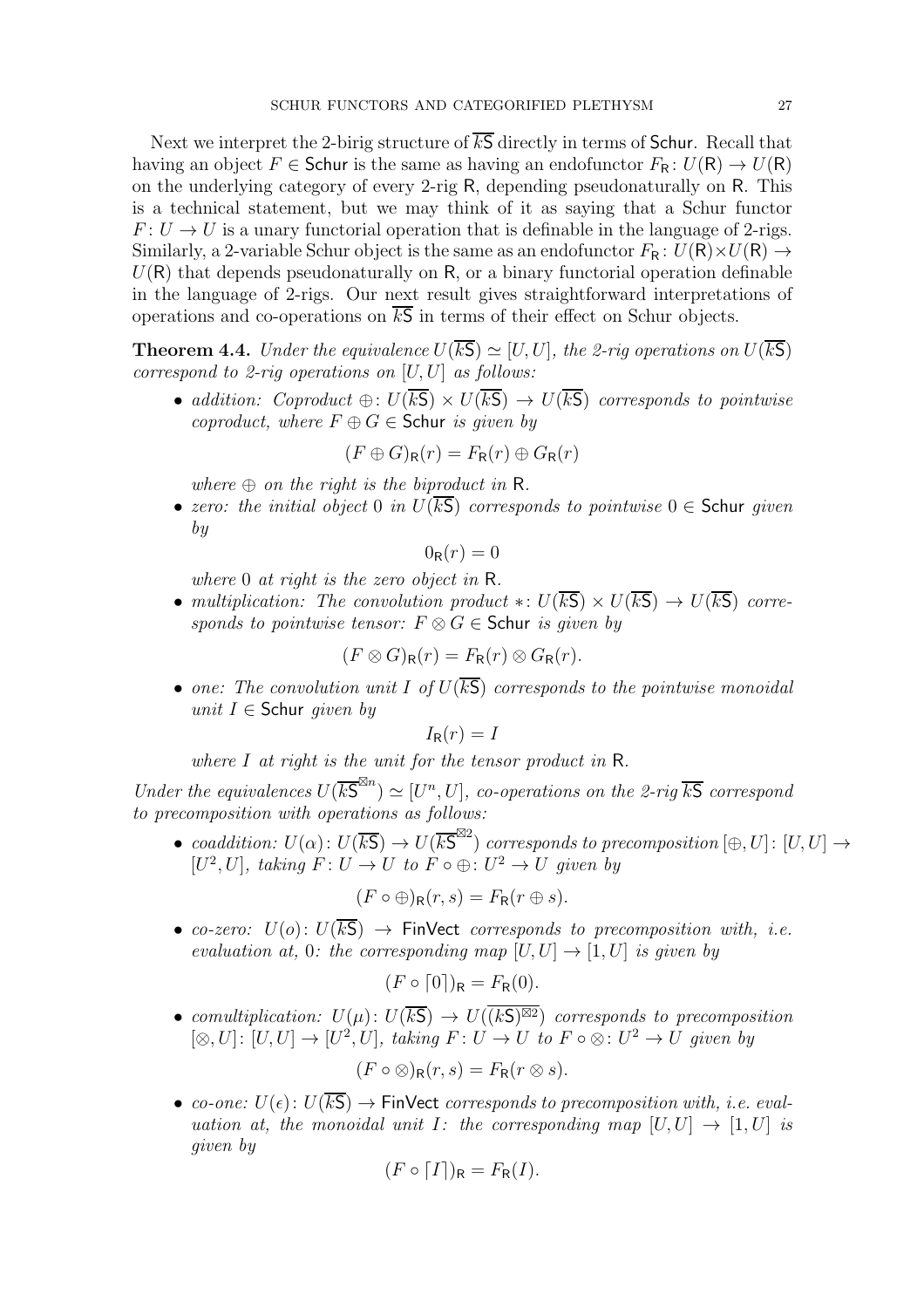*Proof.* That the convolution product  $∗$  corresponds to pointwise tensor on Schur was the content of Proposition [3.10,](#page-20-2) and the other operations are evident.

On the other hand, as we saw in the case of coaddition using the Yoneda lemma, each co-operation cited in the theorem, of the form

$$
\beta \colon \overline{kS} \to \overline{kS}^{\boxtimes n} \simeq \overline{kS(n)},
$$

is *defined* to be the 2-rig map, uniquely determined up to isomorphism, such that

$$
\beta(x) = b(x_1, \ldots, x_n)
$$

where  $x_1, \ldots, x_n$  are the generators of  $\overline{kS(n)}$ , and  $b: U(\overline{kS(n)})^n \longrightarrow U(\overline{kS(n)})$  is the corresponding Schur-functor operation evaluated at  $R = \overline{kS(n)}$ . Finally, according to these definitions, we have a square

$$
[U, U] \xrightarrow{[b, U]} [U^n, U]
$$
  

$$
\downarrow \qquad \qquad [U^n, U]
$$
  

$$
U(\overline{kS}) \xrightarrow{U(\beta)} U(\overline{kS(n)})
$$

that commutes up to a 2-cell isomorphism, using Theorem [3.1.](#page-13-1) Chasing an object  $F \in [U, U]$  both ways around the square, this says precisely that the co-operation  $\beta$ corresponds to the assignment  $F \mapsto F \circ b$ , as stated for each case in the theorem.  $\Box$ 

### 5. Plethories, plethysm, and 2-plethories

<span id="page-27-0"></span>We have defined a birig to be a rig B together with a lifting  $\Phi_B$  of the representable functor  $\text{Rig}(B, -)$ :  $\text{Rig} \rightarrow \text{Set}$  through the forgetful functor  $U$ :  $\text{Rig} \rightarrow \text{Set}$ .

We have an analogous categorified notion of 2-birig. We now present another viewpoint on these notions, which paves the way for a simple definition of rigplethory, and then of 2-plethory: that a birig is simply an endofunctor

# $\Phi$ : Rig  $\rightarrow$  Rig

that is a right adjoint. None of this depends on special features of Rig, beyond the fact that the forgetful functor  $U: \mathsf{Rig} \to \mathsf{Set}$  is monadic. Thus, we might as well work more generally.

5.1. M-plethories. For this section, let M be a monad on Set and MAlg its Eilenberg–Moore category, with free-forgetful adjunction as below.



In order to define  $M$ -plethories we introduce  $M$ -bialgebras. The two monads to keep in mind are those for rings and rigs. When  $M$  is the monad for rings an  $M$ -bialgebra will be a biring, and when  $M$  is the monad for rigs an  $M$ -bialgebra will be a birig.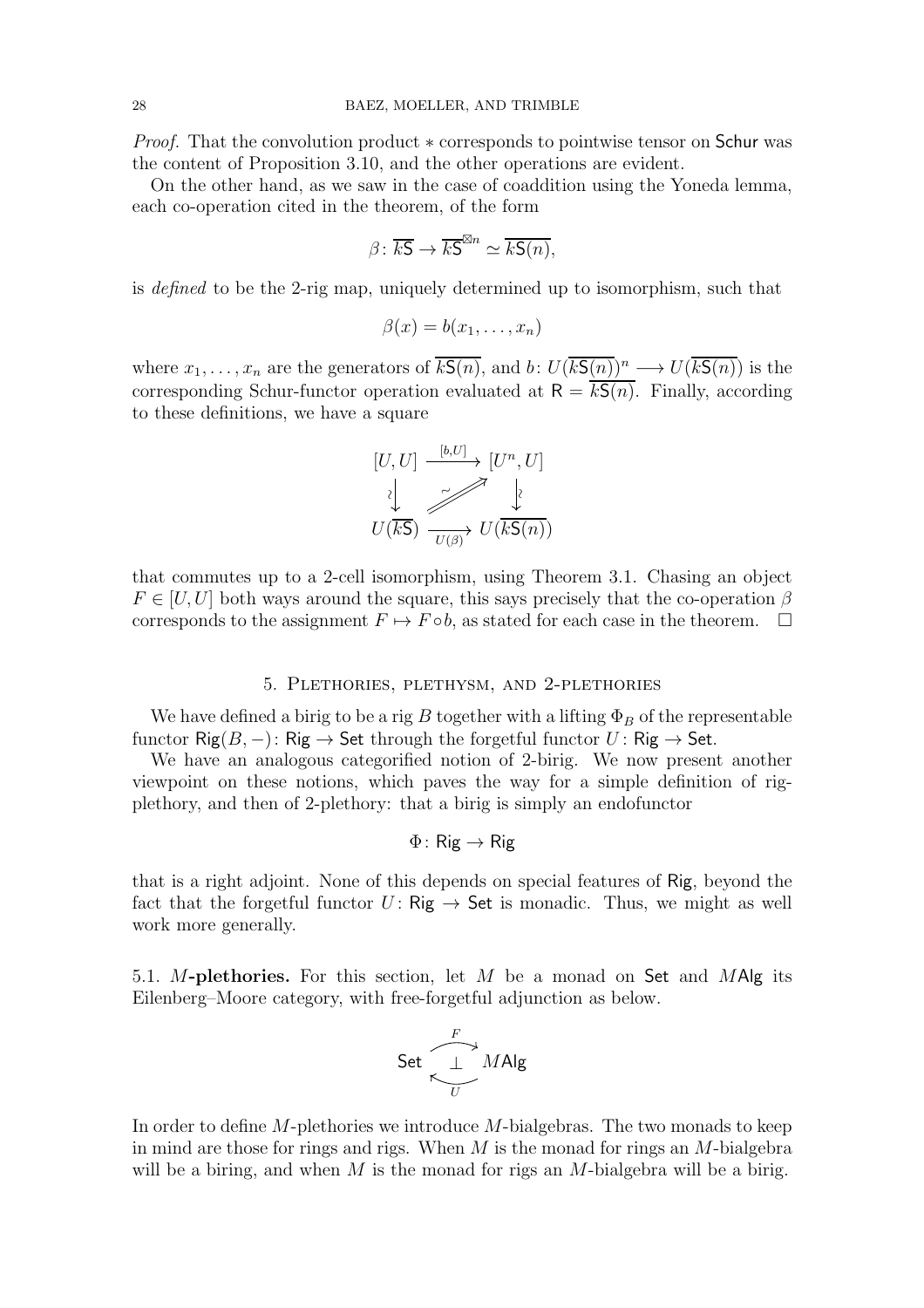**Definition 5.1.** An M-bialgebra is an M-algebra B equipped with a lift  $\Phi_B$  of the functor  $M\mathsf{Alg}(B, -)$ :  $M\mathsf{Alg} \to \mathsf{Set}$  through U:



<span id="page-28-0"></span>Two other equivalent definitions of M-bialgebra will often be more useful. For these we need some lemmas.

**Lemma 5.2.** *If a functor*  $G: C \rightarrow$  Set *is a right adjoint, then it is representable. Moreover,* G *is represented by*  $F(1)$ *, where* F *is left adjoint to G.* 

*Proof.* For any such functor  $G: C \rightarrow$  Set with a left adjoint F, we have natural isomorphisms

$$
G \cong \mathsf{Set}(1, G(-)) \cong \mathsf{C}(F(1), -)
$$

(where the first exists for any functor with codomain  $Set$ ), so that  $F(1)$  is a representing object for  $G$ .

<span id="page-28-2"></span>**Lemma 5.3.** A right adjoint endofunctor  $\Phi$ : MAlg  $\rightarrow$  MAlg determines, uniquely *up to isomorphism, an* M*-algebra* B *which carries an* M*-bialgebra structure with lift given by* Φ*.*

*Proof.* The composite  $U\Phi$  is a right adjoint. Lemma [5.2](#page-28-0) then tells us that there is an M-algebra B such that  $U\Phi \cong M\text{Alg}(B, -)$ , which is precisely the condition of  $\Phi$ lifting  $M\text{Alg}(B, -)$  through U.

<span id="page-28-1"></span>Theorem 5.4. *Any lift*  $\Phi_B$ : *MAlg*  $\rightarrow$  *MAlg of a representable*  $M$ Alg $(B, -)$ :  $M$ Alg  $\rightarrow$ Set *is a right adjoint.*

*Proof.* The proof uses some well-known facts:

- (1) Every representable functor  $M\mathsf{Alg}(B, -)$ :  $M\mathsf{Alg} \to \mathsf{Set}$  has a left adjoint, denoted  $B \cdot -$ . This takes a set X to the coproduct  $B \cdot X$  in MAlg of an X-indexed collection of copies of B.
- (2) A lift  $\Phi_B$  of  $M$ Alg $(B, -)$  through U is precisely equivalent to a left M-algebra structure on the representable  $M\mathsf{Alg}(B, -)$ : that is, a natural transformation

$$
\theta \colon M \circ M\mathsf{Alg}(B, -) \to M\mathsf{Alg}(B, -)
$$

obeying the usual axioms for M-algebras (this fact is the 2-universal property of the Eilenberg–Moore construction).

(3) Giving such an M-algebra structure  $\theta$  is equivalent to giving a morphism of monads

 $M \to M$ Alg $(B, -) \circ (B \cdot -) = M$ Alg $(B, B \cdot -)$ 

and it is also equivalent to giving a *right* M-algebra structure

 $\xi$  :  $(B - ) \circ M \to (B - )$ 

which may also be written as  $\xi: B \cdot M \rightarrow B \cdot -$ . The counit  $\varepsilon$  of the adjunction  $(B \cdot -) \dashv M\text{Alg}(B, -)$  coequalizes the following parallel pair:

$$
B \cdot M\text{Alg}(B, -) \xrightarrow{ \xi M\text{Alg}(B, -) } B \cdot M\text{Alg}(B, -) \xrightarrow{\epsilon} \text{Id}
$$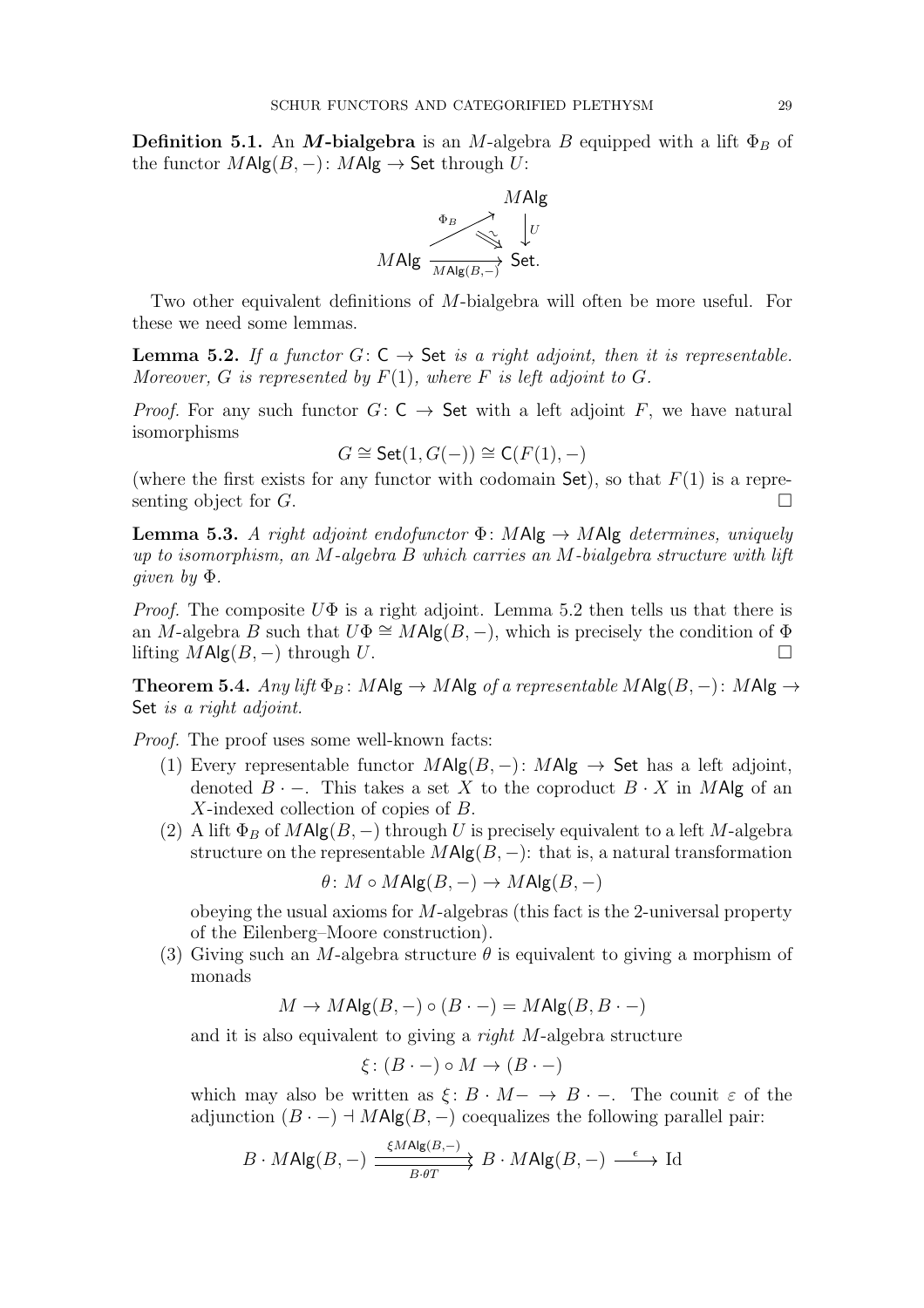(4) MAlg is cocomplete [\[Bor94,](#page-52-11) Theorem 4.3.5], and in particular has reflexive coequalizers.

Now, the existence of a left adjoint  $\Psi_B$  of  $\Phi_B$  may be exhibited directly as follows. It suffices to show that for any M-algebra R, the functor  $MAlg(R, \Phi_B-)$ :  $MAlg \rightarrow$ Set is representable; the representing object S is then the value  $\Psi_B R$ . Let  $\alpha: MUR \rightarrow$ UR denote the M-algebra structure on UR afforded by the structure of R as an Malgebra. We form  $S$  as the coequalizer of the following reflexive pair:

$$
B \cdot MUR \xrightarrow{ \xi UR \atop B \cdot \alpha} BF \cdot UR.
$$

(This coequalizer might be suggestively written as  $(B - ) \circ_M U R$ , recalling the construction of a tensor product of a right M-module  $(B - )$  with a left M-module UR.) The rest follows the proof of the adjoint lifting theorem [\[Bor94,](#page-52-11) Theorem 4.5.6] and Exercise 4.8.6], although we have given enough hints that the patient reader could work out the details.

We defined an M-bialgebra to be an M-algebra B equipped with a lift  $\Phi_B$  of the functor  $M\text{Alg}(B, -)$  it represents. Theorem [5.4](#page-28-1) then tells us that  $\Phi_B$  is necessarily a right adjoint. Conversely, Lemma [5.3](#page-28-2) tells us that any right adjoint  $M$ Alg  $\rightarrow$  MAlg is a lift of a representable, and thus determines an  $M$ -bialgebra. If one takes morphisms of M-bialgebras as pointing in the same direction as morphisms of their underlying M-algebras  $B$  (hence in the direction opposite to natural transformations between representable functors  $M\mathsf{Alg}(B, -)$ , where B is in the contravariant argument), then that direction is in alignment with identifying  $M$ -bialgebras with left adjoint endofunctors on  $M$ Alg. We thus have an equivalence of categories

$$
M\text{Bialg} \simeq \text{LAdj}(M\text{Alg}, M\text{Alg}).
$$

The category  $\textsf{LAdj}(M\textsf{Alg}, M\textsf{Alg})$  is a monoidal category where the monoidal product is endofunctor composition. This monoidal product transports across the equivalence, making MBialg into monoidal category. We denote the monoidal product of two M-bialgebras B and C by  $B \odot C$ . The identity functor on MAlg is the unit for endofunctor composition, and by Lemma [5.2](#page-28-0) this identity functor corresponds to the M-bialgebra  $F(1)$ , so the monoidal unit for  $\odot$  must be  $F(1)$ .

Given an M-bialgebra  $B$ , we let  $B<sub>o</sub>$  denote its underlying M-algebra, and temporarily write  $F(1)$  to mean the above M-bialgebra. Write  $\Psi_B$  for the left adjoint of the endofunctor lift  $\Phi_B$ .

Lemma 5.5. *There are natural isomorphisms*

$$
B_o \cong (B \odot F(1))_o \cong \Psi_B(F(1)_o).
$$

*Proof.* The mate of the natural isomorphism

 $U \circ \Phi_B \cong M\mathsf{Alg}(B_o, -)$ 

is a natural isomorphism

 $\Psi_B \circ F \cong B_o \cdot -$ 

where  $U \cong M\text{Alg}(F(1), -)$  has left adjoint  $F = F(1) \cdot -$ . Applying

$$
\Psi_B \circ (F(1)_o \cdot -) \cong B_o \cdot -
$$

to the terminal set 1 we obtain

$$
\Psi_B(F(1)_o) \cong B_o. \qquad \qquad \Box
$$

<span id="page-29-0"></span>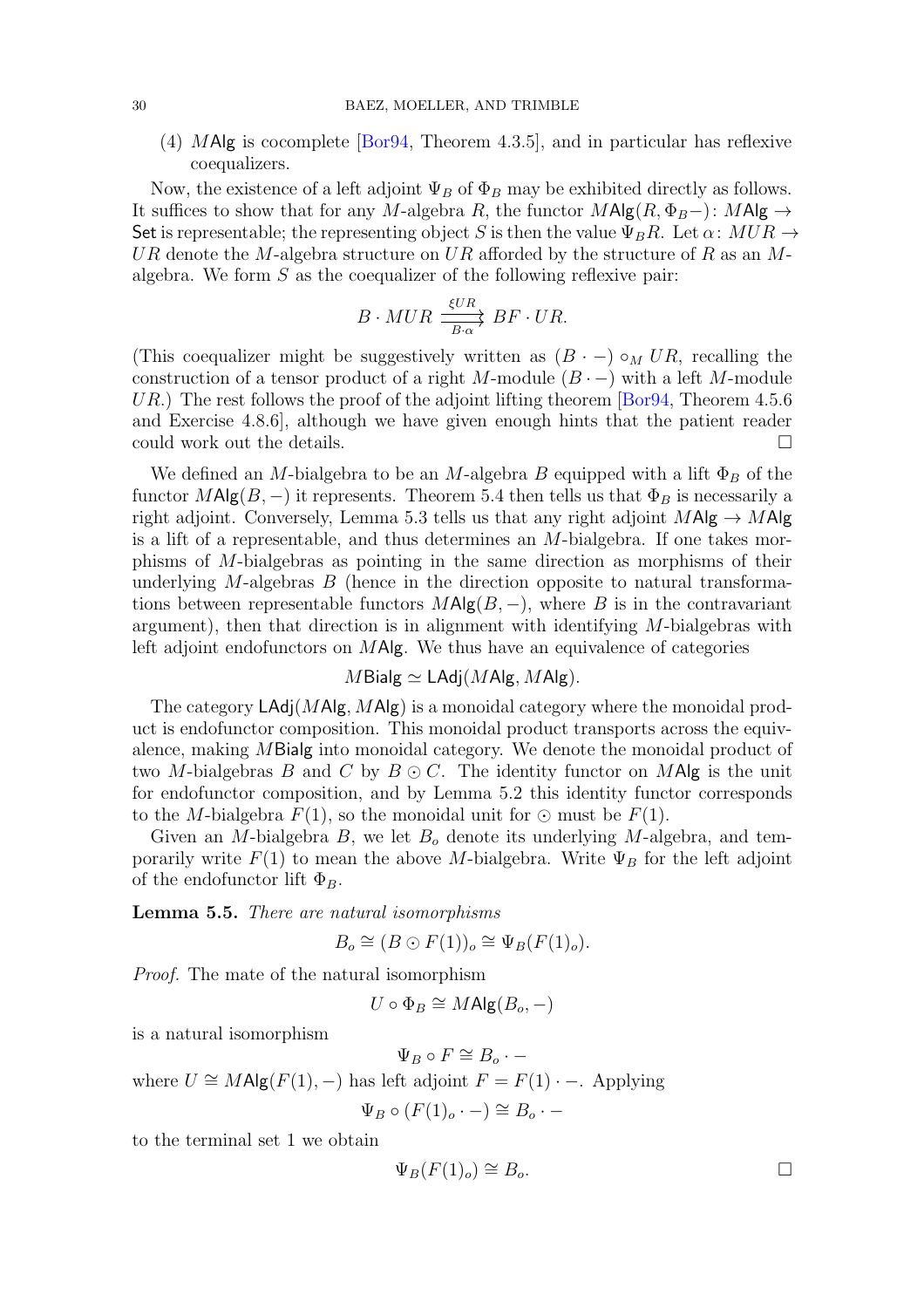<span id="page-30-1"></span>Proposition 5.6. *Let* B *and* C *be* M*-bialgebras. Then there is a natural* M*-algebra isomorphism*

$$
\alpha_{B,C} \colon (B \odot C)_o \xrightarrow{\sim} \Psi_B(C_o).
$$

*Proof.* This isomorphism is the composite of natural isomorphisms we have seen:

$$
(B \odot C)_o \cong \Psi_{B \odot C}(F(1)) \cong \Psi_B \Psi_C(F(1)) \cong \Psi_B(C_o).
$$

With this proposition in hand, for an  $M$ -bialgebra  $B$  there is no real harm in using  $B \odot C$  both for the monoidal product (if C is an M-bialgebra) and for the value of the left adjoint  $\Psi_B(C)$  (if C is merely an M-algebra), letting the meaning be inferred from context. In fact, what we have is an actegory structure whereby the monoidal category MBialg acts on MAlg via a functor

$$
\odot: M \mathsf{Bialg} \times M \mathsf{Alg} \to M \mathsf{Alg},
$$

so that if B and C are M-bialgebras and R is an M-algebra, then there is a coherent compatibility constraint

$$
(B \odot C) \odot R \cong B \odot (C \odot R)
$$

which is just another way of restating the way in which the monoidal product  $\odot$  on MBialg was defined by transport of structure:

$$
\Psi_{B\odot C} \cong \Psi_B \circ \Psi_C.
$$

<span id="page-30-0"></span>Summarizing some of these results, we have:

Theorem 5.7. *If* M *is a monad on* Set*, then the following are equivalent as monoidal categories:*

(1)  $(MBialg, \odot)$ 

$$
(2) \, (LAdj(MAlg, MAlg), \circ)
$$

 $(3)$   $(RAdj(MAlg, MAlg), \circ)^{op}.$ 

**Definition 5.8.** An M-plethory is a monoid in the monoidal category (MBialg,  $\odot$ ).

When M is the monad for rings, Borger and Wieland  $[BW05]$  call an M-plethory just a 'plethory', but we shall use the term ring-plethory. We are also interested in the case where M is the monad for rigs; then we call an M-plethory a rig-plethory. The simplest M-plethory of all given by the identity functor on MAlg viewed as right adjoint comonad. The underlying M-algebra of this M-plethory is  $F(1)$ . When M is the monad for rings this gives the plethory structure on  $\mathbb{Z}[x]$ . When M is the monad for rigs it gives the rig-plethory structure on  $\mathbb{N}[x]$ .

By Theorem [5.7](#page-30-0) we can also think of an  $M$ -plethory  $B$  as a left adjoint monad  $\Psi_B: M\text{Alg} \to M\text{Alg}$  or as a right adjoint comonad  $\Phi_B: M\text{Alg} \to M\text{Alg}$ , though in the latter case we need to remember that a morphism of  $M$ -plethories goes in the *opposite* direction from a comonad morphism. We thus have three perspectives on M-plethories.

For example, in Theorem [7.13](#page-51-0) we describe the ring-plethory structure on the ring of symmetric functions,  $\Lambda$ . In the first perspective, we think of this ring-plethory as a monoid in (Biring,  $\odot$ ). In the second, we think of it as a left adjoint monad  $\Psi_{\Lambda}$ : Ring → Ring. Here  $\Psi_{\Lambda}(R) \cong \Lambda \odot R$  is called the 'free  $\lambda$ -ring' on R. In the third, we think of this ring-plethory as a right adjoint comonad  $\Phi_{\Lambda}$ : Ring  $\rightarrow$  Ring. Here  $\Phi_{\Lambda}(R)$  is called the ring of 'Witt vectors' of R.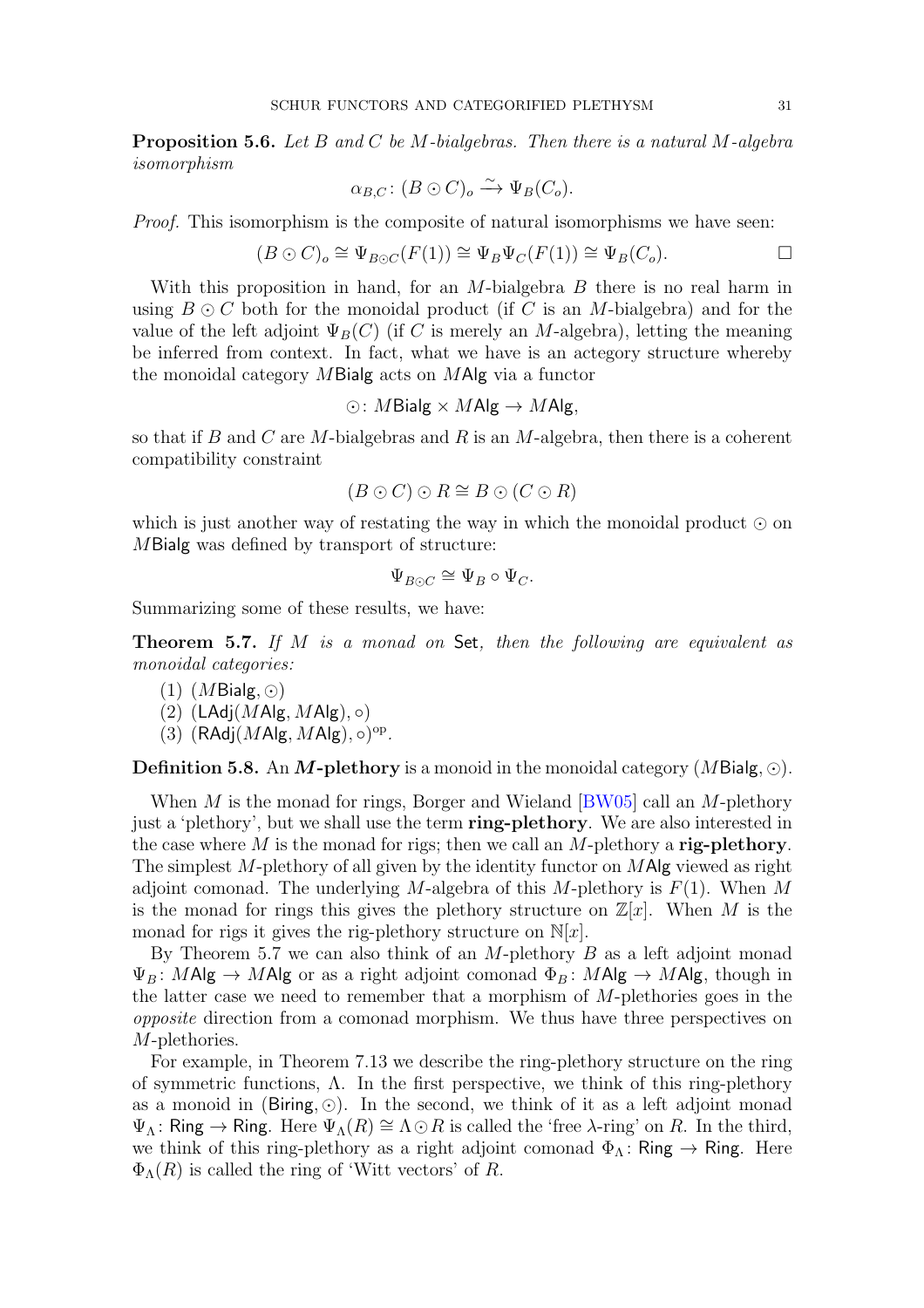To actually obtain the ring-plethory structure on  $\Lambda$ , we need yet a fourth perspective on M-plethories, one which makes more explicit contact with the operations of M. We develop this fourth perspective now.

As we have noted, an M-bialgebra structure is equivalent to an M-algebra B together with a lift  $\Phi$  of  $MAlg(B, -)$ :  $MAlg \to$  Set through the forgetful functor  $U: M\text{Alg} \to \text{Set}$ . Thus  $\Phi(C)$  consists of a hom-set hom $(B, C)$  endowed with an M-algebra structure induced from the bialgebra structure on  $B$ . In this way, for M-algebras A, C we may speak of M-algebra maps  $A \to \text{hom}(B, C)$ ; in particular, it makes sense to speak of M-algebra maps  $B \to \text{hom}(B, B)$ , formalized by maps  $h: B \to \Phi(B)$ . At the underlying set level, a function  $B \to \text{hom}(B, B)$  corresponds to a binary operation  $B \times B \to B$ .

The guiding idea behind the fourth perspective is to see an  $M$ -plethory as an  $M$ bialgebra B together with an M-algebra map  $h: B \to \Phi(B)$  whose corresponding binary operation  $B \times B \to B$ , called **plethysm**, is associative and has a unit  $e: 1 \to B$ . However, the situation is slightly richer than that: we need  $h: B \to \Phi(B)$ to correspond to a *bialgebra* map  $m: B \odot B \rightarrow B$ . We also need the unit  $e: 1 \rightarrow B$ to correspond to a bialgebra map  $F(1) \rightarrow B$ . As we shall see, an M-plethory is precisely equivalent to an algebra map  $h: B \to \Phi(B)$  and unit satisfying these conditions. (In general  $\Phi(B)$  does not carry M-bialgebra structure, so we cannot simply ask that  $h: B \to \Phi(B)$  be a bialgebra map.)

We shall go further, though, by writing out these conditions explicitly in terms of co-operations. In general, an M-algebra can be described as a set A equipped with a collection of J-ary operations

$$
\theta \colon A^J \to A
$$

obeying certain equations. Here  $J$  potentially ranges over all sets, though finite sets suffice if the monad M comes from a Lawvere theory, as in our main examples of interest. Similarly, an  $M$ -bialgebra can be described as an  $M$ -algebra  $B$  equipped with *J*-ary 'co-operations' obeying the same sort of equations. These co-operations are M-algebra morphisms

$$
[\theta] \colon B \to J \cdot B
$$

where  $J \cdot B$  is the coproduct in MAlg of J copies of B. In Section [1](#page-0-0) we described some of these co-operations in the case of the biring  $\mathbb{Z}[x]$ , and at the start of Section [4](#page-20-0) we worked them out in a principled way for the birig  $\mathbb{N}[x]$ . We now describe how an M-plethory structure interacts with these co-operations.

Let us take as our starting point that an M-plethory consists of a bialgebra  $(B, \Phi)$ together with a comonad structure

$$
\delta: \Phi \Rightarrow \Phi \Phi, \qquad \varepsilon: \Phi \Rightarrow 1.
$$

<span id="page-31-0"></span>These maps correspond to bialgebra morphisms  $B \odot B \rightarrow B$  and  $F(1) \rightarrow B$  between the representing objects.

**Lemma 5.9.** *A natural transformation*  $\zeta: U\Phi \Rightarrow U\Phi \Phi$  *is precisely equivalent to an*  $M$ *-algebra map*  $h: B \to \Phi(B)$ .

*Proof.* To say  $\Phi$  is a lifting of  $MAlg(B, -)$ :  $MAlg \to Set$  means precisely that we have a representation  $U\Phi \cong M\text{Alg}(B, -)$ . It follows that  $U\Phi \Phi \cong M\text{Alg}(B, -) \circ \Phi =$  $M\text{Alg}(B, \Phi(-))$ , so that a transformation  $\zeta: U\Phi \to U\Phi\Phi$  may be identified with a transformation

$$
\zeta: M\mathrm{Alg}(B, -) \to M\mathrm{Alg}(B, \Phi(-)),
$$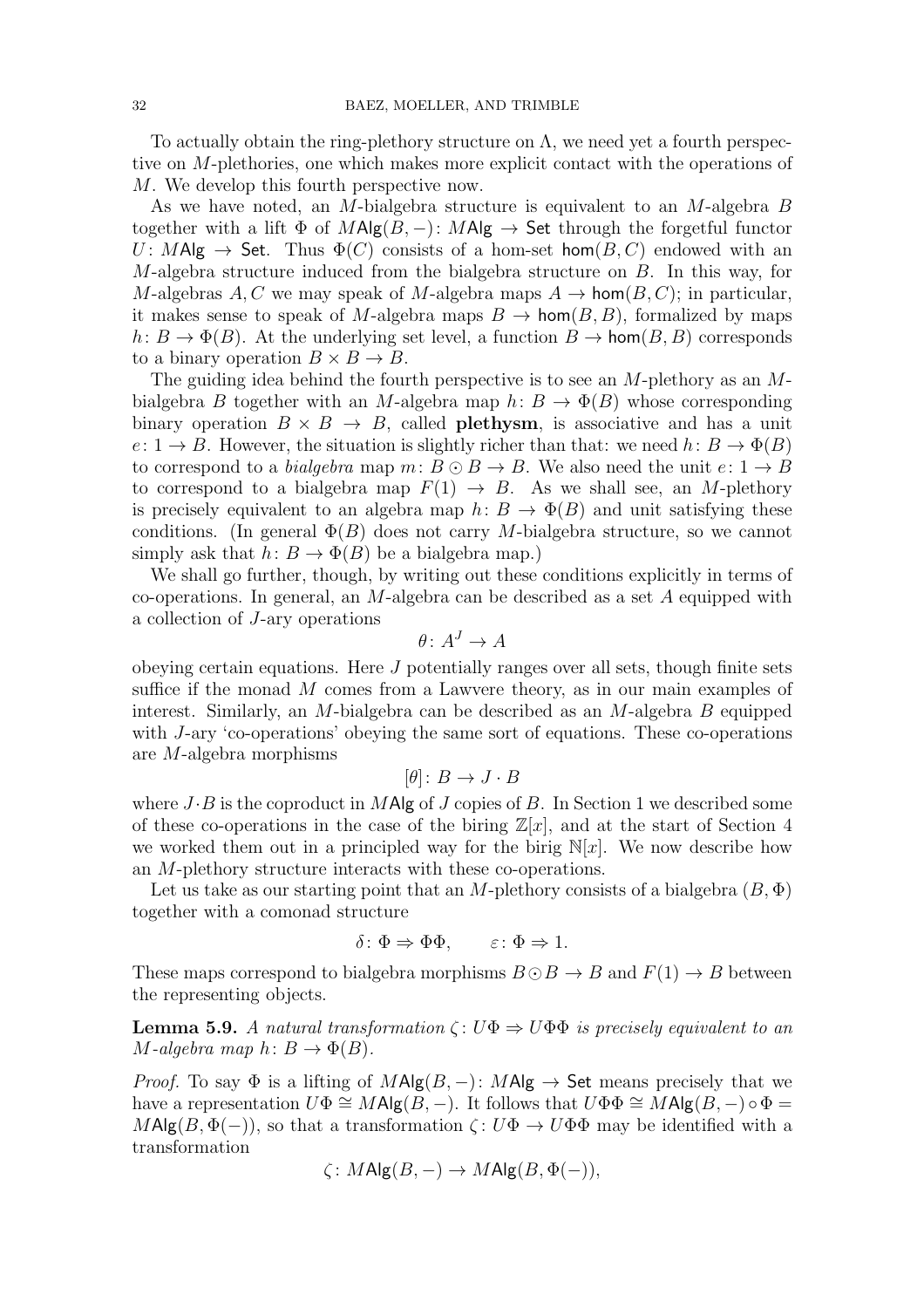but this corresponds to an algebra map  $h: B \to \Phi(B)$ , by the Yoneda lemma.  $\square$ 

In more detail, the transformation  $\zeta$  is retrieved from h by the formula

$$
\zeta_C(f) = (B \xrightarrow{h} \Phi(B) \xrightarrow{\Phi(f)} \Phi(C)),
$$

or, in terms of hom-sets, by precomposing the  $\Phi$ -functoriality structure with h:

$$
\zeta_C = (M\mathrm{Alg}(B,C) \to M\mathrm{Alg}(\Phi B, \Phi C) \xrightarrow{M\mathrm{Alg}(h,1)} M\mathrm{Alg}(B, \Phi C)).
$$

Before stating our next result, we introduce the following construction: for a given algebra map  $h: B \to \Phi(B)$  and any set J, we let  $h_J: J \cdot B \to \Phi(J \cdot B)$  be the unique algebra map such that for every  $j \in J$ , and coproduct coprojection  $i_j : B \to J \cdot B$ , the map  $h_J \circ i_j$  equals the composite

$$
B \xrightarrow{h} \Phi(B) \xrightarrow{\Phi(i_j)} \Phi(J \cdot B).
$$

<span id="page-32-0"></span>**Lemma 5.10.** *A natural transformation*  $\delta$ :  $\Phi \Rightarrow \Phi \Phi$  *is precisely equivalent to an*  $M$ -algebra map  $h: B \to \Phi(B)$  such that the diagram

$$
B \xrightarrow{\lbrack \theta \rbrack} J \cdot B
$$

$$
h \downarrow \qquad \qquad \downarrow h_J
$$

$$
\Phi B \xrightarrow{\Phi(\lbrack \theta \rbrack)} \Phi(J \cdot B)
$$

*commutes for every co-operation*  $[\theta]: B \to J \cdot B$  *of the M*-bialgebra *B*.

*Proof.* To have such a transformation  $\delta$  between M-algebra-valued functors is equivalent to having the underlying transformation  $\zeta = U\delta$  preserve the operations of the monad. In other words, writing

$$
U\Phi \cong M\text{Alg}(B, -), \qquad U\Phi \Phi \cong M\text{Alg}(B, \Phi -)
$$

the condition is that for every J-ary operation  $\theta$  we have a commutative diagram:

$$
MAlg(B, -)^{J} \xrightarrow{\zeta^{J}} MAlg(B, \Phi -)^{J}
$$

$$
\downarrow^{\theta} \qquad \qquad \downarrow^{\theta}
$$

$$
MAlg(B, -) \xrightarrow{\zeta} MAlg(B, \Phi -).
$$

These operations are induced from co-operations  $[\theta]: B \to J \cdot B$  in the contravariant argument, i.e. we use the natural isomorphism  $\overline{M}$ Alg $(B, C)^J \cong M$ Alg $(J \cdot B, C)$  to rewrite the last diagram into the form

$$
MAlg(J \cdot B, -) \longrightarrow MAlg(J \cdot B, \Phi-)
$$
  

$$
MAlg([\theta], -)
$$
  

$$
MAlg(B, -) \longrightarrow MAlg(B, \Phi-)
$$

where  $[\theta]$  denotes the corresponding co-operation. Applying the Yoneda lemma as in the previous lemma, the commutativity of this last diagram holds if and only if it holds when applied to the identity element  $1 \in M\mathsf{Alg}(J \cdot B, J \cdot B)$ . In that case, the top horizontal arrow sends this identity 1 to  $h<sub>J</sub>$ , and the right vertical arrow sends this in turn to the composite  $h_J \circ [\theta]$ . The left vertical arrow sends 1 to  $[\theta]$ , and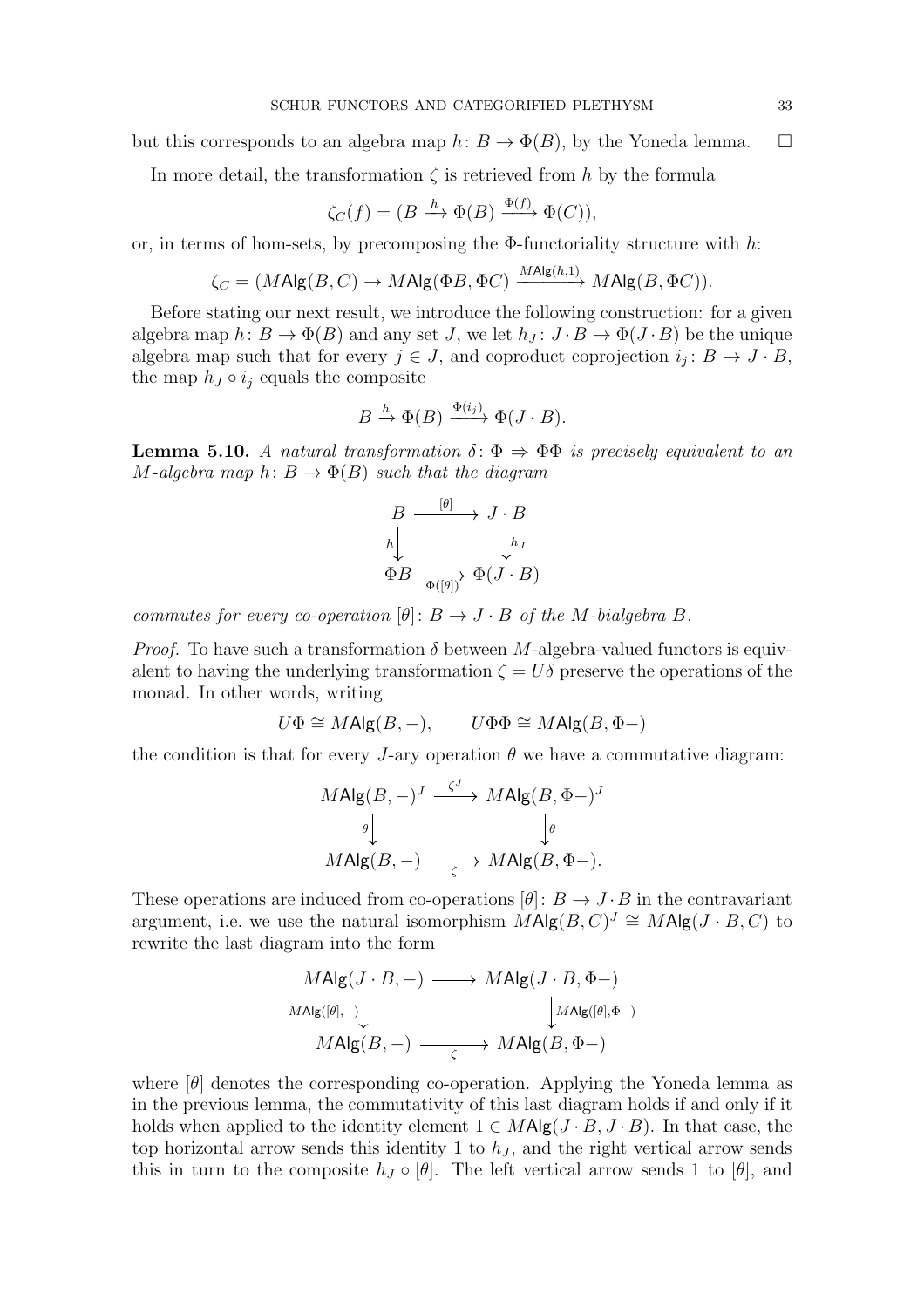the bottom horizontal arrow sends this in turn to the composite  $\Phi(|\theta|) \circ h$ . Thus commutativity of the preceding diagram is equivalent to the equation

$$
h_J\circ[\theta]=\Phi([\theta])\circ h
$$

<span id="page-33-0"></span>and this completes the proof.  $\Box$ 

**Lemma 5.11.** *A morphism*  $\varepsilon$ :  $\Phi \Rightarrow 1_{\text{MAlg}}$  *precisely corresponds to a bialgebra map*  $\eta: F(1) \to B$ .

*Proof.* This follows from Theorem [5.7:](#page-30-0) such a morphism  $\varepsilon: \Phi \to 1_{M\text{Alg}}$  is equivalent to a bialgebra morphism between their representing bialgebras, and the representing bialgebra of the identity  $1_{M\text{Alg}}$  is given by the free algebra on one generator  $F(1)$ , with its canonical bialgebra structure.

<span id="page-33-1"></span>Lemma 5.12. *The coassociativity and counit equations for the data*

$$
\delta: \Phi \Rightarrow \Phi \Phi, \qquad \varepsilon: \Phi \Rightarrow 1_{M \text{Alg}}
$$

*precisely correspond to associativity and unit equations for the plethysm and plethysm unit*  $1 \xrightarrow{u_1} UF(1) \xrightarrow{U_n} UB$ , where *u denotes the unit of the adjunction*  $F \dashv U$ .

*Proof.* We focus on coassociativity, leaving the counit equation to the reader. By faithfulness of U, the coassociativity square for  $\delta$  commutes if and only if we have commutativity of the following equivalent diagrams:

$$
MAlg(B,-) \xrightarrow{\qquad \zeta \qquad} MAlg(B,\Phi-)
$$
\n
$$
U\Phi \xrightarrow{\qquad \qquad U\Phi\Phi} U\Phi\Phi \xrightarrow{\qquad \qquad \zeta \qquad} U\Phi\Phi \xrightarrow{\qquad \qquad \zeta \qquad} MAlg(\Phi B, \Phi\Phi-)
$$
\n
$$
U\Phi\Phi \xrightarrow{\qquad \qquad U\Phi\Phi\Phi} U\Phi\Phi\Phi
$$
\n
$$
MAlg(B,\Phi-) \xrightarrow{\qquad \qquad MAlg(B,\Phi\Phi-)
$$
\n
$$
MAlg(B,\Phi-) \xrightarrow{\qquad \qquad MAlg(B,\Phi\Phi-)
$$

where the vertical composite uses the hom-set expression of  $U\delta\Phi = \zeta\Phi$  given after the proof of Lemma [5.9.](#page-31-0) Chasing through the Yoneda lemma, the last diagram commutes iff the following square commutes (whose import is that h defines a  $\Phi$ coalgebra structure):

$$
B \xrightarrow{h} \Phi B
$$
  
\n
$$
h \downarrow \qquad \qquad \downarrow \Phi h
$$
  
\n
$$
\Phi B \xrightarrow{\delta B} \Phi B.
$$

Again by faithfulness of  $U$ , this last square commutes if and only if we have commutativity of the following diagrams:

$$
\begin{array}{ccc}\nUB & \xrightarrow{Uh} & U\Phi B & \xrightarrow{UB} & \xrightarrow{Uh} & MAlg(B, B) \\
w_h \downarrow & \downarrow v\Phi h & \Leftrightarrow & v_h \downarrow & \downarrow \\
U\Phi B & \xrightarrow{U\Phi B} & MAlg(B, B) & \xrightarrow{MAlg(B, B)} & MAlg(B, B) & \rightarrow MAlg(B, B) \\
& \xrightarrow{V\Phi B} & MAlg(B, B) & \xrightarrow{MAlg(B, B)} & MAlg(B, B) & \rightarrow MAlg(B, \Phi B) \\
& \xrightarrow{V\Phi B} & \xrightarrow{V\Phi B} & \xrightarrow{MAlg(B, B)} & \xrightarrow{MAlg(B, B)} & \xrightarrow{MAlg(B, B)} & \xrightarrow{MAlg(B, B)} & \xrightarrow{MAlg(B, B)} & \xrightarrow{MAlg(B, B)} & \xrightarrow{MAlg(B, B)} & \xrightarrow{MAlg(B, B)} & \xrightarrow{MAlg(B, B)} & \xrightarrow{MAlg(B, B)} & \xrightarrow{MAlg(B, B)} & \xrightarrow{MAlg(B, B)} & \xrightarrow{MAlg(B, B)} & \xrightarrow{MAlg(B, B)} & \xrightarrow{MAlg(B, B)} & \xrightarrow{MAlg(B, B)} & \xrightarrow{MAlg(B, B)} & \xrightarrow{MAlg(B, B)} & \xrightarrow{MAlg(B, B)} & \xrightarrow{MAlg(B, B)} & \xrightarrow{MAlg(B, B)} & \xrightarrow{MAlg(B, B)} & \xrightarrow{MAlg(B, B)} & \xrightarrow{MAlg(B, B)} & \xrightarrow{MAlg(B, B)} & \xrightarrow{MAlg(B, B)} & \xrightarrow{MAlg(B, B)} & \xrightarrow{MAlg(B, B)} & \xrightarrow{MAlg(B, B)} & \xrightarrow{MAlg(B, B)} & \xrightarrow{MAlg(B, B)} & \xrightarrow{MAlg(B, B)} & \xrightarrow{MAlg(B, B)} & \xrightarrow{MAlg(B, B)} & \xrightarrow{MAlg(B, B)} & \xrightarrow{MAlg(B, B)} & \xrightarrow{MAlg(B, B)} & \xrightarrow{MAlg(B, B)} & \xrightarrow{MAlg(B, B)} & \xrightarrow{MAlg(B, B)} & \xrightarrow{MAlg(B,
$$

where the horizontal composite uses the hom-set expression of  $U\delta B = \zeta B$  given after the proof of Lemma [5.9.](#page-31-0)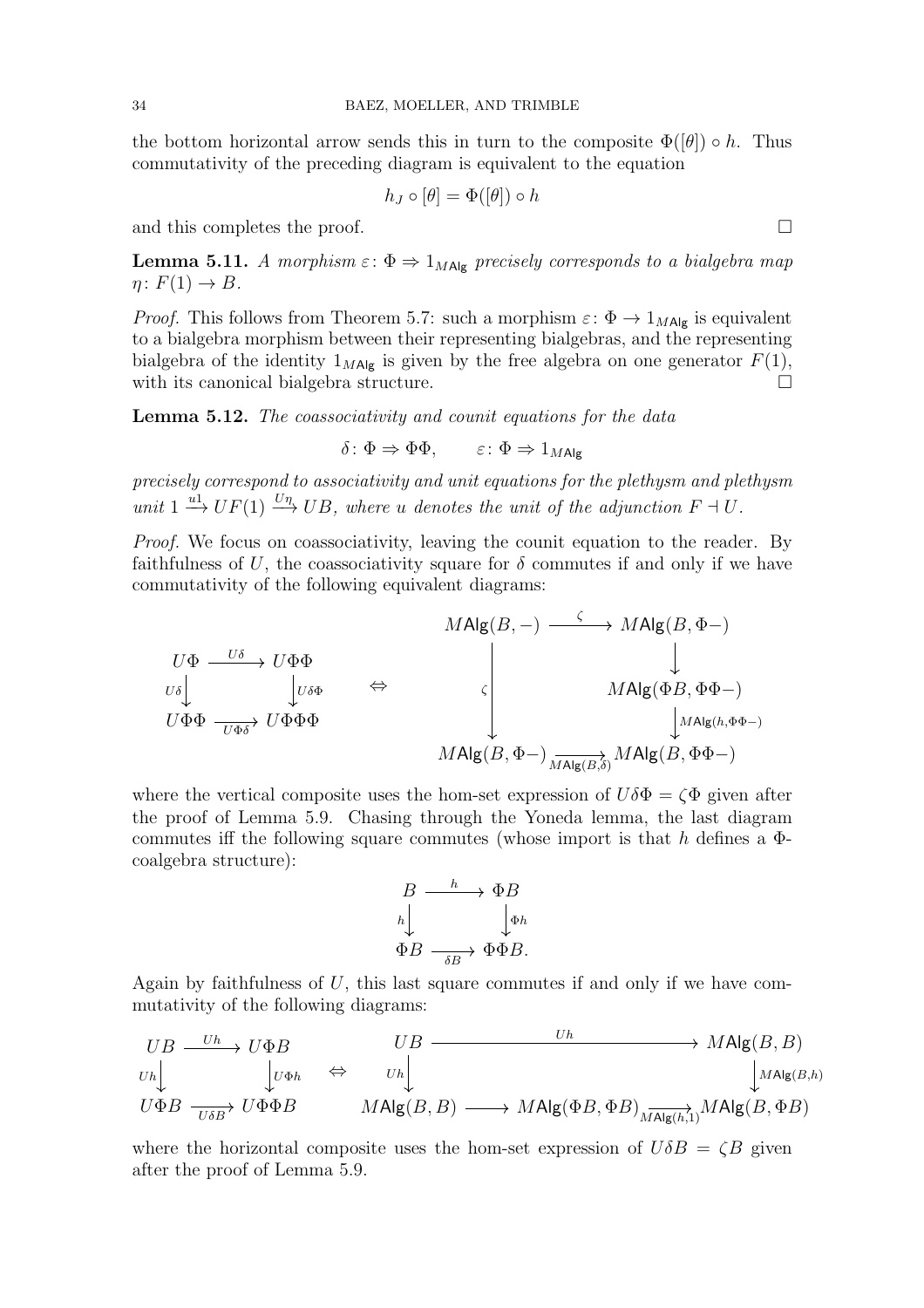<span id="page-34-1"></span>At this point, it is simplest to think of the last diagram purely in terms of sets and functions; for example,  $\Phi B$  is just a hom-set equipped with M-algebra structure. The function Uh gives a function

$$
UB \to M\text{Alg}(B, B) \to \text{Set}(UB, UB)
$$

which de-curries to a map called the **plethystic multiplication**, denoted for now as  $p: UB \times UB \rightarrow UB$ . Chasing an element  $a \in UB$  around the last diagram, the commutativity of the last diagram is equivalent to commutativity of an element assignment where going across  $(A)$  and then down  $(D)$  we arrive at

$$
a \stackrel{\mathcal{A}}{\mapsto} [p(a, -) = [b \mapsto p(a, b)]] \stackrel{\mathcal{D}}{\mapsto} (b \mapsto p(p(a, b), -))
$$

whereas going down and then across, we arrive at

$$
a \stackrel{\text{D}}{\mapsto} p(a, -) \stackrel{\text{A}}{\mapsto} [f \mapsto p(a, -) \circ f] \stackrel{\text{A}}{\mapsto} [b \mapsto p(a, -) \circ p(b, -) = p(a, p(b, -))]
$$

so that the commutativity asserts precisely  $p(p(a, b), -) = p(a, p(b, -))$ , which is associativity for the plethysm.  $\Box$ 

5.2. 2-Plethories. Next we categorify the concept of rig-plethory. We believe it is possible to categorify the entire preceding story. For example, Theorem [5.4](#page-28-1) should categorify to the statement that any lift  $\Phi: 2\text{-}Rig \to 2\text{-}Rig$  of a representable 2-Rig(B, –): 2-Rig  $\rightarrow$  Cat through the forgetful functor U: 2-Rig  $\rightarrow$  Cat must be a right biadjoint. However, proving this would require a detour through some 2-categorical algebra, including for example a 2-categorical analogue of the adjoint lifting theorem [\[Nun16\]](#page-52-18). Since we have a number of equivalent definitions of  $M$ plethory, we prefer to categorify the one most convenient for our purposes. So, we define a 2-plethory as a right 2-adjoint 2-comonad:

**Definition 5.13.** A 2-plethory is a 2-comonad  $\Phi$ : 2-Rig  $\rightarrow$  2-Rig whose underlying 2-functor is a right 2-adjoint.

<span id="page-34-0"></span>The underlying 2-rig of  $\Phi$  may be extracted by an easy categorification of Lemma [5.2:](#page-28-0)

**Proposition 5.14.** Let  $U: 2\text{-}Rig \rightarrow \text{Cat}$  be the forgetful functor, and  $\Phi$  a 2*plethory.* Then  $U\Phi$ : 2-Rig  $\rightarrow$  Cat *is representable, and the representing object is*  $\Psi(k\mathsf{S})$ *, where*  $\Psi$  *is left 2-adjoint to*  $\Phi$ *.* 

The representing object  $B = \Psi(\mathsf{Schur})$  is the underlying 2-rig of the 2-plethory  $\Phi$ ; the fact that  $U\Phi \simeq 2-\text{Rig}(B,-)$  means that  $\Phi$  is a lift of  $2-\text{Rig}(B,-)$  through U, so that  $\Phi$  endows  $B$  with 2-birig structure as in this by now all too familiar picture:



*Proof.* By the proof of Theorem [3.3,](#page-14-1) U has a left 2-adjoint taking any category C to the 2-rig  $\overline{kS(C)}$ . Thus  $U\Phi: 2\text{-}\mathbf{Rig} \to \mathbf{Cat}$  is a right 2-adjoint, with left 2-adjoint  $L$  say, and we have

$$
U\Phi \simeq \mathsf{C}(1, U\Phi-) \simeq 2\text{-}\mathbf{Rig}(L(1), -).
$$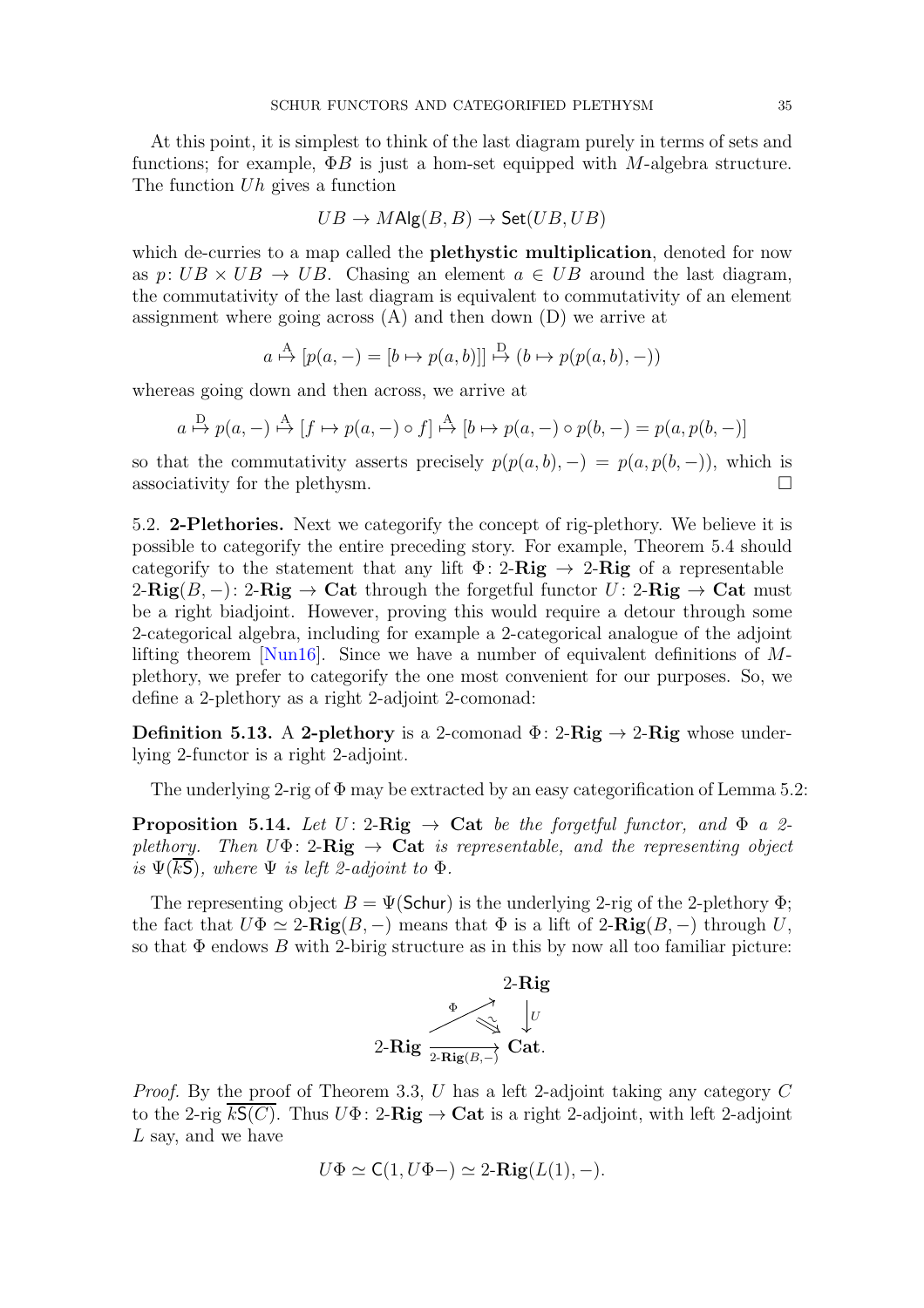making  $L(1)$  a representing object for  $U\Phi$ . But L, being the left 2-adjoint of  $U\Phi$ , is equivalent to  $\Psi \circ \overline{kS(-)}$  where  $\Psi$  is the left 2-adjoint of  $\Phi$ . Thus  $L(1) \simeq \Psi(\overline{kS(1)}) =$  $\Psi(\overline{kS})$ .

<span id="page-35-1"></span>**Theorem 5.15.** *The identity* 1: 2-Rig  $\rightarrow$  2-Rig *is a 2-plethory with underlying 2-rig* kS*, which in turn has underlying category* Schur*.*

*Proof.* The identity 1: 2-Rig  $\rightarrow$  2-Rig is naturally a comonad 2-comonad whose underlying 2-functor has a left 2-adjoint, namely the identity. The result then follows from Proposition [5.14](#page-34-0) taking  $\Phi = \Psi = 1$ , together with Proposition [3.10,](#page-20-2) which says that Schur is equivalent to the underlying category of  $kS$ .

Any 2-plethory  $\Phi$  has a left 2-adjoint  $\Psi$ , and the 2-comonad structure on  $\Phi$ is mated to a 2-monad structure on  $\Psi$ . The representing object for  $U\Psi$  is  $B =$  $\Psi(\text{Schur})$ , so the 2-monad multiplication  $m: \Psi \Psi \Rightarrow \Psi$  applied to Schur results in a 2-rig map

$$
\Psi(B) \to B
$$

which by the adjunction  $\Psi \dashv \Phi$  transforms to a 2-rig map

h:  $B \to \Phi(B)$ 

Applying  $U: 2\text{-}$ **Rig**  $\rightarrow$  **Cat**, this results in a functor

$$
UB \to 2\text{-}\mathbf{Rig}(B, B)
$$

whose codomain maps into  $Cat(UB, UB)$ . From the cartesian closure of Cat, the resulting functor  $UB \rightarrow \text{Cat}(UB, UB)$  uncurries to a functor

 $\bullet_B : UB \times UB \rightarrow UB$ 

<span id="page-35-0"></span>called the plethystic monoidal structure for the 2-plethory Φ.

### 6. The rig-plethory of positive symmetric functions

Our next major goal is to decategorify the 2-rig Schur by taking its Grothendieck group and show that the result is  $\Lambda$ , the ring of symmetric functions. In this section we show that the 2-birig structure on Schur induces a birig structure on the rig of 'positive symmetric functions',  $\Lambda_{+}$ , and that the 2-plethory structure on Schur makes  $\Lambda_{+}$  into a rig-plethory. In the next section we extend this birig structure to the full ring of symmetric functions  $\Lambda$ , and explain how the rig-plethory structure on  $\Lambda_+$  induces a ring-plethory structure on  $\Lambda$ .

It helps to break down the Grothendieck group construction  $K$  into two steps. For the first step, given a Cauchy complete linear category  $C$ , we define  $J(C)$  to be the set of isomorphism classes of objects of C. This is made into a commutative monoid with its addition and additive unit coming from coproducts and the initial object in C:

 $[x] + [y] = [x \oplus y], \qquad 0 = [0]$ 

for all  $x, y \in \mathsf{C}$ . In fact J extends to a 2-functor

# $J: \text{CauchLin}_{0} \rightarrow \text{CommMon}$

where we treat CommMon as a 2-category with only identity 2-morphisms, and for any 2-category  $\bf{B}$  we let  $\bf{B}_0$  be the sub-2-category with the same objects and morphisms, but only invertible 2-morphisms as 2-morphisms. The point here is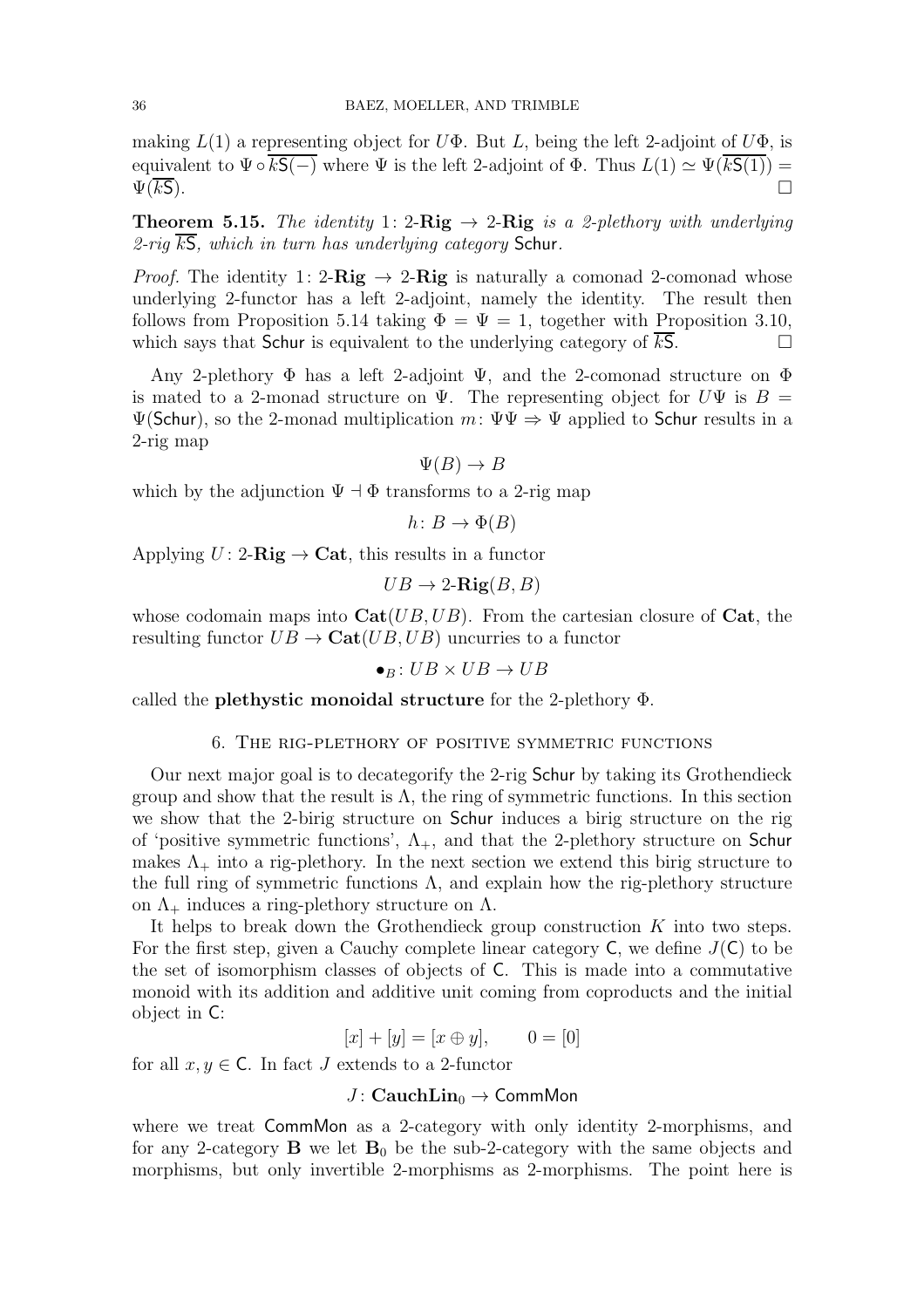that naturally isomorphic functors have the same effect on isomorphism classes of objects.

Similarly, if R is a 2-rig, then  $J(R)$  acquires a rig structure with its multiplication and multiplicative unit coming from monoidal products and the monoidal unit in R:

$$
[x] \cdot [y] = [x \otimes y], \qquad 1 = [I].
$$

In particular, we call J(Schur)—or more precisely  $J(\overline{kS})$ —the rig of **positive sym**metric functions, and we denote it as  $\Lambda_{+}$ .

The second step is to take the group completion of the commutative monoid  $J(\mathsf{C})$ . This gives the Grothendieck group  $K(\mathsf{C})$ . The theory of rings and their modules extends to rigs, and just as an abelian group is the same as an  $\mathbb{Z}$ -module, a commutative monoid may be seen as an N-module. In these terms group completion is the functor

$$
\mathbb{Z} \otimes_{\mathbb{N}} -: \mathsf{CMon} \to \mathsf{Ab}.
$$

Thus we have a commutative diagram



Similarly, if R is a 2-rig, then by group-completing the additive monoid of the rig  $J(R)$ , we get a ring  $K(R)$ , so that we have a commutative diagram



In particular, the ring K(Schur)—or more precisely,  $K(\overline{kS})$ —is denoted  $\Lambda$ . This is the famous ring of symmetric functions.

In the rest of this paper, we transport the conceptually simple 2-plethory structure on Schur to a ring-plethory structure on  $\Lambda$  using the functor K. This is not trivial, and we shall have to consider the functors J and  $\mathbb{Z}\otimes_{\mathbb{N}}$  – separately in what follows.

Some technical considerations include the following. We would like for the 2-birig structure on  $\overline{kS}$ , which involves 2-rig co-operations of type

$$
\overline{kS} \to \overline{kS} \boxtimes \overline{kS},
$$

to yield rig co-operations of type

$$
J(\overline{kS}) \to J(\overline{kS}) \otimes J(\overline{kS})
$$

making  $J(\overline{kS})$  into a birig. This would hold automatically if  $J$ : (**CauchLin**<sub>0</sub>,  $\boxtimes$ )  $\rightarrow$  $(\mathsf{CMon}, \otimes)$  preserved tensor products. As we shall see, this is not true in complete generality. But it turns out to be true for the tensor products we are interested in, involving  $\overline{kS}$ . In Lemma [6.5](#page-40-0) we prove this using facts about symmetric group representations over fields of characteristic zero.

A separate issue is that we need to examine when the group completion of a birig is a biring, and when the group completion of a rig-plethory gives a ring-plethory. We reserve those considerations for Section [7.](#page-45-0)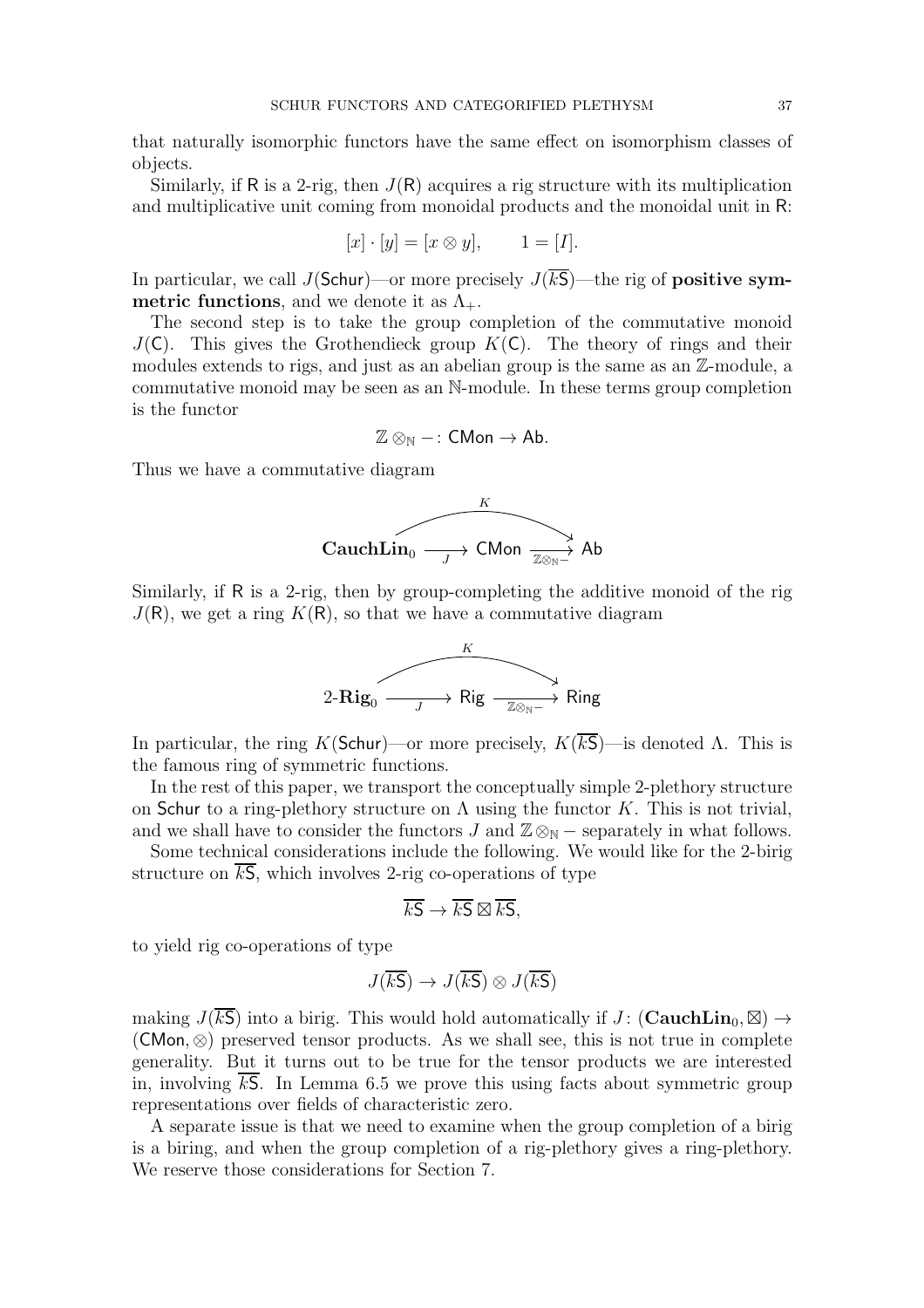6.1. The rig structure on  $\Lambda_{+}$ . We begin by making  $\Lambda_{+}$  into a rig. To do this, we lift the 2-functor

## $J: \text{CauchLin}_{0} \rightarrow \text{CMon}$

to a 2-functor from 2-rigs to rigs. Applying this to the 2-rig  $\overline{kS}$  whose underlying category is Schur, we obtain the rig structure on  $\Lambda_{+}$ .

As a warm-up, we begin with a more detailed consideration of J from the viewpoint of base change for enriched categories. To bring CauchLin and CMon together on a level playing ground, we performed two moves. The first was the move from **CauchLin** to **CauchLin**<sup>0</sup> by discarding all 2-cells except for the invertible ones. The second was to treat CMon as a 2-category whose only 2-cells are identity 2-cells.

Both moves involve change of base. If we consider a 2-category (like **CauchLin**) as a Cat-enriched category, i.e. with homs valued in Cat,

$$
\mathsf{hom}\colon \mathrm{Ob}(\mathbf{CauchLin})\times \mathrm{Ob}(\mathbf{CauchLin})\to \mathsf{Cat},
$$

then the first move amounts to composing hom with the functor

## $core: Cat \rightarrow Grpd$

that assigns to a category  $C$  the groupoid  $core(C)$  whose objects are the same as those of C, and whose arrows are the invertible arrows of C. (Note that this functor core is a 1-functor only, not a 2-functor. Note also that this 1-functor preserves cartesian products. In general, for change of base of enrichment to work properly, one needs at a minimum a lax monoidal functor from one base to the other; for cartesian monoidal products, this is the same as (strong) preservation of cartesian products.) In general, for any 2-category  $C$ , the composite

 $\mathrm{Ob}(\mathbf{C}) \times \mathrm{Ob}(\mathbf{C}) \xrightarrow{\mathsf{hom}} \mathsf{Cat} \xrightarrow{\mathsf{core}} \mathsf{Grpd}$ 

defines a Grpd-enriched category  $C_0$ .

On the other hand, if we consider an ordinary 1-category (like CMon) as a Setenriched category, i.e. with homs valued in Set,

$$
\mathsf{hom}\colon\mathrm{Ob}(\mathsf{CMon})\times\mathrm{Ob}(\mathsf{CMon})\to\mathsf{Set},
$$

then the second move amounts to composing this hom with the product-preserving functor from sets to groupoids,

$$
\mathsf{disc}\colon \mathsf{Set}\to \mathsf{Grpd},
$$

that assigns to a set X the discrete groupoid  $\textsf{disc}(X)$  whose objects are the elements of  $X$ . In general, for any category  $C$ , the composite

$$
\mathrm{Ob}(\mathsf{C}) \times \mathrm{Ob}(\mathsf{C}) \xrightarrow{\mathsf{hom}} \mathsf{Set} \xrightarrow{\mathsf{disc}} \mathsf{Grpd}
$$

defines a Grpd-enriched category.

By these moves, the homs are brought to a level playing field in  $\mathsf{Grpd}$ , and J is construed as a Grpd-enriched functor, involving maps of groupoids

$$
core(hom(C, D)) \rightarrow disc(hom(JC, JD)).
$$

Now, disc: Set  $\rightarrow$  Grpd has a left adjoint  $\pi_0$ : Grpd  $\rightarrow$  Set which assigns to a groupoid its set of 'connected components', or isomorphism classes. Thus the above maps of groupoids are equivalent to functions between sets

$$
(\pi_0 \circ \mathsf{core})(\mathsf{hom}(\mathsf{C},\mathsf{D})) \to \mathsf{hom}(J\mathsf{C},J\mathsf{D})
$$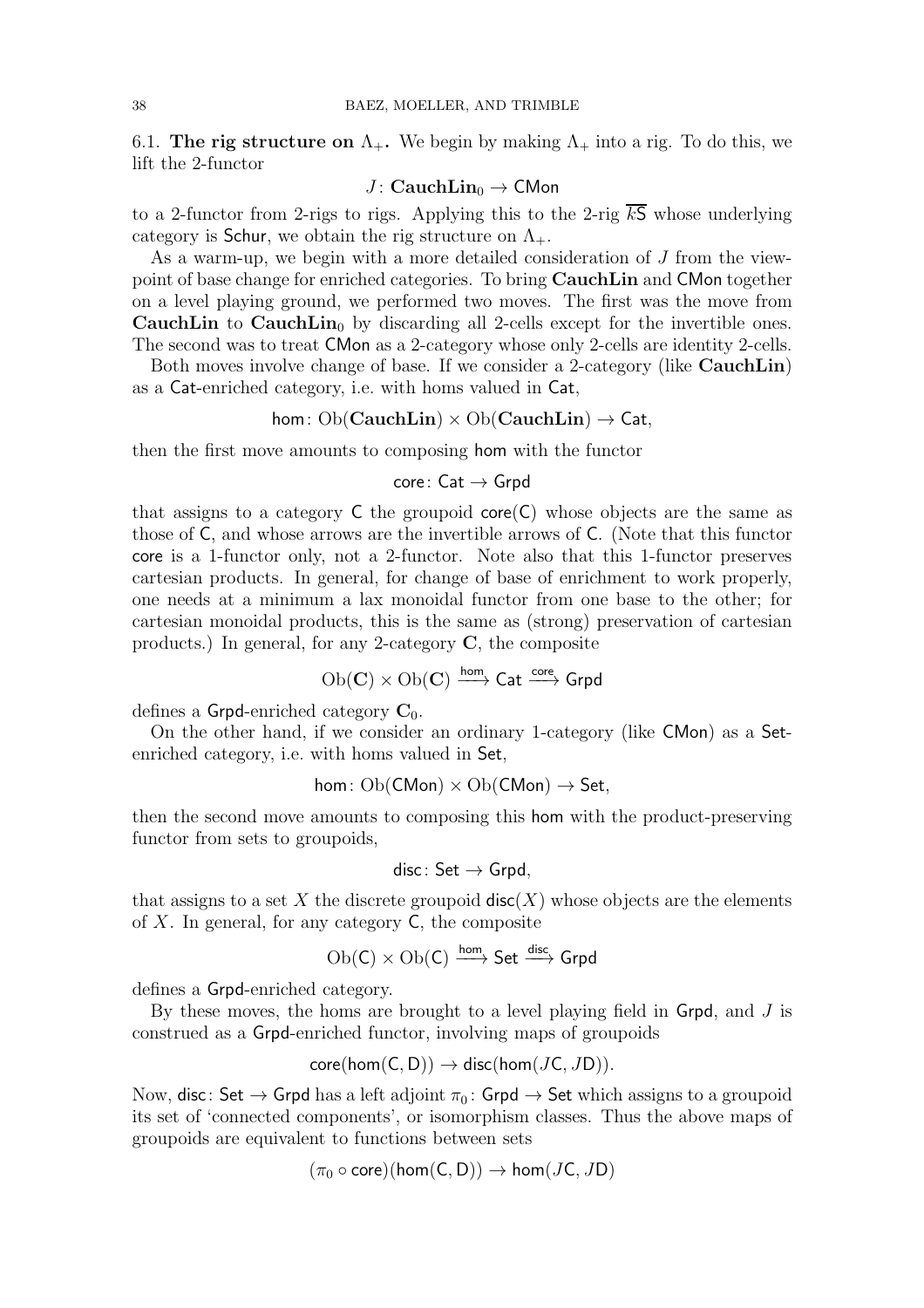and since it is easily seen that  $\pi_0$  preserves products, we obtain a product-preserving change of base,

$$
\pi_0 \circ \mathsf{core} \colon \mathsf{Cat} \to \mathsf{Set}.
$$

In many cases, applying the base change  $\pi_0 \circ \text{core}$  is the 'right' way to turn a 2-category into a 1-category. It is, in fact, simply a formalization of 'decategorification', which demotes isomorphisms to equalities. The construction is sometimes called the **homotopy category** of a 2-category, so we write  $C_h$  for this construction applied to a 2-category  $\mathbf C$ .

We now apply this to our goal: decategorifying a 2-rig and obtaining a rig. First, note that  $2-\text{Rig}_h$  is the 1-category whose objects are 2-rigs and whose morphisms are symmetric monoidal natural isomorphism classes of 2-rig maps. We define  $H: 2\text{-}\mathbf{Rig}_{h} \to \mathsf{Set}$  to be the functor given by the composite

$$
2\text{-}\mathbf{Rig}_h \xrightarrow{U_h} \mathbf{Cat}_h \xrightarrow{\mathsf{hom}(1,-)} \mathsf{Set}.
$$

This functor H assigns to a small 2-rig its set of isomorphism classes.

Another point of view on this functor will be useful to us. Observe that the 1-functor between 1-categories

$$
\mathsf{core}\colon \mathsf{Cat}\to \mathsf{Grpd}
$$

extends to a *2-functor*

### core:  $Cat_0 \rightarrow Grpd$

from the Grpd-enriched category  $\text{Cat}_0$  consisting of categories, functors, and natural isomorphisms to the *2-category* of groupoids, functors and natural isomorphisms. We also have an evident 2-functor  $\pi_0$ : **Grpd**  $\rightarrow$  **Set**. Let

$$
\pi\colon \mathbf{Cat}_0 \to \mathsf{Set}
$$

denote the composite 2-functor  $\pi_0 \circ \text{core.}$ 

Finally, to  $\pi$  we may apply the homotopy 1-category construction, obtaining a functor

$$
\mathbf{Cat}_h \simeq (\mathbf{Cat}_0)_h \xrightarrow{\pi_h} \mathsf{Set}_h \simeq \mathsf{Set}.
$$

Lemma 6.1. *The above functor from* Cat<sup>h</sup> *to* Set *is naturally isomorphic to*

$$
\mathsf{hom}(1,-)\colon \mathbf{Cat}_\mathsf{h} \to \mathsf{Set}.
$$

*Proof.* For any category  $C \in \mathbf{Cat}_h$ , hom $(1, C)$  is the set of isomorphism classes of objects  $[c]: 1 \to C$  of C, and for any class of functors  $[F]: C \to D$ , hom $(1, [F])$  is the (well-defined) function taking [c] to [F(c)]. If  $\alpha: F \Rightarrow G$  is a 2-cell of  $\text{Cat}_0$ , then  $\pi(\alpha)$  is the identity 2-cell between functions  $\pi(F), \pi(G)$  where  $\pi(F)(c) = [F(c)]$ . So  $\pi_h$  has the same effect as hom(1, –) on 0-cells and 1-cells of  $C_h$ .

<span id="page-38-0"></span>Corollary 6.2. *Let* C *be a 2-category, and for objects* c, d *of* C*, regard the homcategory* C(c, d) *as an object of* Cath*. Then*

$$
\mathbf{Cat}_{\mathsf{h}}(1, \mathsf{C}(c, d)) \cong \mathsf{C}_{\mathsf{h}}(c, d).
$$

With this infrastructure in place, we can begin the decategorification process. Starting with any 2-rig R, the underlying category  $U(R)$  comes equipped with categorical operations making the category a 2-rig, e.g. the coproduct operation and tensor operation

$$
\oplus, \otimes \colon UR \times UR \to UR
$$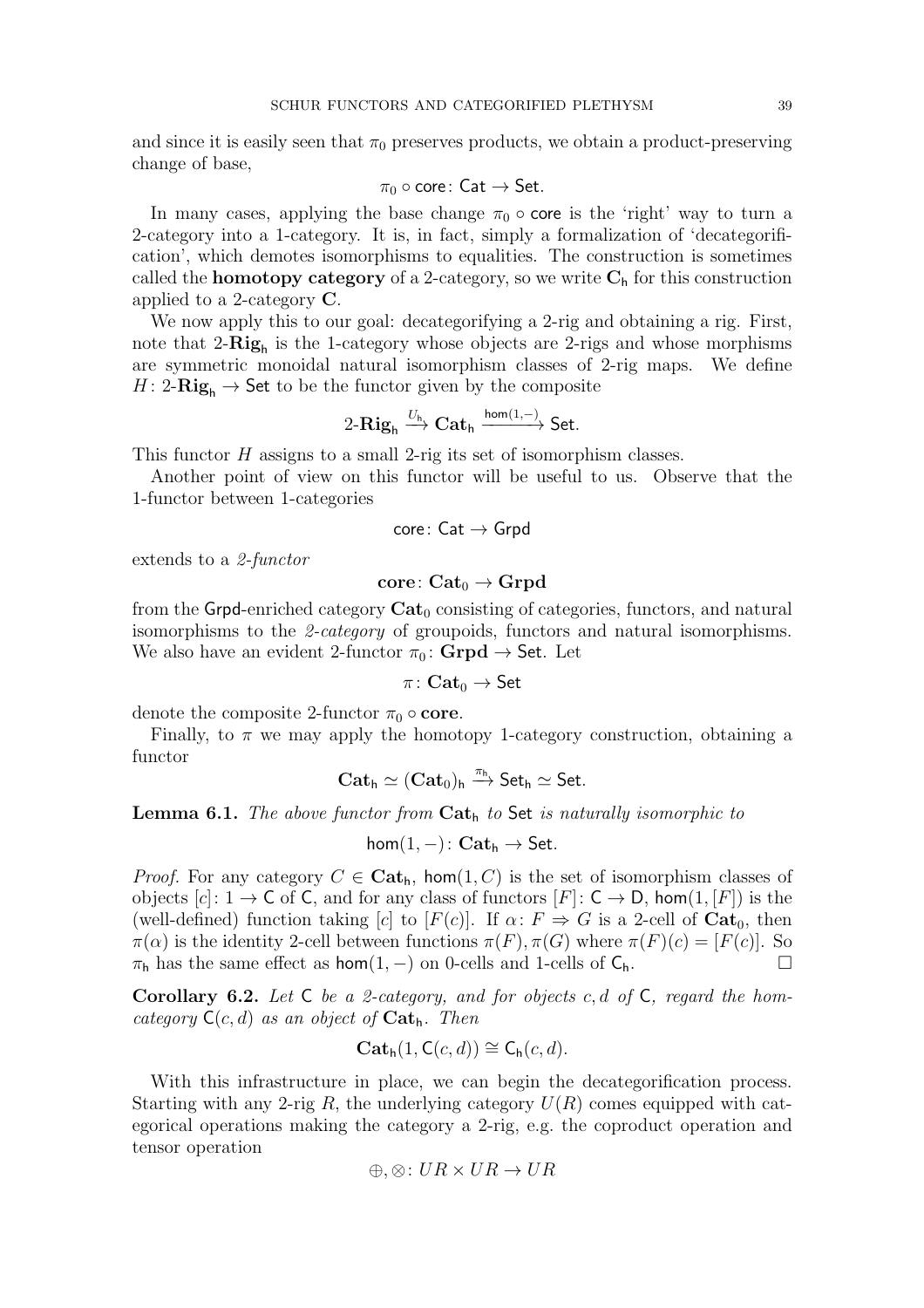and so on. There are various coherent natural isomorphisms such as associativity, symmetry, distributivity, etc. but when we change our base of enrichment from Cat to Set along  $\pi_0 \circ \text{core}$ , and interpret these isomorphisms as equations in Cat<sub>h</sub>, the object UR becomes simply a rig object in  $\mathbf{Cat}_h$ . Then we apply the productpreserving functor  $\mathbf{Cat}_h(1, -)$ :  $\mathbf{Cat}_h \to \mathbf{Set}$  to this rig object to get a set  $H(R)$ equipped with rig structure. As above, this rig is denoted  $J(R)$ .

Similarly, the underlying functor of a 2-rig map  $R \to S$  preserves these categorical operations up to coherent isomorphisms, but these isomorphisms become equations when in  $\mathbf{Cat}_h$ , so that we get a rig homomorphism  $U(R) \to U(S)$  between rig objects in Cat<sub>h</sub>. Applying  $\mathbf{Cat}_h(1, -)$ :  $\mathbf{Cat}_h \to \mathbf{Set}$ , the function  $H(R) \to H(S)$  preserves the rig operations, giving a homomorphism  $J(R) \to J(S)$  in Rig.

Thus we have the following result.

**Lemma 6.3.** *The functor*  $H: 2\text{-}Rig_h \rightarrow$  Set *lifts through the forgetful functor* U: Rig  $\rightarrow$  Set *to a product-preserving functor*  $J: 2\text{-}$ **Rig**<sub>h</sub>  $\rightarrow$  Rig:



*Proof.* The product-preservation of J follows from product-preservation of H and the fact that U reflects products (products in Rig are created from products in Set).  $\square$ 

Applying this to the 2-rig  $\overline{kS}$  we obtain:

**Theorem 6.4.**  $\Lambda_+ = J(\overline{kS})$  *is a rig, so its group completion*  $\Lambda = \mathbb{Z} \otimes_{\mathbb{N}} \Lambda_+$  *is a ring.* 

6.2. The birig structure on  $\Lambda_{+}$ . Next we decategorify the co-operations on Schur to make  $\Lambda_{+}$  into a birig. The composite functor

$$
\mathbf{CauchLin}_{h} \xrightarrow{U_{h}} \mathbf{Cat}_{h} \xrightarrow{\mathbf{Cat}_{h}(1,-)} \mathsf{Set}
$$

lifts through the forgetful functor  $U:$  CMon  $\rightarrow$  Set to a functor

## $J: \text{CauchLin}_{h} \rightarrow \text{CMon}$

since coproducts in Cauchy complete linear categories induce addition on isomorphism classes of objects. We would be all set if this J were a strong monoidal functor, and thus equipped with natural isomorphisms

$$
J(\mathsf{C}) \otimes_{\mathbb{N}} J(\mathsf{D}) \cong J(\mathsf{C} \boxtimes \mathsf{D})
$$

for all Cauchy complete linear categories C, D. The co-operations on Schur would then give co-operations on  $J($ Schur $) = \Lambda_+$  making  $\Lambda_+$  into a birig.

Alas, this fails in general. We certainly have a natural map  $J(\mathsf{C}) \otimes_{\mathbb{N}} J(\mathsf{D}) \to$  $J(\mathsf{C} \boxtimes \mathsf{D})$ , making J into a *lax* monoidal functor. The trouble is that this map is not always onto. For example, take  $k = \mathbb{R}$  and let C be the linear category of finitedimensional real representations of  $\mathbb{C}$ , regarded as an algebra over  $\mathbb{R}$ . This linear category is Cauchy complete, and every object in it is a finite coproduct of copies of C. We thus have  $J(\mathsf{C}) \cong \mathbb{N}$ , and it follows that  $J(\mathsf{C}) \otimes_{\mathbb{N}} J(\mathsf{C}) \cong \mathbb{N}$ . On the other hand  $J(C \boxtimes C)$  is equivalent to the category of representations of  $\mathbb{C} \otimes_{\mathbb{R}} \mathbb{C} \cong \mathbb{C} \oplus \mathbb{C}$ , so by a similar argument  $J(C \boxtimes C) \cong \mathbb{N}^2$ .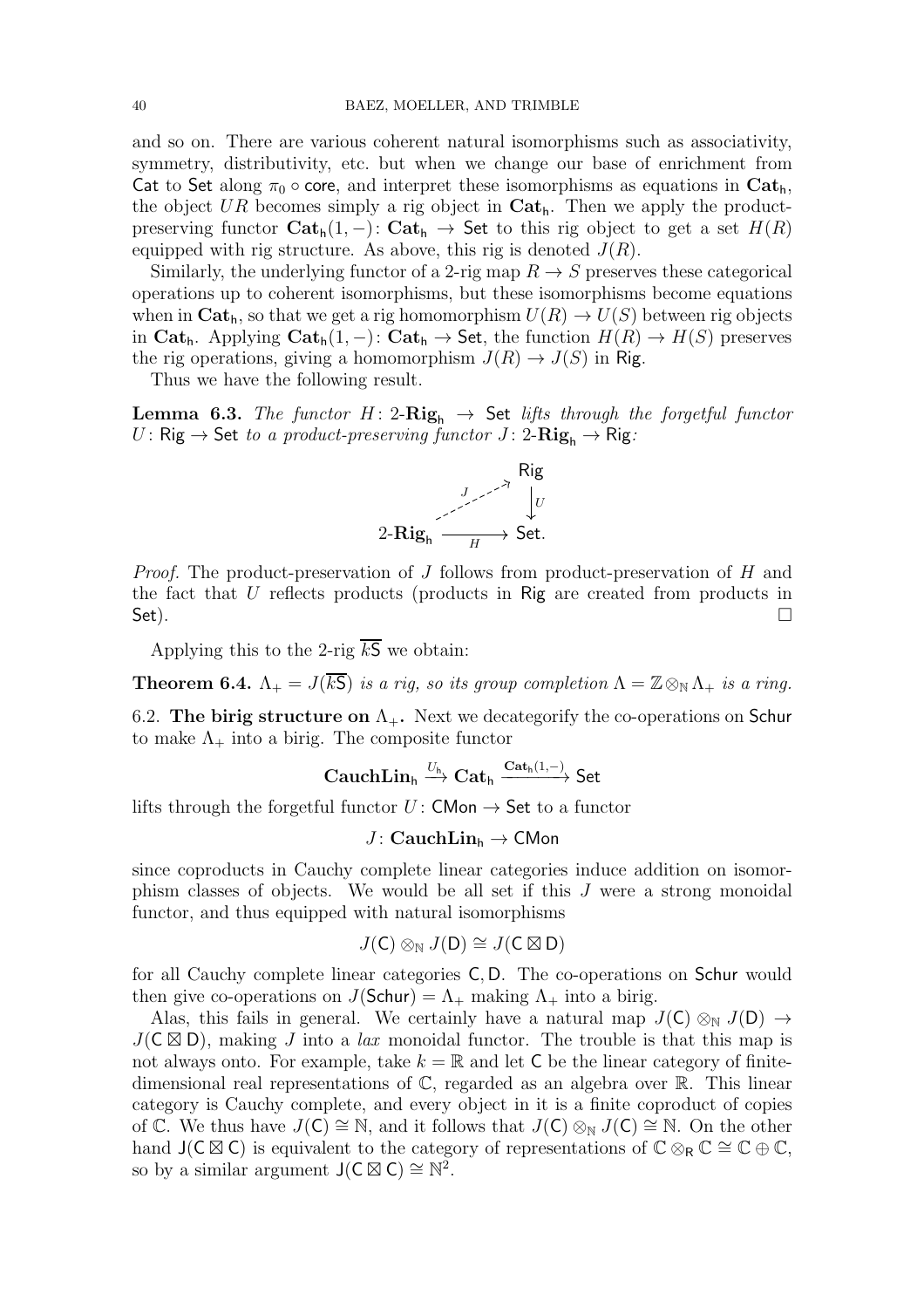<span id="page-40-1"></span><span id="page-40-0"></span>This sort of problem occurs whenever  $k$  is not algebraically complete. However, with regard to  $\boxtimes$ -products of  $\overline{kS}$  we are more fortunate, since we have the following result.

**Lemma 6.5.** Let k be a field of characteristic zero and let  $n_1, \ldots, n_p$  be a collection *of natural numbers. Then every irreducible representation of*  $k[S_{n_1} \times \cdots \times S_{n_p}]$  *is a tensor product*  $\rho_1 \otimes \cdots \otimes \rho_p$  *of irreducible representations*  $\rho_i$  *of*  $k[S_{n_i}]$  *that are determined uniquely up to isomorphism.*

*Proof.* This result is well known [\[JK84\]](#page-52-19), but for completeness we give a proof. Maschke's theorem implies that for any field  $k$  of characteristic zero and any finite group G the group algebra  $k[G]$  is semisimple. We say k is a **splitting field** for G if  $k[G]$  is a product of matrix algebras over k. In this case

$$
k[G]\cong \prod_{[\rho]} M_{d[\rho]}[k]
$$

where  $[\rho]$  ranges over isomorphism classes of irreducible representations of G over k and  $d[\rho]$  is the dimension of any representative  $\rho$ . Any irreducible representation  $\rho$  of G, or equivalently of  $k[G]$ , is isomorphic to the representation of  $k[G]$  on  $k^{d[\rho]}$ that factors through  $M_{d[\rho]}[k]$  in the obvious way.

Suppose k is a splitting field for two finite groups  $G$  and  $G'$ . Then we can write  $k[G]$  as above and similarly

$$
k[G'] \cong \prod_{[\rho']} M_{d[\rho']}[k]
$$

where  $[\rho']$  ranges over isomorphism classes of irreducible representations of  $G'$  over  $k$ . Thus

$$
k[G\times G'] \cong k[G] \otimes k[G'] \cong \prod_{[\rho]} \prod_{[\rho']} M_{d[\rho]}[k] \otimes M_{d[\rho']}[k] \cong \prod_{[\rho], [\rho']} M_{d[\rho]d[\rho']}[k].
$$

It follows that k is a splitting field for  $G \times G'$  as well, and each irreducible representation of  $G \times G'$  is isomorphic to the tensor product of an irreducible representation of  $G$  and one of  $G'$ .

It is well-known that that  $\mathbb Q$  is a splitting field for the symmetric group  $S_n$ , where the isomorphism classes of irreducible representations are indexed by  $n$ -box Young diagrams [\[Lor18,](#page-52-20) Corollary 4.16]. The lemma thus follows for the field Q.

If k is a splitting field for  $G$  so is any field extension  $K$  of  $k$ , because

$$
K[G] \cong K \otimes_k k[G] \cong K \otimes_k \prod_{[\rho]} M_{d[\rho]}[k] \cong \prod_{[\rho]} M_{d[\rho]}[K].
$$

Since every field of characteristic zero is an extension of Q, every such field is a splitting field for the groups  $S_n$ , and the lemma follows for all such fields.

The 2-rig  $\overline{kS(n)} \cong \overline{kS}^{\boxtimes n}$ , considered in 2- $\mathbf{Rig}_h$ , is the coproduct of n copies of  $\overline{kS}$ , so we have  $n$  coproduct coprojections

$$
i_1,\ldots,i_n\colon\overline{k\mathsf{S}}\to\overline{k\mathsf{S}}^\boxtimes
$$

to which we apply J. Since  $J(\overline{kS})^{\otimes n}$  is the coproduct in Rig of n copies of  $J(\overline{kS})$ , the maps  $J(i_1), \ldots, J(i_n)$  collate into a single rig map

$$
J(\overline{kS})^{\otimes n} \to J(\overline{kS}^{\boxtimes n})
$$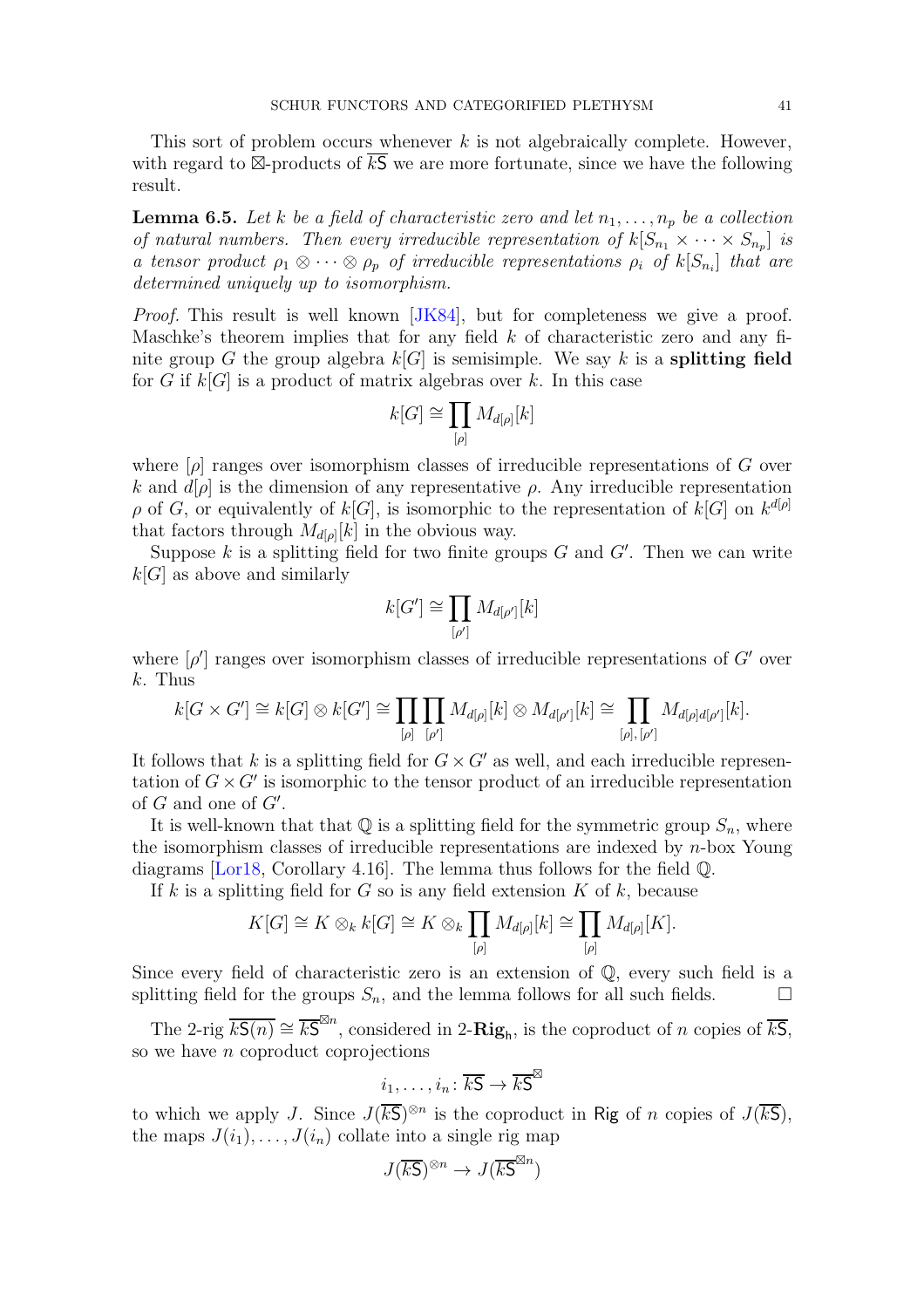<span id="page-41-1"></span>and we have the following corollary:

**Corollary 6.6.** *The canonical rig map*  $J(\overline{kS})^{\otimes n} \to J(\overline{kS}^{\boxtimes n})$  *is an isomorphism.* 

*Proof.*  $J(\overline{kS})$  is a free N-module on isomorphism classes of irreducible representations of symmetric groups  $S_k$ , so that  $J(\overline{kS})^{\otimes n}$  is a free N-module on *n*-tuples of such classes. Likewise,  $J(k\mathsf{S}(n))$  is a free N-module on isomorphism classes of irreducible representations of products of symmetric groups  $S_k$ , and the rig map of the statement is the N-module map which freely extends the mapping

$$
([\rho_1], \ldots, [\rho_n]) \mapsto [\rho_1 \otimes \ldots \otimes \rho_n].
$$

Since this mapping is a bijection according to Lemma [6.5,](#page-40-0) this N-module map is a rig isomorphism.

This result immediately leads to a birig structure on  $\Lambda_{+} = J(\overline{kS})$ : each cooperation for the 2-birig  $\overline{kS}$  induces a corresponding co-operation on  $J(\overline{kS})$ . For example, the coaddition  $\alpha: \overline{kS} \to \overline{kS} \boxtimes \overline{kS}$  pertaining to  $\overline{kS}$  as a 2-corig object in 2-**Rig** gives the coaddition  $\alpha$  for  $kS$  as a corig object in 2- $\mathbf{Rig}_h$ . Applying  $J:$  2- $\mathbf{Rig}_h \to \mathsf{Rig}_h$ , we define the coaddition on  $J(\overline{kS})$  to be the composite in Rig

$$
J(\overline{kS}) \stackrel{J(\alpha)}{\rightarrow} J(\overline{kS} \boxtimes \overline{kS}) \cong J(\overline{kS}) \otimes J(\overline{kS})
$$

<span id="page-41-0"></span>by virtue of Corollary [6.6.](#page-41-1) The remaining co-operations are defined by a similar procedure, and the following result is clear.

**Theorem 6.7.**  $\Lambda_{+} = J(\overline{kS})$  *with the co-operations thus defined is a birig.* 

6.3. The rig-plethory structure on  $\Lambda_{+}$ . Our next task is to establish a rigplethory structure on  $\Lambda_{+}$ . The birig structure on  $\Lambda_{+}$  induces a rig structure on the representable functor  $\text{Rig}(\Lambda_+, -)$ , giving in particular a rig structure on the hom-set  $\text{Rig}(\Lambda_+, \Lambda_+)$ , and a subsidiary task is to construct a suitable rig map

$$
h\colon \Lambda_+\to \mathsf{Rig}(\Lambda_+,\Lambda_+)
$$

that represents plethysm.

The function  $h: U_{\text{Rig}} \Lambda_+ \to \text{Rig}(\Lambda_+, \Lambda_+)$  is constructed from the 2-plethysm on  $\overline{kS}$ , given by a functor

$$
U(\overline{kS}) \to 2\text{-}\mathbf{Rig}(\overline{kS}, \overline{kS})
$$

living as a morphism in Cat. We treat this as a morphism in  $Cat<sub>h</sub>$ , and then apply  $\mathbf{Cat}_{\mathsf{h}}(1,-): \mathbf{Cat}_{\mathsf{h}} \to \mathsf{Set}.$  The result is a function

$$
H(\overline{kS}) \to 2\text{-}\mathbf{Rig}_h(\overline{kS}, \overline{kS})
$$

with the help of Corollary [6.2.](#page-38-0) Then compose the above function with the map

$$
2\text{-}\mathbf{Rig}_{h}(\overline{kS},\overline{kS}) \to \mathbf{Rig}(J(\overline{kS}),J(\overline{kS})) = \mathbf{Rig}(\Lambda_{+},\Lambda_{+})
$$

arising from the functoriality of J. The resulting composite is the desired function

$$
h\colon U_{\mathsf{Rig}}(\Lambda_+) = U_{\mathsf{Rig}}(J(\overline{kS})) = H(\overline{kS}) \to \mathsf{Rig}(\Lambda_+, \Lambda_+).
$$

The next battery of results show that h gives  $\Lambda_{+}$  a rig-plethory structure, following the general breakdown of M-plethories given in Lemma [5.9,](#page-31-0) Lemma [5.10,](#page-32-0) Lemma [5.11,](#page-33-0) and Lemma [5.12.](#page-33-1) It should be noted the proof techniques follow essentially the same pattern over and over, used throughout the remainder of this section: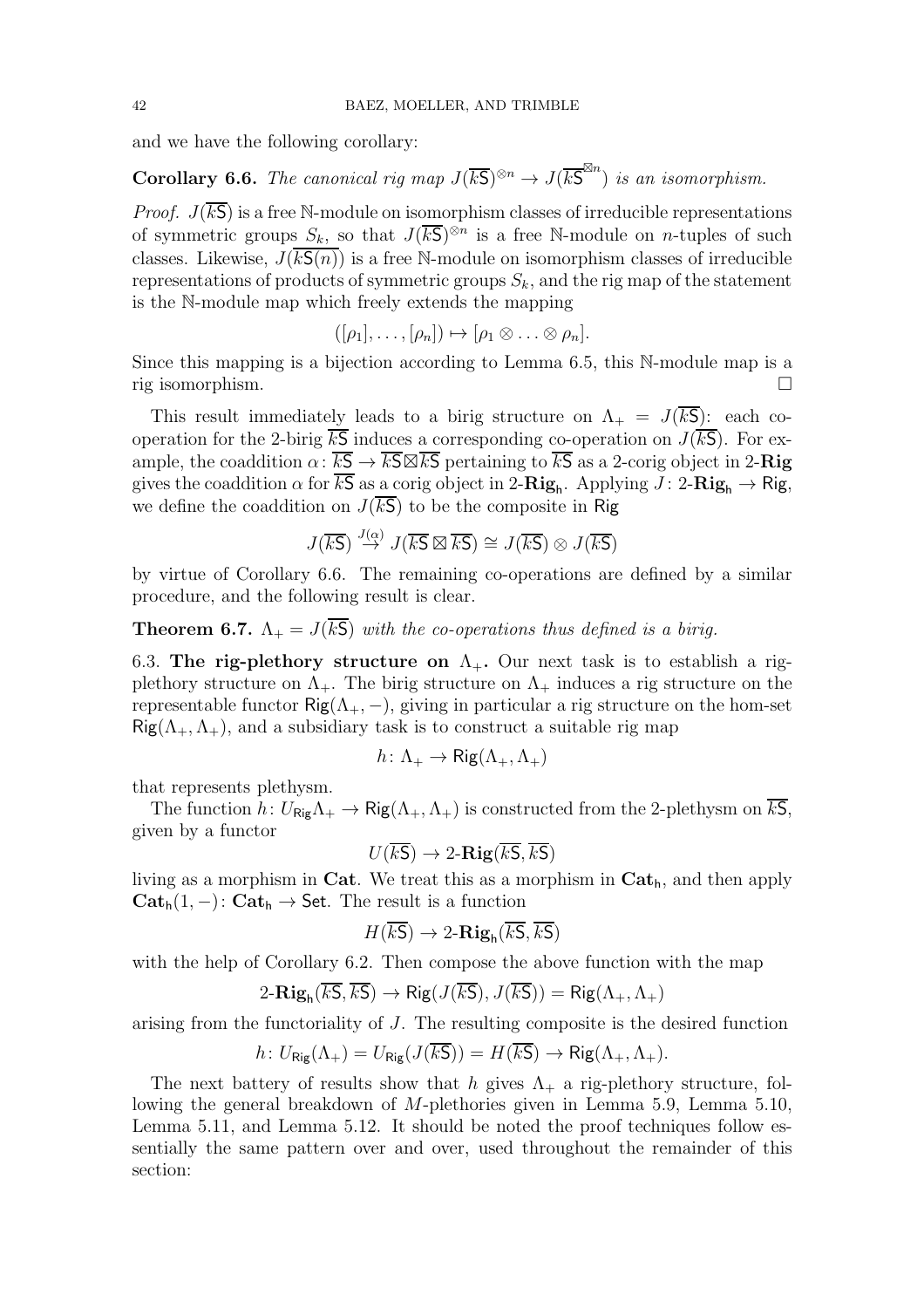- Observe the analogous condition at the 2-rig level. This is usually trivial because the 2-plethory itself is trivial, being just an identity 2-comonad on 2-rigs.
- By changing the base of enrichment from Cat to Set, observe the same condition as a strictly commuting diagram in  $2-Rig_h$ .
- Apply  $H: 2\text{-}\mathbf{Rig}_h \to \mathsf{Set}$ . Usually H lifts through  $J: 2\text{-}\mathbf{Rig}_h \to \mathsf{Rig}$ , and moreover it converts hom-categories or hom-2-rigs of type  $2-Rig(R, S)$  appearing in the last step into hom-sets or hom-rigs  $2\text{-}\mathbf{Rig}_{h}(R, S)$ .
- Postcompose with maps  $2\text{-}\mathbf{Rig}_{h}(R, S) \to \mathbf{Rig}(J(R), J(S))$  that express functoriality of  $J$ , and combine with properties of  $J$  (preservation of products, preservation of suitable copowers) to establish the corresponding condition at the rig level.

<span id="page-42-0"></span>We begin by checking the condition in Lemma [5.9.](#page-31-0)

Lemma 6.8. *The map* h *is a rig homomorphism.*

*Proof.* We indicate why h preserves the rig multiplication; preservation of the other operations is treated similarly. Letting  $\mu$  denote comultiplication, we have a 2-rig map  $U(\overline{kS}) \rightarrow 2$ -Rig $(\overline{kS}, \overline{kS})$  which means we have a 2-cell isomorphism

U(kS) × U(kS) 2-Rig(kS, kS) × 2-Rig(kS, kS) 2-Rig(kS ⊠ kS, kS) U(kS) 2-Rig(kS, kS) m ∼ 2-Rig(µ,1) ∼=

in Cat. This 2-cell becomes an equation in Cat<sub>h</sub>. Applying  $Cat_h(1, -)$ : Cat<sub>h</sub>  $\rightarrow$  Set together with Corollary [6.2,](#page-38-0) we obtain the following commutative diagram in Set:

$$
H(\overline{kS}) \times H(\overline{kS}) \longrightarrow 2-\mathbf{Rig}_h(\overline{kS}, \overline{kS}) \times 2-\mathbf{Rig}_h(\overline{kS}, \overline{kS})
$$
  
\n
$$
2-\mathbf{Rig}_h(\overline{kS} \boxtimes \overline{kS}, \overline{kS})
$$
  
\n
$$
2-\mathbf{Rig}_h(\overline{kS} \boxtimes \overline{kS}, \overline{kS})
$$
  
\n
$$
2-\mathbf{Rig}_h(\mu,1)
$$
  
\n
$$
H(\overline{kS}) \longrightarrow 2-\mathbf{Rig}_h(\overline{kS}, \overline{kS}).
$$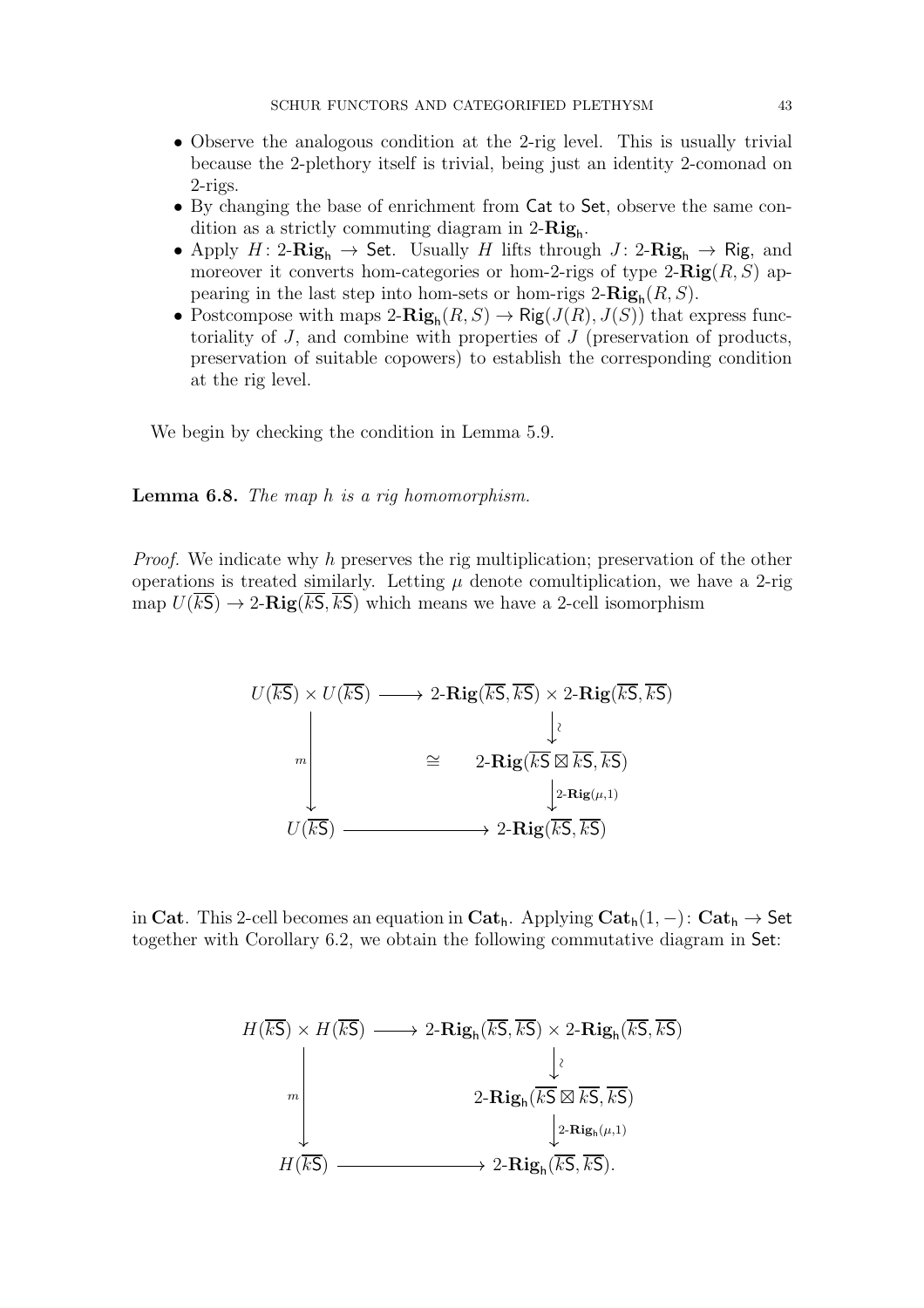Abbreviating  $Q \times Q$  to  $Q^2$  to conserve space, we append to this last diagram another diagram which instantiates functoriality of J, and we invoke Corollary [6.6:](#page-41-1)

$$
H(\overline{kS})^2 \longrightarrow 2\text{-}\mathbf{Rig}_h(\overline{kS}, \overline{kS})^2 \longrightarrow \text{Rig}(J(\overline{kS}), J(\overline{kS}))^2
$$
\n
$$
\downarrow \qquad \qquad \downarrow
$$
\n
$$
\text{Rig}(J(\overline{kS}) \otimes J(\overline{kS}), J(\overline{kS}))
$$
\n
$$
2\text{-}\mathbf{Rig}_h(\overline{kS} \boxtimes \overline{kS}, \overline{kS}) \longrightarrow \text{Rig}(J(\overline{kS} \boxtimes \overline{kS}), J(\overline{kS}))
$$
\n
$$
L^2\text{-}\mathbf{Rig}_h(\mu,1) \qquad \qquad \downarrow \text{Rig}(J(\overline{kS} \boxtimes \overline{kS}), J(\overline{kS}))
$$
\n
$$
H(\overline{kS}) \longrightarrow 2\text{-}\mathbf{Rig}_h(\overline{kS}, \overline{kS}) \longrightarrow \text{Rig}(J(\overline{kS}), J(\overline{kS}))
$$

The perimeter of this last diagram shows that h preserves rig multiplication.  $\square$ 

Next we check the condition in Lemma [5.10.](#page-32-0)

Lemma 6.9. *The map* h *satisfies the commutativity condition of Lemma [5.10.](#page-32-0) Proof.* The pseudonatural equivalence

$$
\eta\colon 1_{2\text{-}\mathbf{Rig}}\Rightarrow \Phi_{\overline{kS}}
$$

on 2-Rig has as its component at  $\overline{kS}$  the canonical 2-rig map

$$
\eta' = \eta(\overline{kS}) \colon \overline{kS} \to \Phi_{\overline{kS}}(\overline{kS})
$$

that provides the 2-plethysm on  $\overline{kS}$ . The map

$$
\eta_n' = \eta(\overline{kS}^{\boxtimes n}) \colon \overline{kS}^{\boxtimes n} \to \Phi_{\overline{kS}}(\overline{kS}^{\boxtimes n})
$$

is, by pseudonaturality of  $\eta$ , the (unique up to isomorphism) 2-rig map that makes the following square commute up to isomorphism:

$$
\frac{\overline{kS}}{\overline{kS}} \xrightarrow{\eta' = \eta(\overline{kS})} \Phi_{\overline{kS}}(\overline{kS})
$$
\n
$$
\downarrow_{i} \qquad \qquad \downarrow \Phi_{\overline{kS}}(i_j)
$$
\n
$$
\overline{kS}^{\boxtimes n} \xrightarrow{\eta'_n = \eta(\overline{kS}^{\boxtimes n})} \Phi_{\overline{kS}}(\overline{kS}^{\boxtimes n}).
$$

It follows, again by pseudonaturality, for each 2-birig co-operation  $[\Theta]: \overline{kS} \to \overline{kS}^{\boxtimes n}$ we have a square in 2-Rig that commutes up to 2-cell isomorphism:



This is the 2-rig form of the commutative square in Lemma [5.10.](#page-32-0)

Changing our base of enrichment along  $\pi_0 \circ \text{core}$ : Cat  $\rightarrow$  Set, this gives a strictly commuting square in 2- $\mathbf{Rig}_h$ . To this square we apply J to get a commuting square in Rig. Now, for any 2-rig R, the underlying set of  $J(\Phi_{\overline{kS}}(R))$  is

$$
\mathbf{Cat}_\mathsf{h}(1, U_\mathsf{h} \Phi_{\overline{\mathsf{ks}}}(R)) \cong \mathbf{Cat}_\mathsf{h}(1, 2\textbf{-}\mathbf{Rig}(\overline{kS}, R)) \cong 2\textbf{-}\mathbf{Rig}_\mathsf{h}(\overline{kS}, R)
$$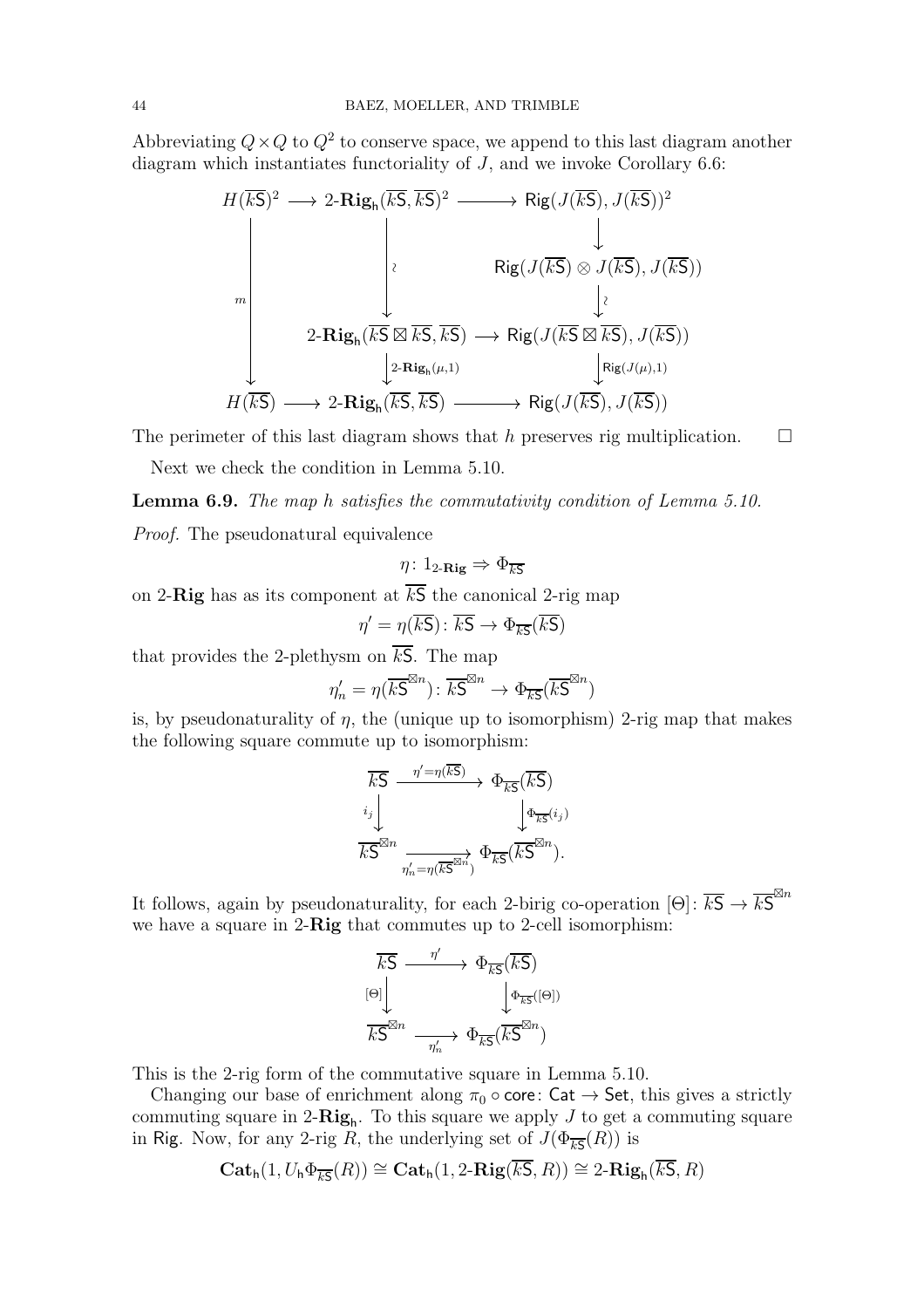This set acquires a rig structure, using the corig structure that  $\overline{kS}$  has as an object in 2- $\mathbf{Rig}_h$ . Thus the diagram of rigs obtained by applying J may be written in the form

$$
J(\overline{kS}) \xrightarrow{J(\eta')} 2\text{-}\mathbf{Rig}_{\mathsf{h}}(\overline{kS}, \overline{kS})
$$

$$
J(\overline{kS})^{\otimes n} \xrightarrow{\sim} J(\overline{kS}^{\boxtimes n}) \xrightarrow{J(\eta'_n)} 2\text{-}\mathbf{Rig}_{\mathsf{h}}(\overline{kS}, \overline{kS}^{\boxtimes n})
$$

and we append to this diagram a square that expresses functoriality of  $J$ :

$$
J(\overline{kS}) \longrightarrow 2\text{-}\mathbf{Rig}_{h}(\overline{kS}, \overline{kS}) \longrightarrow \text{Rig}(J(\overline{kS}), J(\overline{kS}))
$$
  
\n
$$
J(\overline{kS})^{\otimes n} \xrightarrow{\sim} 2\text{-}\mathbf{Rig}_{h}(\overline{kS}, \overline{kS}^{\otimes n}) \longrightarrow \text{Rig}(J(\overline{kS}), J(\overline{kS}^{\otimes n}))
$$
  
\n
$$
J(\overline{kS})^{\otimes n} \xrightarrow{\sim} 2\text{-}\mathbf{Rig}_{h}(\overline{kS}, \overline{kS}^{\otimes n}) \longrightarrow \text{Rig}(J(\overline{kS}), J(\overline{kS}^{\otimes n}))
$$
  
\n
$$
\downarrow \wr \text{Rig}(J(\overline{kS}), J(\overline{kS})^{\otimes n}).
$$

The top horizontal composite is the map h of Lemma [6.8.](#page-42-0) The bottom arrow is  $h_n$ , using the fact that J preserves coproducts and a simple diagram chase. Hence this last diagram manifests the square whose commutativity is:

$$
\Lambda_{+} \xrightarrow{\quad h \quad} \Phi_{\Lambda_{+}}(\Lambda_{+})
$$
\n
$$
\downarrow^{\theta} \downarrow^{\phi} \downarrow^{\phi} \downarrow^{\phi} \downarrow^{\phi} \downarrow^{\phi} \downarrow^{\phi} \downarrow^{\phi} \downarrow^{\phi} \downarrow^{\phi} \downarrow^{\phi} \downarrow^{\phi} \downarrow^{\phi} \downarrow^{\phi} \downarrow^{\phi} \downarrow^{\phi} \downarrow^{\phi} \downarrow^{\phi} \downarrow^{\phi} \downarrow^{\phi} \downarrow^{\phi} \downarrow^{\phi} \downarrow^{\phi} \downarrow^{\phi} \downarrow^{\phi} \downarrow^{\phi} \downarrow^{\phi} \downarrow^{\phi} \downarrow^{\phi} \downarrow^{\phi} \downarrow^{\phi} \downarrow^{\phi} \downarrow^{\phi} \downarrow^{\phi} \downarrow^{\phi} \downarrow^{\phi} \downarrow^{\phi} \downarrow^{\phi} \downarrow^{\phi} \downarrow^{\phi} \downarrow^{\phi} \downarrow^{\phi} \downarrow^{\phi} \downarrow^{\phi} \downarrow^{\phi} \downarrow^{\phi} \downarrow^{\phi} \downarrow^{\phi} \downarrow^{\phi} \downarrow^{\phi} \downarrow^{\phi} \downarrow^{\phi} \downarrow^{\phi} \downarrow^{\phi} \downarrow^{\phi} \downarrow^{\phi} \downarrow^{\phi} \downarrow^{\phi} \downarrow^{\phi} \downarrow^{\phi} \downarrow^{\phi} \downarrow^{\phi} \downarrow^{\phi} \downarrow^{\phi} \downarrow^{\phi} \downarrow^{\phi} \downarrow^{\phi} \downarrow^{\phi} \downarrow^{\phi} \downarrow^{\phi} \downarrow^{\phi} \downarrow^{\phi} \downarrow^{\phi} \downarrow^{\phi} \downarrow^{\phi} \downarrow^{\phi} \downarrow^{\phi} \downarrow^{\phi} \downarrow^{\phi} \downarrow^{\phi} \downarrow^{\phi} \downarrow^{\phi} \downarrow^{\phi} \downarrow^{\phi} \downarrow^{\phi} \downarrow^{\phi} \downarrow^{\phi} \downarrow^{\phi} \downarrow^{\phi} \downarrow^{\phi} \downarrow^{\phi} \downarrow^{\phi} \downarrow^{\phi} \downarrow^{\phi} \downarrow^{\phi} \downarrow^{\phi} \downarrow^{\phi} \downarrow^{\phi} \downarrow^{\phi} \downarrow^{\phi} \downarrow^{\phi} \downarrow^{\phi} \downarrow^{\phi} \downarrow
$$

Next, the unit of our rig-plethory is the unique rig map

$$
I \colon \mathbb{N}[x] \to J(\overline{kS}) = \Lambda_+
$$

that takes x to  $[k \cdot S(-, 1)]$ , where  $k \cdot S(-, 1)$  is the plethysm unit of the 2-plethory  $\overline{kS}$ ; equivalently, the canonical generator of  $\overline{kS}$  as free 2-rig. We now check that this rig map satisfies the condition in Lemma [5.11.](#page-33-0)

**Lemma 6.10.** *The rig homomorphism*  $I: \mathbb{N}[x] \to \Lambda_+$  *is a birig homomorphism.* 

*Proof.* The proof is a straightforward computation; we check that I preserves coaddition to illustrate. The 2-rig coaddition  $\alpha: \overline{kS} \to \overline{kS} \boxtimes \overline{kS}$  is the unique 2-rig map that takes the generator  $X = k \cdot \mathsf{S}(-,1)$  to  $X \boxtimes 1 \oplus 1 \boxtimes X$ . The composite

$$
J(\overline{kS}) \stackrel{J(\alpha)}{\rightarrow} J(\overline{kS} \boxtimes \overline{kS}) \cong J(\overline{kS}) \otimes J(\overline{kS})
$$

which defines coaddition on  $\Lambda_+ = J(\overline{kS})$  takes the isomorphism class [X] to [X] ⊗  $[1] + [1] \otimes [X]$ . Hence  $\alpha_{\Lambda_+} \circ I$  takes x to  $[X] \otimes [1] + [1] \otimes [X]$ . Clearly

$$
\mathbb{N}[x] \to \mathbb{N}[x] \otimes \mathbb{N}[x] \xrightarrow{I \otimes I} \Lambda_+ \otimes \Lambda_+
$$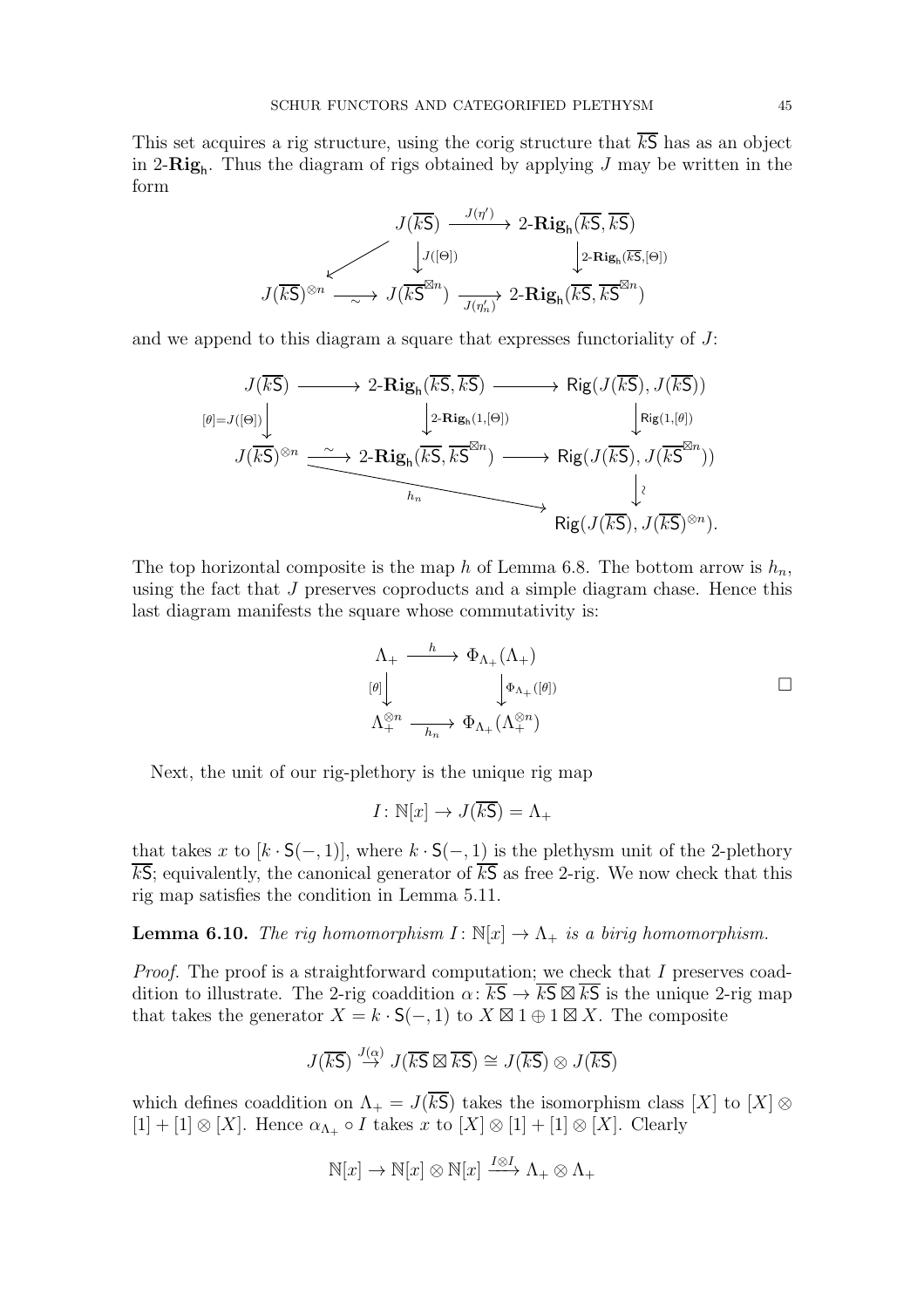takes x also to  $[X] \otimes [1] + [1] \otimes [X]$ , since the coaddition on  $\mathbb{N}[x]$  takes x to  $x \otimes 1 + 1 \otimes x$ . Since the two legs of



take x to the same element, they must be the same rig map.  $\square$ 

<span id="page-45-2"></span>Finally we check the condition in Lemma [5.12.](#page-33-1)

**Lemma 6.11.** *The plethysm multiplication and unit for*  $\Lambda_{+}$  *satisfy the monoid equations.*

*Proof.* The 2-plethysm multiplication for  $\overline{kS}$  comes from the functor

$$
\eta\colon U(\overline{kS})\to 2\text{-}\mathbf{Rig}(\overline{kS},\overline{kS})
$$

given on objects by  $\rho \mapsto (\tau \mapsto \tau \bullet \rho)$ , and the de-curried map  $(\rho, \tau) \mapsto \tau \bullet \rho$ is associative up to isomorphism by Corollary [3.8.](#page-18-0) The usual decategorification procedure (interpret this map in  $\mathbf{Cat}_h$ , apply  $\mathbf{Cat}_h(1, -)$ , and compose with the action of J on homs) leads to the plethysm structure on  $\Lambda_{+}$ 

$$
U\Lambda_+ = H\overline{kS} \to 2\text{-}\mathbf{Rig}_h(\overline{kS}, \overline{kS}) \to \mathbf{Rig}(J(\overline{kS}), J(\overline{kS})) = \mathbf{Rig}(\Lambda_+, \Lambda_+)
$$

which is the following well-defined map on isomorphism classes:

$$
[\rho] \mapsto ([\tau] \mapsto [\tau \bullet \rho])
$$

Thus, this binary operation in de-curried form is associative on the nose. The unit equations also follow by applying Corollary [3.8](#page-18-0) and passing to isomorphism classes.  $\square$ 

<span id="page-45-1"></span>Thanks to the fourth perspective on M-plethories developed in Lemmas [5.9](#page-31-0)[–5.12,](#page-33-1) by proving Lemmas [6.8–](#page-42-0)[6.11](#page-45-2) we have completed the proof of the following theorem:

<span id="page-45-0"></span>**Theorem 6.12.** *The 2-plethory structure on*  $\overline{kS}$  *induces a rig-plethory structure on*  $\Lambda_{+} = J(\overline{kS})$ , the rig of positive symmetric functions.

### 7. The ring-plethory of symmetric functions

The preceding development shows that the rig  $\Lambda_{+} = J(\mathsf{Schur})$  of isomorphism classes of Schur functors carries a canonical rig-plethory structure, giving a right adjoint comonad on Rig whose underlying functor

# $\Phi_{\Lambda_+}\colon \mathsf{Rig}\to \mathsf{Rig}$

lifts  $\textsf{hom}(\Lambda_+, -) \colon \mathsf{Rig} \to \mathsf{Set}$  through the underlying-set functor  $U \colon \mathsf{Rig} \to \mathsf{Set}.$ What we now show is that the actual Grothendieck ring

$$
K(\mathsf{Schur}) = \mathbb{Z} \otimes_{\mathbb{N}} J(\mathsf{Schur}),
$$

also denoted  $\Lambda = \mathbb{Z} \otimes_{\mathbb{N}} \Lambda_+$ , similarly carries a ring-plethory structure.

By way of background, group completion is the functor  $\mathsf{CMon} \to \mathsf{Ab}$  left adjoint to the full inclusion functor  $\mathsf{Ab} \hookrightarrow \mathsf{CMon}$ . In terms of the symmetric monoidal product  $\otimes_{\mathbb{N}}$  on CMon, it is the functor that sends a commutative monoid A to  $\mathbb{Z} \otimes_{\mathbb{N}} A$ .

Lemma 7.1. *The functor*  $\mathbb{Z} \otimes_{\mathbb{N}} -$ : (CommMon,  $\otimes_{\mathbb{N}}$ ) → (AbGrp,  $\otimes$ ) *is symmetric strong monoidal.*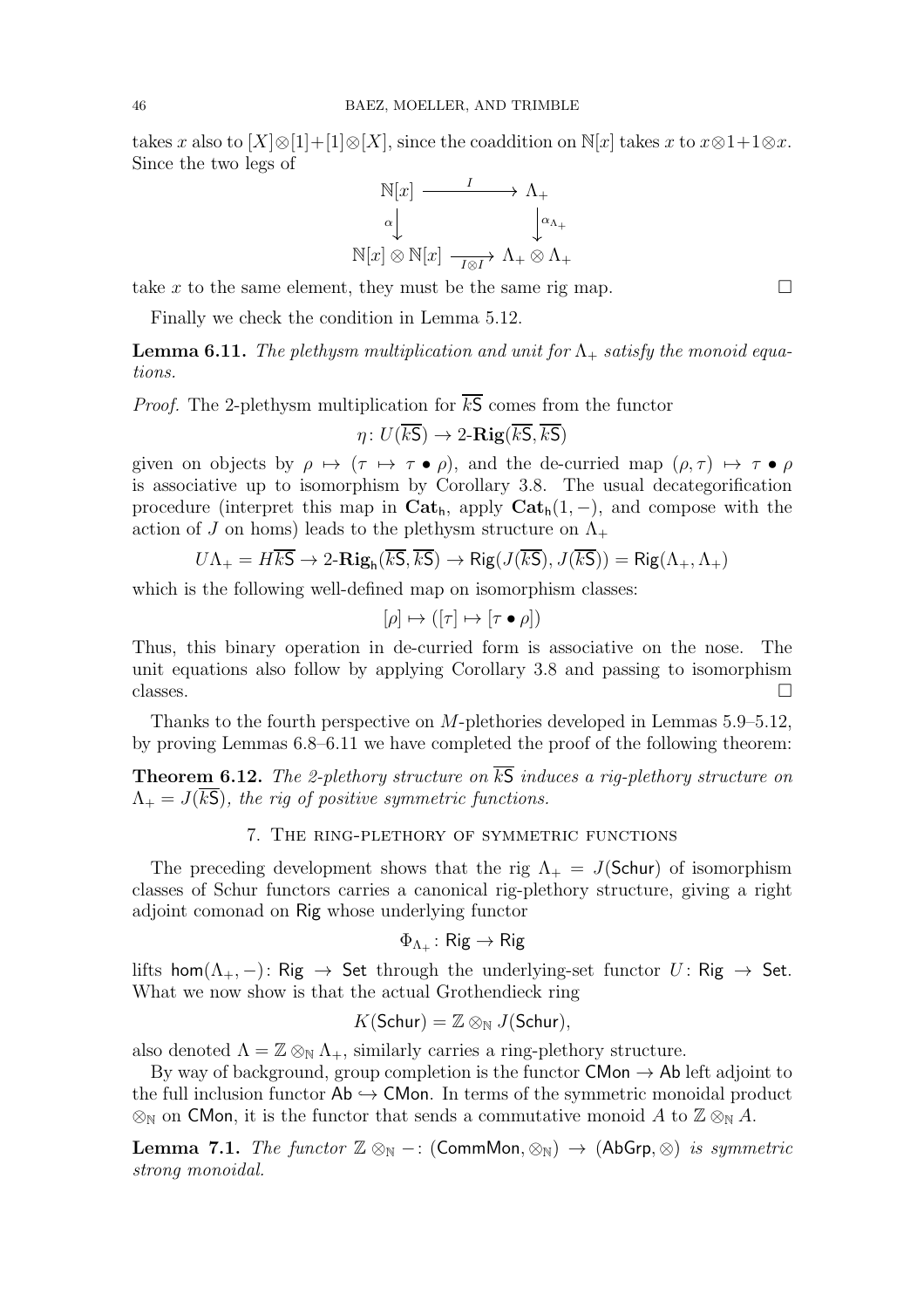*Proof.* Just as in the more familiar case of ring modules, extension of scalars from modules of a rig to modules of a larger rig is a symmetric strong monoidal functor:

$$
(\mathbb{Z} \otimes_{\mathbb{N}} A) \otimes_{\mathbb{Z}} (\mathbb{Z} \otimes_{\mathbb{N}} B) \cong ((\mathbb{Z} \otimes_{\mathbb{N}} A) \otimes_{\mathbb{Z}} \mathbb{Z}) \otimes_{\mathbb{N}} B
$$
  
\n
$$
\cong (\mathbb{Z} \otimes_{\mathbb{N}} A) \otimes_{\mathbb{N}} B
$$
  
\n
$$
\cong \mathbb{Z} \otimes_{\mathbb{N}} (A \otimes_{\mathbb{N}} B).
$$

Being a (strong) symmetric monoidal functor, group completion takes commutative  $\otimes_{\mathbb{N}}$ -monoids in CMon, which are commutative rigs, to commutative  $\otimes$ -monoids in Ab which are commutative rings. In fact, the functor  $\mathbb{Z} \otimes_{\mathbb{N}} -$ : Rig  $\rightarrow$  Ring is left adjoint to the full embedding  $i:$  Ring  $\hookrightarrow$  Rig. It follows that

$$
\mathsf{Ring} \stackrel{i}{\hookrightarrow} \mathsf{Rig} \xrightarrow{\Phi_{\Lambda_+}} \mathsf{Set}
$$

is the lift of the representable functor  $\text{Ring}(\Lambda, -)$ :  $\text{Ring} \to \text{Set}$  through  $U: \text{Rig} \to \text{Set}$ , because

$$
U \circ \Phi_{\Lambda_+} \circ i \cong \mathrm{Rig}(\Lambda_+, -) \circ i = \mathrm{Rig}(\Lambda_+, i-)
$$
  

$$
\cong \mathrm{Ring}(\mathbb{Z} \otimes_{\mathbb{N}} \Lambda_+, -) = \mathrm{Ring}(\Lambda, -).
$$

This lift gives the Set-valued representable Ring( $\Lambda$ ,  $-$ ) a rig structure  $\Phi_{\Lambda_+} \circ i$ , and our first task is to see that this extends to a ring structure, thus making  $\Lambda$  a biring. Such a biring extension is unique up to unique isomorphism when it exists, because the embedding i: Ring  $\hookrightarrow$  Rig is full and faithful. Put differently, a rig structure can be a ring structure in at most one way; we are simply asking "does this rig structure on Ring( $\Lambda$ , –) have the *property* of being a ring structure?"

To show it does, it is necessary and sufficient to identify a suitable co-negation on Λ, where 'negation' is in the sense of 'additive inverse'. A co-negation is a ring map

 $\nu: \Lambda \to \Lambda$ 

such that the following diagram in the category of rings commutes.

<span id="page-46-0"></span>

Again, such a co-negation is unique if it exists. By cocommutativity of coaddition  $\alpha_{\Lambda}$ , commutativity of either pentagon implies commutativity of the other. Thus we focus on the top pentagon, which we call the co-negation equation.

Before constructing the co-negation  $\nu$ , we review the Grothendieck ring  $G(R)$  =  $\mathbb{Z} \otimes_{\mathbb{N}} R$  of a rig R, with a view toward categorification. First,  $G(R)$  is a quotient rig of a rig  $R[x]/(x^2 = 1)$ . This rig is the same as the group rig  $R[\mathbb{Z}_2]$ , whose underlying additive monoid is  $R \times R$  (regarding elements  $a + bx$  modulo  $(x^2 - 1)$  as ordered pairs  $(a, b)$ , and in which elements are multiplied by the rule

$$
(a, b) \cdot (a', b') = (aa' + bb', ab' + a'b).
$$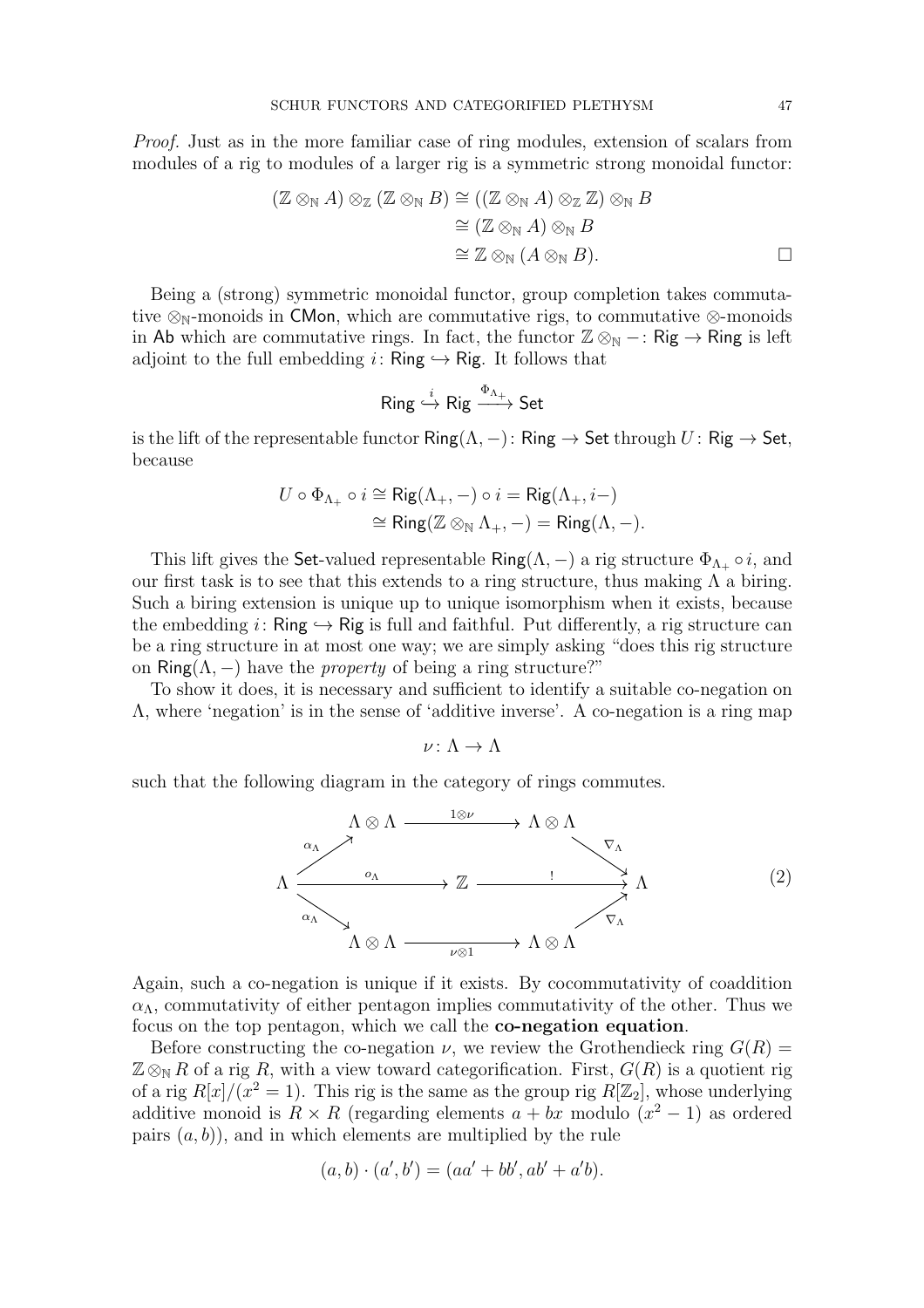Then, to form  $G(R)$  as a quotient of  $R[\mathbb{Z}_2]$ ,  $q: R[\mathbb{Z}_2] \to G(R)$ , one introduces a rig-congruence relation on R[ $\mathbb{Z}_2$ ], generated by a symmetric transitive relation ∼ defined by

$$
(a, b) \sim (c, d) \iff a + d = b + c
$$

and we denote the  $\sim$ -equivalence class of  $(a, b)$  by  $a - b$ . If the additive monoid of R is cancellative, then  $\sim$  is already transitive. Note that  $\Lambda_{+} = J(\mathsf{Schur})$  is cancellative because it is a free N-module, by Maschke's theorem.

The categorified analog of  $\Lambda_+[\mathbb{Z}_2]$  is the 2-rig of  $\mathbb{Z}_2$ -graded Schur functors, which we denote as  $G$ . The underlying category of  $G$  is the product Schur  $\times$  Schur, whose objects we write as  $(C_0, C_1)$ . This category can be equivalently described as the category of  $\mathbb{Z}_2$ -graded polynomial species, i.e. linearly enriched functors valued in  $\mathbb{Z}_2$ -graded finite-dimensional vector spaces,

$$
F\colon k\mathsf{S}\to \mathsf{Gr}_{\mathbb{Z}_2}(\mathsf{FinVect}),
$$

for which all but finitely many values  $F(n)$  are zero.

The tensor product is the usual graded tensor, and exactly mirrors multiplication in the group rig  $R[\mathbb{Z}_2]$ :

$$
(C_0, C_1) \otimes (D_0, D_1) = ((C_0 \otimes D_0) \oplus (C_1 \otimes D_1), (C_0 \otimes D_1) \oplus (C_1 \otimes D_0)).
$$

The symmetry

$$
\sigma_{C,D}
$$
:  $(C_0, C_1) \otimes (D_0, D_1) \to (D_0, D_1) \otimes (C_0, C_1)$ 

is the standard one involving a sign convention. Namely, if  $C = (C_0, C_1)$  and  $D = (D_0, D_1)$  are two graded Schur objects, then

$$
(\sigma_{C,D})_0 = \sigma_{C_0,D_0} \oplus -\sigma_{C_1,D_1} : (C_0 \otimes D_0) \oplus (C_1 \otimes D_1) \rightarrow (D_0 \otimes C_0) \oplus (D_1 \otimes C_1);
$$
  

$$
(\sigma_{C,D})_1 = \sigma_{C_0,D_1} \oplus \sigma_{C_1,D_0} : (C_0 \otimes D_1) \oplus (C_1 \otimes D_0) \rightarrow (D_1 \otimes C_0) \oplus (D_0 \otimes C_1).
$$

**Lemma 7.2.** *We have an isomorphism of rigs*  $\Lambda_+[\mathbb{Z}_2] \cong J(\mathsf{G})$ *.* 

<span id="page-47-1"></span>Let  $q: J(\mathsf{G}) \cong \Lambda_+[\mathbb{Z}_2] \to \Lambda$  be the quotient map. It is given by  $q([C_0], [C_1]) =$  $[C_0] - [C_1]$  for an object  $(C_0, C_1)$  of G.

**Lemma 7.3.** *The canonical rig map*  $J(G) \otimes J(G) \rightarrow J(G \boxtimes G)$  *is an isomorphism.* 

Let x abbreviate the generating object  $S(-, 1)$  (as a linearized representable) of  $\overline{kS}$ . Let  $\phi_+ : \overline{kS} \to G$  be the essentially unique 2-rig map that sends x to the graded object  $(x, 0) \in \mathsf{G}$ . Let  $\phi_- : \overline{kS} \to \mathsf{G}$  be the essentially unique 2-rig map that sends x to the graded object  $(0, x) \in \mathsf{G}$ . Applying J, we obtain rig maps

$$
J(\phi_+) \colon J(\overline{kS}) \to J(\mathsf{G}), \qquad J(\phi_-) \colon J(\overline{kS}) \to J(\mathsf{G}).
$$

<span id="page-47-0"></span>**Lemma 7.4.** *The unique ring map*  $\Lambda \to \Lambda$  *that extends the composite* 

$$
\Lambda_{+} = J(\overline{kS}) \xrightarrow{J(\phi_{+})} J(G) \xrightarrow{q} \Lambda
$$

*of rig maps is the identity map on* Λ*.*

*Proof.* It suffices to check that the composite is the inclusion  $\Lambda_+ \hookrightarrow \Lambda$ . Since  $(x,0)^{\otimes n} = (x^{\otimes n},0)$ , it is clear that  $\phi_+(\rho) = (\rho,0)$  for any Schur object  $\rho$ . Hence  $J(\phi_+)$  takes a class  $[\rho]$  to  $([\rho],[0])$ , and q takes the latter to  $[\rho]-[0] = [\rho]$ . This completes the proof.  $\Box$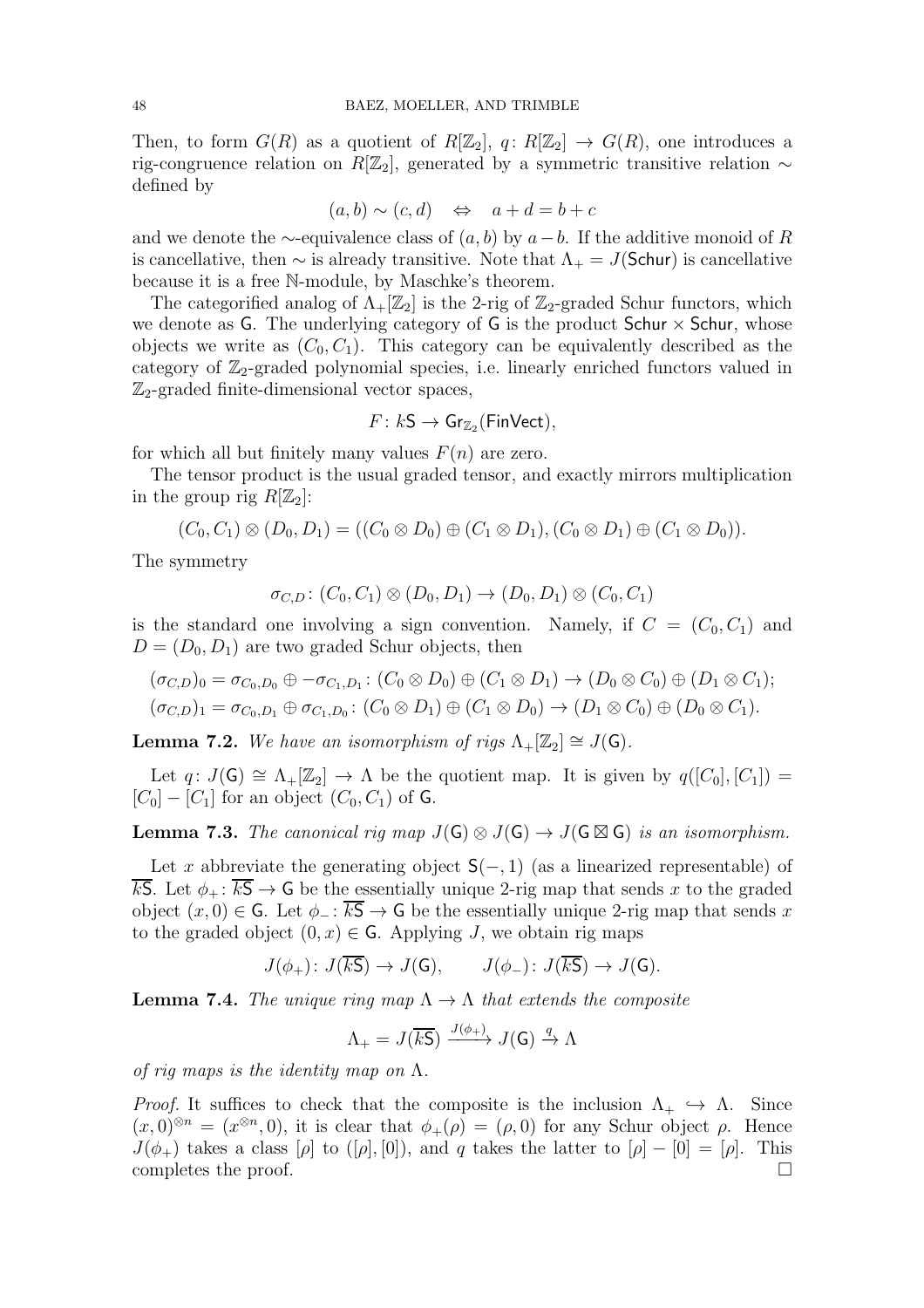**Definition 7.5.** The co-negation on  $\Lambda$  is the unique ring map  $\nu : \Lambda \to \Lambda$  that extends the composite of rig maps

$$
\Lambda_+ = J(\overline{kS}) \xrightarrow{J(\phi_-)} J(G) \xrightarrow{q} \Lambda.
$$

Proposition 7.6. *The map* ν *satisfies the co-negation equation, Eq.* [\(2\)](#page-46-0)*.*

<span id="page-48-0"></span>The proof will be broken down into a series of simple lemmas. The first two are preparatory lemmas requiring no essentially new ideas.

Lemma 7.7. *The restriction of the composite*

 $\Lambda \xrightarrow{\alpha_{\Lambda}} \Lambda \otimes \Lambda \xrightarrow{\tau_{\alpha}} \Lambda \otimes \Lambda \xrightarrow{\nabla_{\Lambda}} \Lambda$ 

*along the inclusion*  $\Lambda_+ \hookrightarrow \Lambda$  *equals the composite* 

$$
\Lambda_+ = J(\overline{kS}) \xrightarrow{J(\alpha)} J(\overline{kS} \boxtimes \overline{kS}) \xrightarrow{J(\phi_+ \boxtimes \phi_-)} J(G \boxtimes G) \xrightarrow{J(\nabla_G)} J(G) \xrightarrow{q} \Lambda.
$$

<span id="page-48-1"></span>The proof amounts to a simple diagram chase together with Lemma [7.4](#page-47-0) and Lemma [7.3.](#page-47-1)

Lemma 7.8. *The composite*

$$
\overline{k\mathsf{S}} \xrightarrow{\alpha} \overline{k\mathsf{S}} \boxtimes \overline{k\mathsf{S}} \xrightarrow{\phi_+ \boxtimes \phi_-} \mathsf{G} \boxtimes \mathsf{G} \xrightarrow{\nabla_\mathsf{G}} \mathsf{G}
$$

*is*  $\phi_{(x,x)}$ :  $k\mathsf{S} \to G$ , the essentially unique 2-rig map that takes x to  $(x, x)$ .

*Proof.* This amounts to the element chase

$$
x \mapsto (x \boxtimes 1) \oplus (1 \boxtimes x) \mapsto ((x, 0) \boxtimes 1) \oplus (1 \boxtimes (0, x)) \mapsto (x, 0) \oplus (0, x) = (x, x). \square
$$

To make further progress, we introduce another 2-rig. Let DG denote the 2-rig of differential  $\mathbb{Z}_2$ -graded Schur functors. The objects of DG are tuples  $(C_0, C_1, d_0, d_1)$ where  $C_i \in \overline{kS}$ , and  $d_0: C_0 \to C_1$  and  $d_1: C_1 \to C_0$  are morphisms of Schur objects such that  $d_1d_0 = 0$  and  $d_0d_1 = 0$ . Morphisms are pairs of morphisms between Schur objects that respect the differentials  $d_i$ . The tensor product coincides with the tensor product of the underlying objects in G, equipped with differentials defined by the usual rule  $\partial(c \otimes d) = \partial c \otimes d + (-1)^{\deg c} c \otimes \partial d$ . To be more precise:

$$
d_{C\otimes D,0} = \begin{pmatrix} 1_{C_0} \otimes d_{D,0} + d_{C,0} \otimes 1_{D_0} \\ d_{C,1} \otimes 1_{D_1} - 1_{C_1} \otimes d_{D,1} \end{pmatrix} : (C_0 \otimes D_0) \oplus (C_1 \otimes D_1) \to (C_0 \otimes D_1) \oplus (C_1 \otimes D_0)
$$

$$
d_{C\otimes D,1} = \begin{pmatrix} 1_{C_0} \otimes d_{D,1} + d_{C,0} \otimes 1_{D_1} \\ d_{C,1} \otimes 1_{D_0} - 1_{C_1} \otimes d_{D,0} \end{pmatrix} : (C_0 \otimes D_1) \oplus (C_1 \otimes D_0) \to (C_0 \otimes D_0) \oplus (C_1 \otimes D_1).
$$

The symmetry isomorphism coincides with the symmetry on the underlying graded objects.

The forgetful functor  $U_{\text{DG}}: \text{DG} \to \text{G}$  that forgets the differentials  $d_i$  is manifestly a 2-rig map. Let  $M_x: \overline{kS} \to DG$  denote the 2-rig map that sends the generator x to the complex where  $d_0 = 1_x, d_1 = 0_x$ , which we display as

$$
x \xrightarrow[0]{1} x.
$$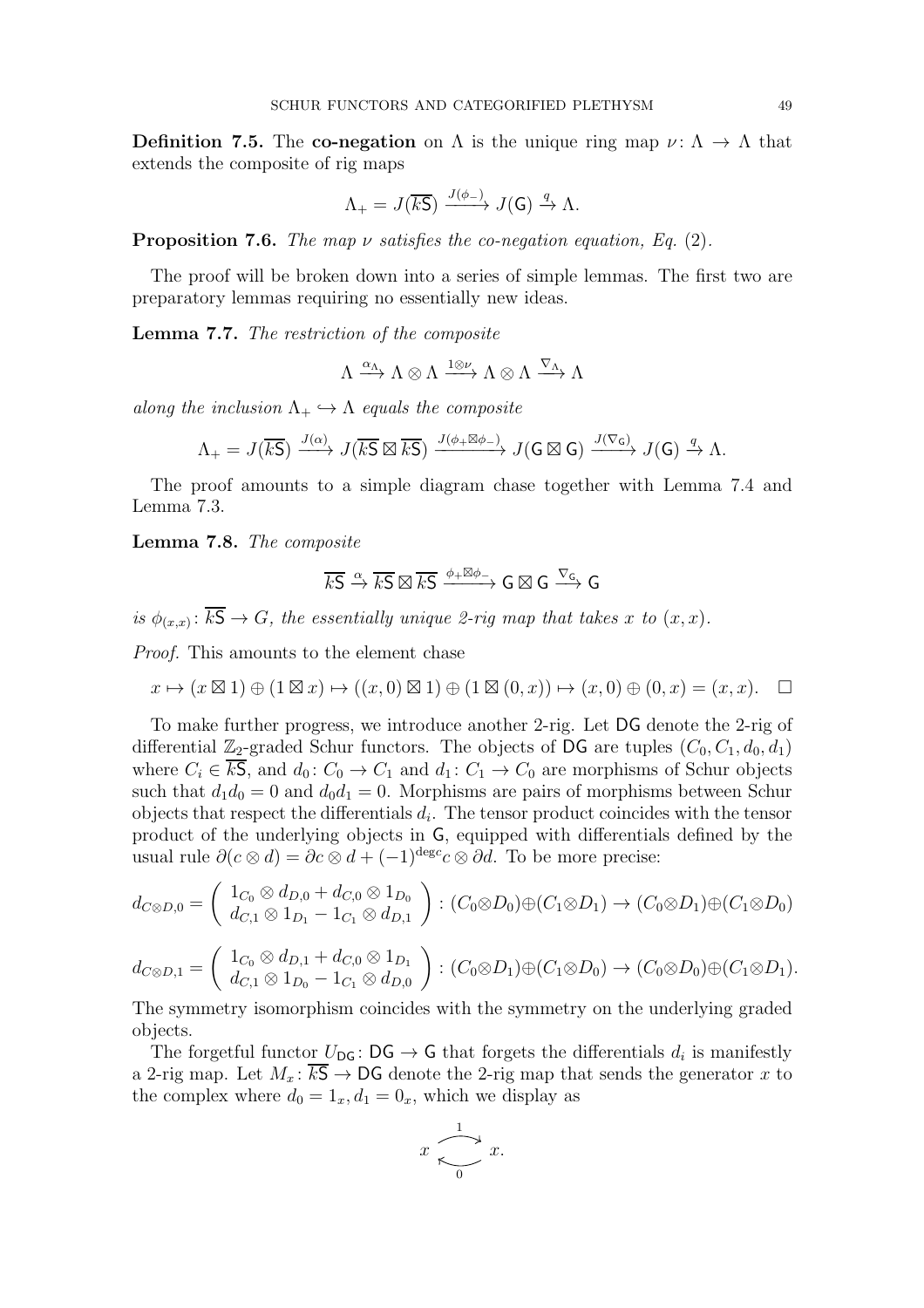(This is the mapping cone of the identity on  $(x, 0)$ , hence the notation  $M_x$ .) Clearly the following diagram commutes up to isomorphism:



<span id="page-49-0"></span>Combining this observation with Lemma [7.7](#page-48-0) and Lemma [7.8,](#page-48-1) we have the following result.

Lemma 7.9. *The restriction of the composite (one side of the co-negation equation)*

$$
\Lambda\xrightarrow{\alpha_\Lambda}\Lambda\otimes\Lambda\xrightarrow{1\otimes\nu}\Lambda\otimes\Lambda\xrightarrow{\nabla_\Lambda}\Lambda
$$

*along the inclusion*  $\Lambda_+ \hookrightarrow \Lambda$  *equals the composite* 

$$
\Lambda_{+} = J(\overline{kS}) \xrightarrow{J(M_x)} J(DG) \xrightarrow{J(U_{DG})} J(G) \xrightarrow{q} \Lambda.
$$

We now turn to the other side of the co-negation equation. This will be contextualized using the homology functor

$$
H\colon \mathsf{DG}\to \mathsf{G}
$$

<span id="page-49-1"></span>which sends an object  $(d_0: C_0 \to C_1, d_1: C_1 \to C_0)$  to its homology  $(H_0, H_1)$ . This functor is a 2-rig map, thanks to the algebra underlying the Künneth theorem.

Lemma 7.10. *The restriction of the composite (one side of the co-negation equation)*

$$
\Lambda\xrightarrow{o_\Lambda}\mathbb{Z}\xrightarrow{!}\Lambda
$$

*along the inclusion*  $\Lambda_+ \hookrightarrow \Lambda$  *equals the composite* 

$$
\Lambda_{+} = J(\overline{kS}) \xrightarrow{J(M_x)} J(DG) \xrightarrow{J(H)} J(G) \xrightarrow{q} \Lambda.
$$

*Proof.* Because

$$
H\left(x \xrightarrow[0]{1} x\right) \cong (0,0)
$$

it is clear that the following diagram in 2-Rig commutes up to isomorphism, since both 2-Rig composites  $\overline{kS} \rightarrow G$  send the generator x to  $(0,0)$ :



Applying  $J$  to this last diagram, and augmenting to this a commutative triangle that expresses the equation  $q \circ J(\phi_+) = i: \Lambda_+ \hookrightarrow \Lambda$  (Lemma [7.4\)](#page-47-0), we arrive at a commutative diagram

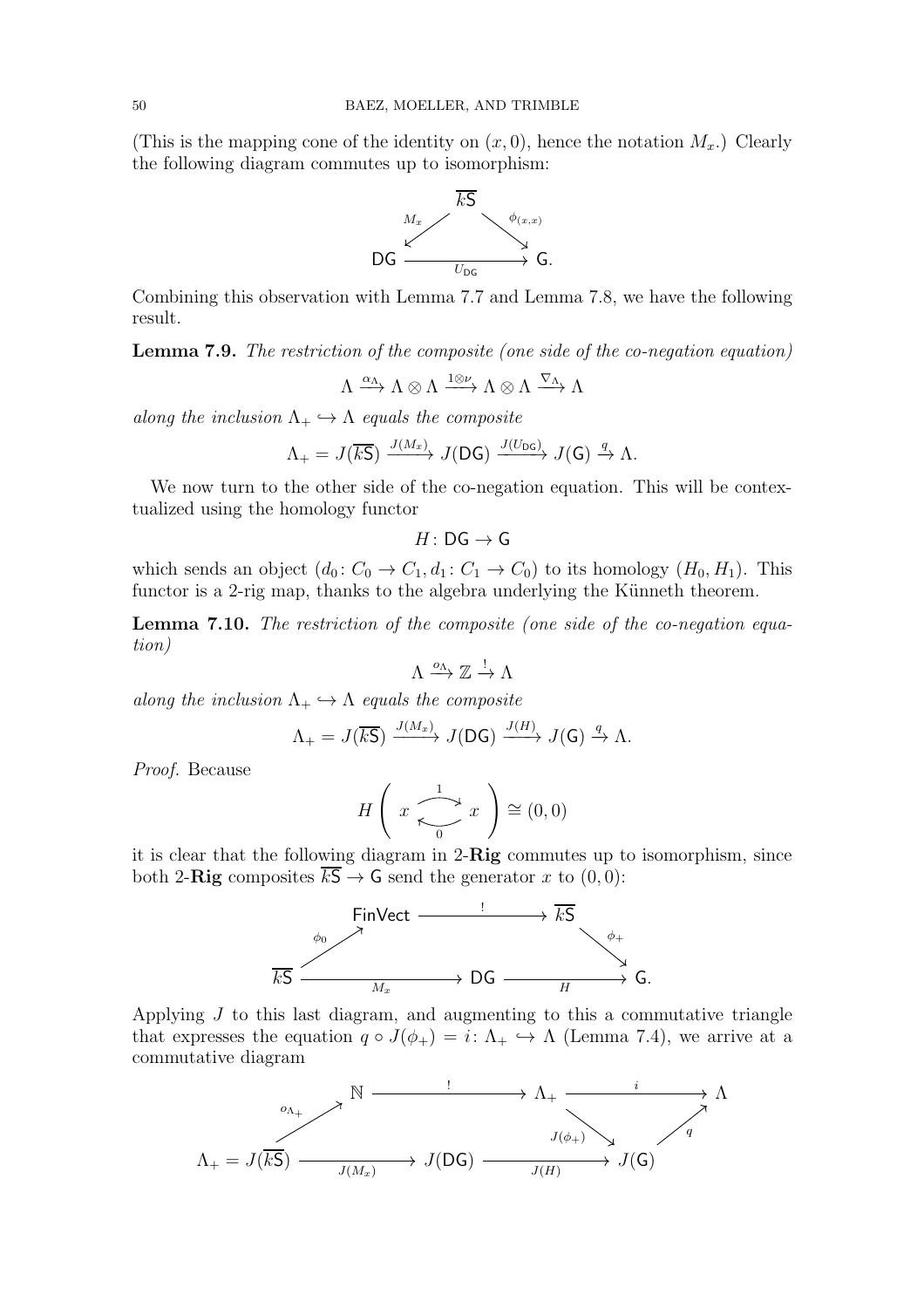<span id="page-50-1"></span>and the result follows.

Combining Lemma [7.9](#page-49-0) and Lemma [7.10,](#page-49-1) the proof of the co-negation equation has been reduced to the following result.

Lemma 7.11. *The following diagram commutes.*

$$
J(\overline{kS}) \xrightarrow{J(M_x)} J(DG) \xrightarrow{J(U_{DG})} J(G)
$$
  

$$
J(M_x) \downarrow \qquad \qquad \downarrow q
$$
  

$$
J(DG) \xrightarrow{J(H)} J(G) \xrightarrow{q} \Lambda
$$

*Proof.* It clearly suffices to show that q coequalizes the two maps

$$
J(U_{\mathsf{DG}}), J(H) \colon J(\mathsf{DG}) \rightrightarrows J(\mathsf{G}).
$$

But if C is an object of DG, with underlying graded object  $(C_0, C_1)$  and homology object  $(H_0, H_1)$ , this says precisely

$$
[C_0] - [C_1] = [H_0] - [H_1].
$$

This is well-known fact about the Euler characteristic of a chain complex—here a 2 term chain complex in  $\overline{kS}$ . It follows easily from our ability to split exact sequences in kS, which gives these equations involving cycles  $Z_i$  and boundaries  $B_i$ :

$$
[C_0] = [Z_0] + [B_1], \quad [C_1] = [Z_1] + [B_0], \quad [Z_0] = [B_0] + [H_0], \quad [Z_1] = [B_1] + [H_1]. \quad \Box
$$

<span id="page-50-0"></span>Having proved the co-negation equation, we have established the following result:

Theorem 7.12. *The birig structure on* J(Schur) *extends to a biring structure on*  $K(\mathsf{Schur}) = \mathbb{Z} \otimes_{\mathbb{N}} J(\mathsf{Schur}).$ 

We may explicitly calculate the effect of co-negation on the class of a Schur functor  $ρ$ , by evaluating  $ρ$  at the object  $(0, x)$  in the 2-rig G:

$$
[\rho](-x) = q \left[ \sum_{n \geq 0} \rho(n) \otimes_{S_n} (0, x)^{\otimes n} \right].
$$

The nth summand here lives in grade 1 when n is odd, and grade 0 when n is even. Taking into account that each transposition of tensor factors  $(0, x)$  introduces a sign change, since  $(0, x)$  is in odd degree, the result is

$$
\nu([\rho]) = \sum_{n\geq 0} (-1)^n [\rho(n)][\det(n)]
$$

where  $\det(n)$  is the alternating representation of  $S_n$ . Note that because  $\rho(n)$  vanishes except for finitely many  $n$ , this is effectively a finite sum.

It is interesting to compare Joyal's 'rule of signs' for so-called virtual species, i.e. formal differences of ordinary Set-valued species [\[Joy86\]](#page-52-21). Joyal constructs a virtual species  $\exp(-X)$  as a geometric series

$$
\exp(X)^{-1} = \sum_{n\geq 0} (-1)^k (\exp(X) - 1)^k = E_0(X) - E_1(X).
$$

Here

$$
E_i(X) = \sum_{n\geq 0} E_i[n] \times_{S_n} X^n
$$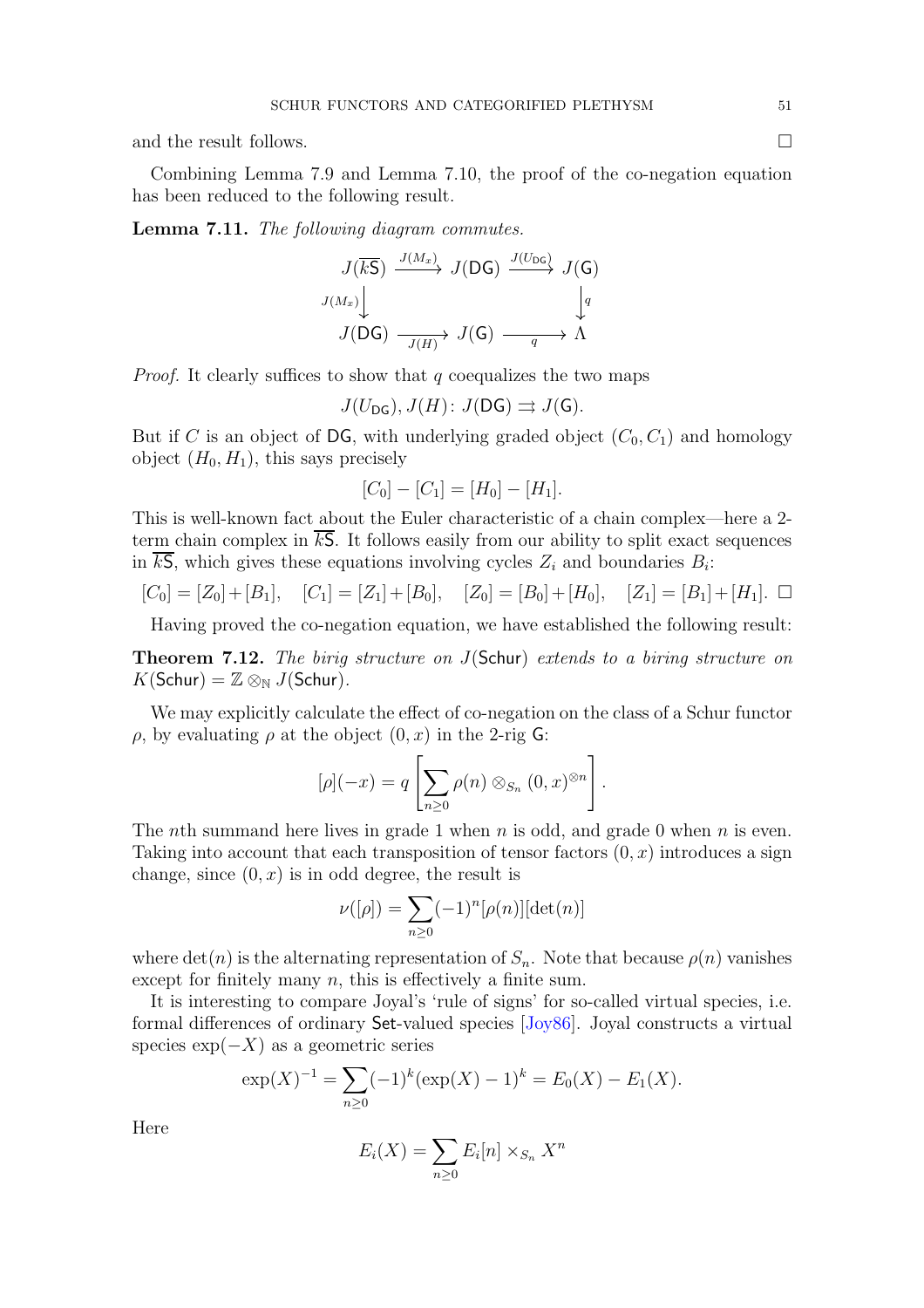where the  $n<sup>th</sup>$  coefficient object  $E_0[n]$  is the set of ordered partitions of the set  $\{1,\ldots,n\}$  into an even number of blocks, while  $E_1[n]$  is the set of ordered partitions into an odd number of blocks. He uses this to construct a virtual species  $F(-X)$ for any given species  $F$ , given by

$$
F(-X)[n] = F[n] \times \exp(-X)[n].
$$

Thus, Joyal's virtual species  $\exp(-X)$  is analogous to the linear species whose nth coefficient object is  $(-1)^n \det(n)$ ; indeed it is virtually equivalent to this upon applying linearization  $\mathsf{Set} \to \mathsf{Vect}$  to the coefficient objects.

Finally, we address the ring-plethory structure of  $\Lambda = K(\mathsf{Schur})$ . Indeed, the rigplethory structure on  $\Lambda_+ = J(\textsf{Schur})$ , given by a comonad structure on  $\Phi_{\Lambda_+} \colon \textsf{Rig} \to$ Rig, *restricts* to a comonad structure on  $\Phi_{\Lambda}$ : Ring  $\rightarrow$  Ring, making  $\Lambda$  a ring-plethory. This follows easily from the full faithfulness of the inclusion  $i:$  Ring  $\rightarrow$  Rig. For example, from the comonad comultiplication  $\delta: \Phi_{\Lambda_+} \to \Phi_{\Lambda_+}$  o  $\Phi_{\Lambda_+}$ , we obtain a composite

$$
i\Phi_{\Lambda}\cong \Phi_{\Lambda_+}i\xrightarrow{\delta\circ i}\Phi_{\Lambda_+}\Phi_{\Lambda_+}i\cong \Phi_{\Lambda_+}i\Phi_{\Lambda}\cong i\Phi_{\Lambda}\Phi_{\Lambda}
$$

and this composite gives a comultiplication  $\Phi_{\Lambda} \to \Phi_{\Lambda} \Phi_{\Lambda}$ , by full faithfulness of i. The requisite equations for a comonad are easily established using the naturality of the isomorphism  $i\Phi_{\Lambda} \cong \Phi_{\Lambda_+}i$ .

<span id="page-51-0"></span>In conclusion, we have:

**Theorem 7.13.** The biring structure on  $\Lambda = K(\text{Schur})$  given in Theorem [7.12](#page-50-0) *extends to a ring-plethory structure.*

The algebras of the ring-plethory  $\Lambda$  viewed as a left adjoint monad

$$
\Psi_{\Lambda} = \Lambda \odot - : \mathsf{Ring} \to \mathsf{Ring}
$$

are called ' $\lambda$ -rings'. These are equivalent to coalgebras of the comonad  $\Phi_{\Lambda}$ , where  $\Phi_{\Lambda}(R)$  is called the "big Witt ring" of a given ring R. Any 2-rig R gives rise to a  $\lambda$ -ring  $K(R) = \mathbb{Z} \otimes_{\mathbb{N}} J(R)$ . The rig  $J(R)$  is what one might call a ' $\lambda$ <sub>+</sub>-rig', i.e. a coalgebra of  $\Phi_{\Lambda_+}$ . Its coalgebra structure is described by a rig map

$$
h\colon J(\mathsf{R})\to\Phi_{\Lambda_+}J(\mathsf{R})
$$

whose underlying function is given, in what is now the usual way, as a composite

$$
UJ(\mathsf{R}) \cong 2\text{-}\mathbf{Rig}_{\mathsf{h}}(\overline{kS},\mathsf{R}) \to \mathsf{Rig}(J(\overline{kS}),J(\mathsf{R})) = \mathsf{Rig}(\Lambda_+,J(\mathsf{R})) \cong U\Phi_{\Lambda_+}J(\mathsf{R}).
$$

Then the  $\Phi_{\Lambda}$ -coalgebra structure on  $K(\mathsf{R})$  is the unique ring map  $K(\mathsf{R}) \to \Phi_{\Lambda} K(\mathsf{R})$ that extends the rig map formed as the composite

$$
J(\mathsf{R}) \stackrel{h}{\to} \Phi_{\Lambda_+} J(\mathsf{R}) \stackrel{\Phi_{\Lambda_+} \iota}{\to} \Phi_{\Lambda_+} i K(\mathsf{R}) \cong i \Phi_{\Lambda} K(\mathsf{R})
$$

where  $\iota: J(R) \to iK(R)$  is the canonical inclusion.

Acknowledgements. We would like to thank Abdelmalek Abdesselam, Martin Brandenburg, Richard Garner, Julia Ramos González, Steve Lack, Jade Master, Jackie Shadlen, Mike Shulman, David Spivak, Benjamin Steinberg, and Christian Williams for helpful conversations. Special thanks goes to Allen Knutson as the 'Primary Instigator'. The work in this paper was completed while the second author was affiliated with UCR, not with NIST.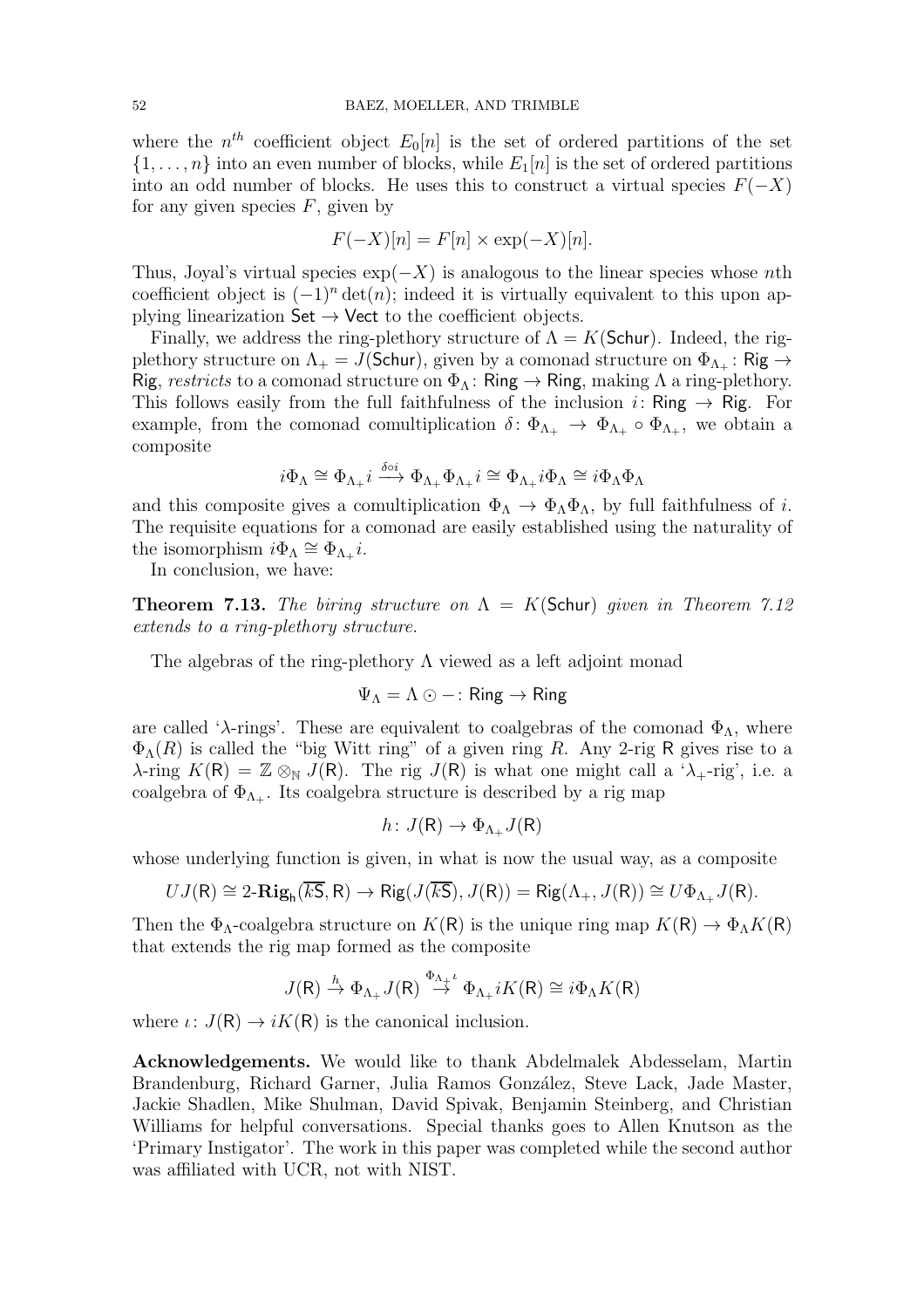#### <span id="page-52-0"></span>**REFERENCES**

- <span id="page-52-8"></span>[BD86] F. Borceux and D. Dejean. Cauchy completion in category theory. Cah. Topol. Géom. Différ. Catég.,  $27(2):133-146$ , 1986. (Referred to on page [15.](#page-14-2))
- <span id="page-52-9"></span>[BKP89] R. Blackwell, G. M. Kelly, and A. J. Power. Two-dimensional monad theory. J. Pure Appl. Algebra, 59(1):1–41, 1989. (Referred to on page [16.](#page-15-2))
- <span id="page-52-11"></span>[Bor94] F. Borceux. Handbook of Categorical Algebra 2: Categories and Structures, volume 51 of Encyclopedia of Mathematics and its Applications. Cambridge U. Press, Cambridge, 1994. (Referred to on page [16,](#page-15-2) [30.](#page-29-0))
- <span id="page-52-5"></span>[BW05] J. Borger and B. Weiland. Plethystic algebra. Adv. Math., 194(2):246–283, 2005. Also available as [arXiv:0407227.](https://arxiv.org/abs/math/0407227) (Referred to on page [2,](#page-1-0) [31.](#page-30-1))
- <span id="page-52-12"></span>[DS97] B. Day and R. Street. Monoidal bicategories and Hopf algebroids. Adv. Math., 129(1):99–157, 1997. (Referred to on page [16.](#page-15-2))
- <span id="page-52-2"></span>[Egg19] E. S. Egge. An Introduction to Symmetric Functions and Their Combinatorics, volume 91 of Student Mathematical Library. American Mathematical Society, 2019. (Referred to on page [2.](#page-1-0))
- <span id="page-52-10"></span>[FGHW08] M. Fiore, N. Gambino, M. Hyland, and G. Winskel. The cartesian closed bicategory of generalised species of structures. J. London Math. Soc., 77(2):203–220, 2008. (Referred to on page [16.](#page-15-2))
- <span id="page-52-17"></span>[FS19] B. Fong and D. I. Spivak. Supplying bells and whistles in symmetric monoidal categories. Available as [arXiv:1908.02633,](https://arxiv.org/abs/1908.02633) 2019. (Referred to on page [25.](#page-24-0))
- <span id="page-52-3"></span>[Haz09] M. Hazewinkel. Witt vectors. Part 1. In M. Hazewinkel, editor, Handbook of Algebra, volume 6, pages 319–472. Elsevier, North-Holland, 2009. Also available as [arXiv:0804.3888.](https://arxiv.org/abs/0804.3888) (Referred to on page [2.](#page-1-0))
- <span id="page-52-19"></span>[JK84] G. D. James and A. Kerber. The Representation Theory of the Symmetric Group, volume 51 of Encyclopedia of Mathematics and its Applications. Cambridge U. Press, Cambridge, 1984. (Referred to on page [41.](#page-40-1))
- <span id="page-52-7"></span>[Joy81] A. Joyal. Une théorie combinatoire des séries formelles. Adv. Math., 42(1):1–82, 1981. (Referred to on page [5,](#page-4-0) [7.](#page-6-0))
- <span id="page-52-21"></span>[Joy86] A. Joyal. Foncteurs analytiques et espèces de structures. In G. Labelle and P. Leroux, editors, *Combinatoire Énumérative*, pages  $126-159$ . Springer, 1986. (Referred to on page [51.](#page-50-1))
- <span id="page-52-15"></span>[JY21] N. Johnson and D. Yau. 2-Dimensional Categories. Oxford U. Press, 2021. Available as [arXiv:2002.06055.](https://arxiv.org/abs/2002.06055) (Referred to on page [19.](#page-18-1))
- <span id="page-52-13"></span>[Kel05] G. M. Kelly. Basic Concepts of Enriched Category Theory. Repr. Theory Appl. Categ., (10):vi+137, 2005. Reprint of the 1982 original (Cambridge U. Press). (Referred to on page [18.](#page-17-0))
- <span id="page-52-20"></span>[Lor18] M. Lorenz. A Tour of Representation Theory, volume 193 of Graduate Studies in Mathematics. American Mathematical Society, Providence, RI, 2018. (Referred to on page [41.](#page-40-1))
- <span id="page-52-1"></span>[Mac95] I. G. MacDonald. Symmetric Functions and Hall Polynomials, volume 96 of Oxford Mathematical Monographs. Oxford U. Press, Oxford, second edition, 1995. (Referred to on page [2.](#page-1-0))
- <span id="page-52-18"></span>[Nun16] F. L. Nunes. On biadjoint triangles. Theory Appl. Categ., 31(9):217–256, 2016. (Referred to on page [35.](#page-34-1))
- <span id="page-52-16"></span>[Sch14] D. Schäppi. Ind-abelian categories and quasi-coherent sheaves. Math. Proc. Camb. Philos. Soc., 157(3):391–423, 2014. Available as [arXiv:1211.3678.](https://arxiv.org/abs/1211.3678) (Referred to on page [24.](#page-23-0))
- <span id="page-52-14"></span>[Str83] R. Street. Absolute colimits in enriched categories. Cah. Topol. Géom. Différ. Catég., 24(4):377–379, 1983. (Referred to on page [18.](#page-17-0))
- <span id="page-52-6"></span>[SW11] A. Stacey and S. Whitehouse. Tall–Wraith monoids. Available as [arXiv:1102.3549,](https://arXiv.org/abs/1102.3549) 2011. (Referred to on page [4,](#page-3-1) [5.](#page-4-0))
- <span id="page-52-4"></span>[TW70] D. O. Tall and G. Wraith. Representable functors and operations on rings. Proc. London Math. Soc., 3(4):619–643, 1970. (Referred to on page [2,](#page-1-0) [3,](#page-2-0) [4.](#page-3-1))